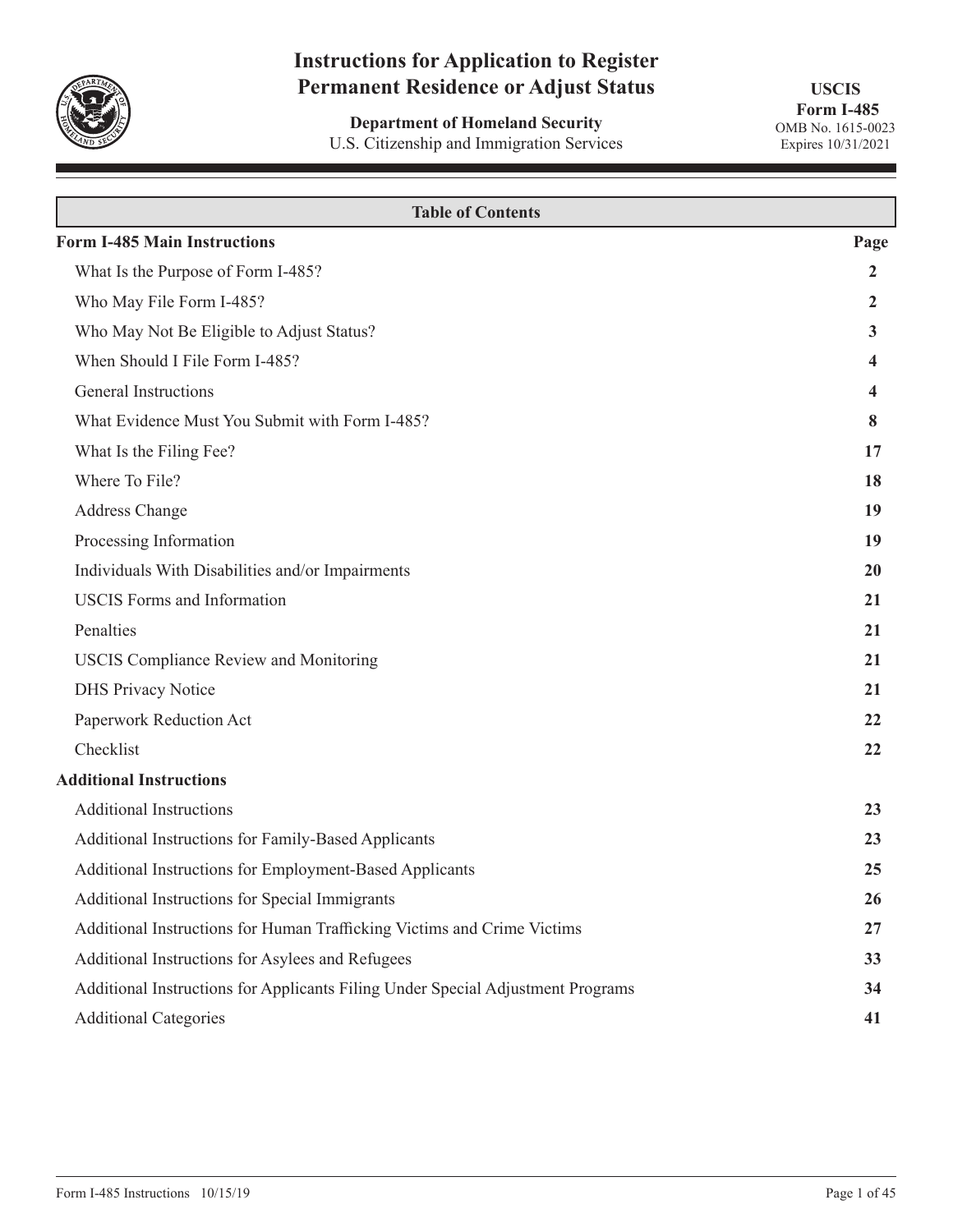## <span id="page-1-0"></span>**What Is the Purpose of Form I-485?**

Form I-485, Application to Register Permanent Residence or Adjust Status, is used by a person in the United States to apply for lawful permanent resident status. Throughout these Instructions, we will sometimes refer to Form I-485 as an application for adjustment of status or as an adjustment application.

## **Who May File Form I-485?**

The Immigration and Nationality Act (INA) and certain other Federal laws provide many different ways to adjust status to that of a lawful permanent resident. This is often informally referred to as applying for a "green card."

The eligibility requirements for adjustment of status may vary depending on the immigrant category you are applying under. For more information on adjustment of status eligibility and discretion, go to the U.S. Citizenship and Immigration Services (USCIS) website at **[www.uscis.gov/green-card/green-card-processes-and-procedures/adjustment-status](http://www.uscis.gov/green-card/green-card-processes-and-procedures/adjustment-status)**. Furthermore, you must be **physically present** in the United States to file this application.

You may apply as the person who directly qualifies for an immigrant category ("principal applicant") or, in some cases, as a family member of the principal applicant ("derivative applicant"). Whether you are a principal or derivative applicant, you must file your own Form I-485.

## **1. Principal Applicant**

The principal applicant is usually the individual named as the beneficiary of an immigrant petition or who is otherwise qualified to adjust status. A principal applicant must designate which immigrant category he or she is applying under by selecting the appropriate box listed on Form I-485, **Part 2. Application Type or Filing Category, Item Numbers 2.a. - 8.e.** 

Each category has specific requirements for adjustment of status. In addition to these Instructions, read the Additional Instructions (found after the Form I-485 Main Instructions) for your immigrant category to determine if any additional requirements apply to you.

**2. Derivative Applicant** (files based on a principal applicant)

A principal applicant's spouse and children, who are not beneficiaries of their own immigrant petition, may be eligible to apply for adjustment under the same immigrant category as the principal applicant. These family members are called "derivative applicants." A derivative applicant must designate which immigrant category he or she is applying under by selecting the appropriate box listed on Form I-485, **Part 2. Application Type or Filing Category, Item Numbers 2.a. - 8.e.**

Some immigrant categories do not allow for derivative applicants, while a few categories allow additional family members to apply as derivative applicants. See the **Additional Instructions** for more details.

Under U.S. immigration law, you are a "child" if you are unmarried, under 21 years of age, and meet the definition of "child" found in the INA and USCIS policy guidance. Visit **www.uscis.gov/tools/glossary** for more information on the definition of "child." You may still be considered a child for immigration purposes even after turning 21 years of age if you qualify under the provisions of the Child Status Protection Act (CSPA). For more information on CSPA, see **[www.uscis.gov/green-card/green-card-processes-and-procedures/child-status-protection-act/child-status](http://www.uscis.gov/green-card/green-card-processes-and-procedures/child-status-protection-act/child-status-protection-act-cspa)[protection-act-cspa](http://www.uscis.gov/green-card/green-card-processes-and-procedures/child-status-protection-act/child-status-protection-act-cspa)**.

## **3. Other Immigrant Categories**

If you are filing for adjustment of status based on an immigrant category not listed in **Part 2., Item Numbers 2.a. - 8.e.**, select the "Other Eligibility" box in **Item Number 8.e.** and type or print the immigrant category you are applying under. These immigrant categories include, but are not limited to:

- **A.** Polish or Hungarian parolee;
- **B.** Amerasian Homecoming Act of 1987 (not to be confused with the Amerasian Act of October 22, 1982); and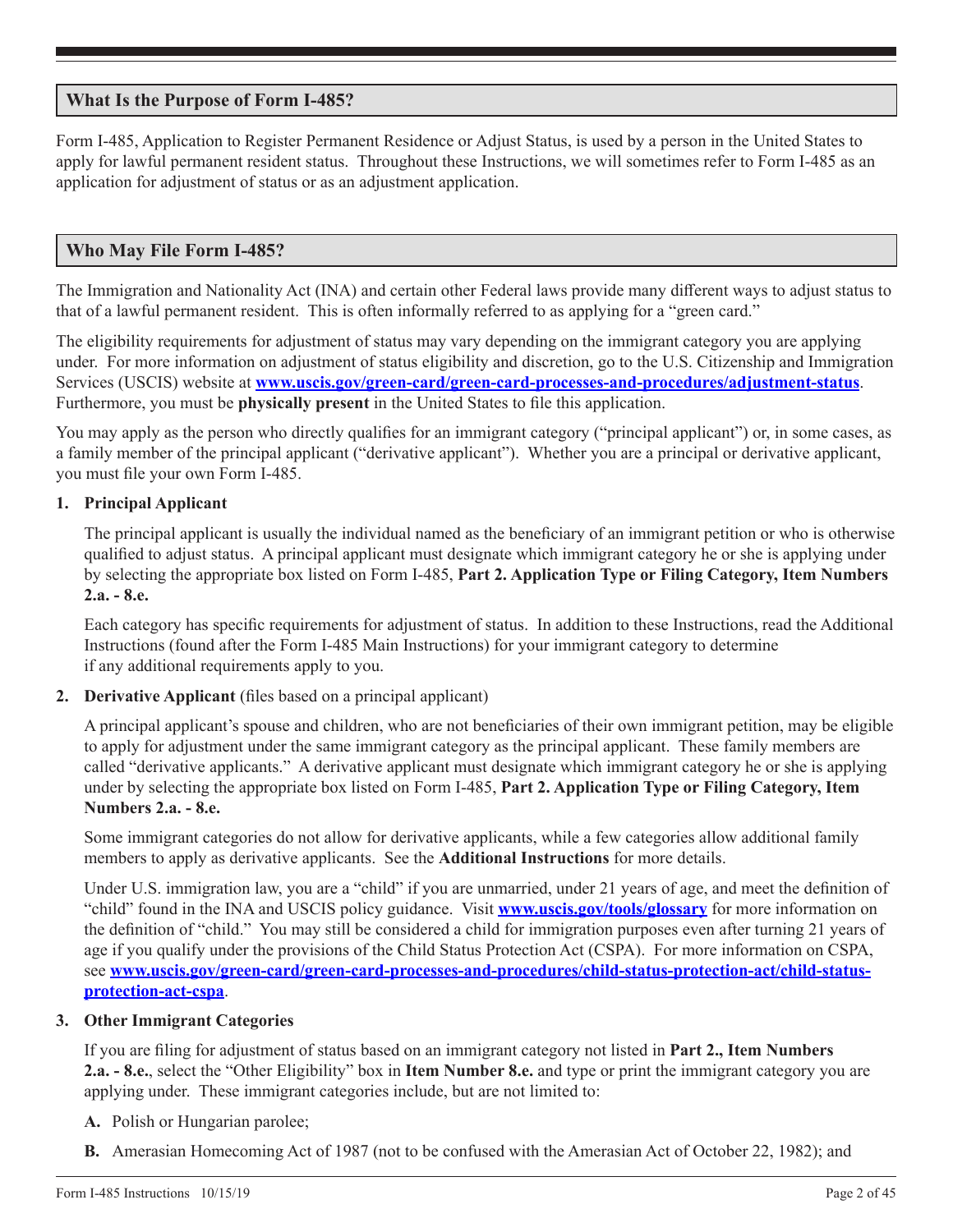<span id="page-2-0"></span>**C.** Registration of lawful permanent residence status based on a presumption of lawful admission.

If you would like more information on how to file under any of these categories, call the National Customer Service Center at **1-800-375-5283**. For TTY (deaf or hard of hearing) call: **1-800-767-1833** or visit **[www.uscis.gov/green-card/](http://www.uscis.gov/green-card/other-ways-get-green-card) [other-ways-get-green-card](http://www.uscis.gov/green-card/other-ways-get-green-card)**.

## **Who May Not Be Eligible to Adjust Status?**

### **Bars to Adjustment of Status**

You are generally ineligible for adjustment of status if one or more adjustment bars in INA sections 245(a), (c), (d), and/or (e) apply to you. However, adjustment bars do not apply to every type of immigrant category and your category might exempt you from certain adjustment bars. For example, certain adjustment bars do not apply to immediate relatives of U.S. citizens, Violence Against Women Act (VAWA)-based applicants, or certain special immigrants. In addition, some employment-based applicants might be eligible for an exemption to some adjustment bars. For more information, visit **[www.uscis.gov/green-card/green-card-processes-and-procedures/adjustment-status](http://www.uscis.gov/green-card/green-card-processes-and-procedures/adjustment-status)**.

## **Exception Under INA section 245(i)**

You may be able to adjust status under INA section 245(i) even if you are subject to one or more adjustment bars and are therefore ineligible for adjustment of status under INA section 245(a). See separate instructions for adjusting status under INA section 245(i), titled "**Instructions for Supplement A to Form I-485, Adjustment of Status Under Section 245(i)**."

INA section 245(i) is not an immigrant category by itself. In order to adjust status using INA section 245(i), you must be eligible for an immigrant visa under a family-based, employment-based, special immigrant, or Diversity Visa category. You must select one of the immigrant categories listed in **Part 2., Item Numbers 1.a. - 1.g.** as the basis for your application for adjustment of status. See the **Additional Instructions** for more information on your specific immigrant category.

### **Grounds of Inadmissibility**

Immigration laws specify acts, conditions, and conduct that can make foreign nationals ineligible for lawful permanent resident status. These acts, conditions, and conduct are outlined in INA section 212(a) and are called **grounds of**  inadmissibility. For more information, visit **[www.uscis.gov/green-card/green-card-processes-and-procedures/green](http://www.uscis.gov/green-card/green-card-processes-and-procedures/green-card-eligibility)[card-eligibility](http://www.uscis.gov/green-card/green-card-processes-and-procedures/green-card-eligibility)**.

You are inadmissible to the United States and may not adjust status to a lawful permanent resident if you fall under one or more of the grounds of inadmissibility that apply to your immigrant category. Depending on your immigrant category, some grounds may not apply to you.

If you are inadmissible, you may be eligible for a waiver of the ground of inadmissibility or another form of relief. If your waiver application or other form of relief is granted, your application to adjust status may be approved.

## **Exchange Visitors**

If you are or were a J-1 or J-2 nonimmigrant exchange visitor and are subject to the 2-year foreign residence requirement of INA section 212(e), you may not apply to adjust status unless you have complied with the foreign residence requirement, have been granted a waiver of that requirement, or were issued a favorable waiver recommendation letter from U.S. Department of State (DOS).

### **Certain A, G, and E Nonimmigrants**

If you have A, G, or E nonimmigrant status, or an occupation that would entitle you to such status, and as a result hold certain diplomatic rights, privileges, exemptions, and immunities, you are ineligible for adjustment of status unless you submit a waiver of those rights, privileges, exemptions, and immunities.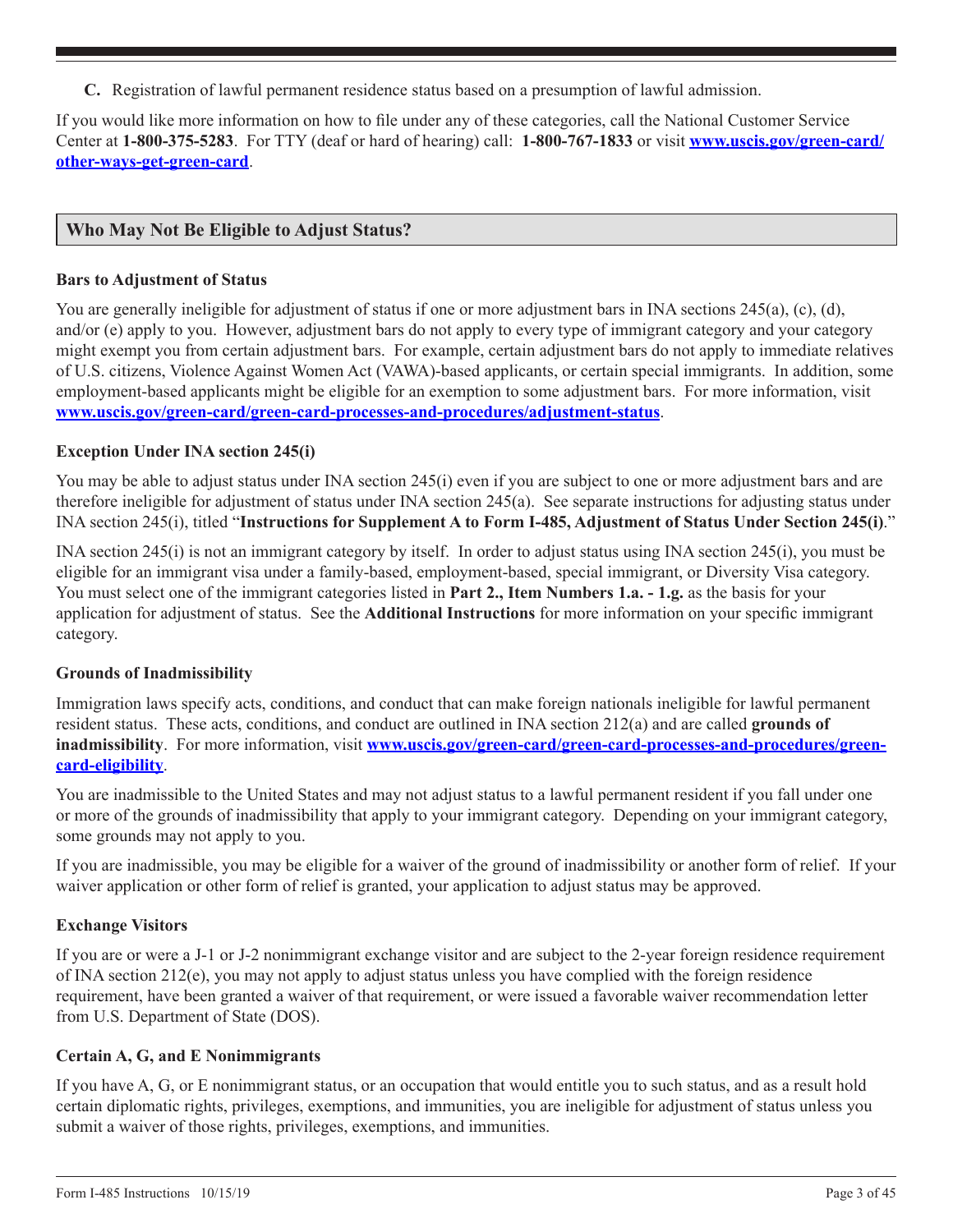## <span id="page-3-0"></span>**When Should I File Form I-485?**

This section provides general information on when you should file Form I-485.

## **Principal Applicant**

In general, if you are filing as a beneficiary of an immigrant visa petition (such as Form I-130, Form I-140, or Form I-360), you may file an adjustment application only after USCIS has approved your petition and an immigrant visa number is immediately available. There are, however, some immigrant categories that allow you to file Form I-485 before USCIS approves your petition (this is known as "concurrent filing"), provided that approval of the petition would make a visa number immediately available and you meet all other filing requirements. See the **Additional Instructions** for category-specific information on when you may file Form I-485.

Visit the USCIS website at **[www.uscis.gov/green-card/green-card-processes-and-procedures/visa-availability](http://www.uscis.gov/green-card/green-card-processes-and-procedures/visa-availability-priority-dates)[priority-dates](http://www.uscis.gov/green-card/green-card-processes-and-procedures/visa-availability-priority-dates)** for information on visa availability and priority dates, and the DOS website at **[www.travel.state.gov/](www.travel.state.gov/content/visas/en/law-and-policy/bulletin.html) [content/visas/en/law-and-policy/bulletin.html](www.travel.state.gov/content/visas/en/law-and-policy/bulletin.html)** to view the Visa Bulletin.

More information about concurrent filing is available at w[ww.uscis.gov/green-card/green-card-processes-and-procedures/](http://www.uscis.gov/green-card/green-card-processes-and-procedures/concurrent-filing) [concurrent-filing](http://www.uscis.gov/green-card/green-card-processes-and-procedures/concurrent-filing) and in the instructions for Forms I-130, I-140, and I-360.

## **Derivative Adjustment Applicant**

With the exception of U nonimmigrants, asylees, and refugees, USCIS cannot approve your Form I-485 as a derivative applicant until the principal applicant has been granted lawful permanent resident status.

If you are currently the spouse or child (unmarried and under 21 years of age) of a principal applicant, you may file Form I-485 if an immigrant visa is immediately available to you and you meet all the filing requirements. You may file at any of the following times:

- **1.** At the same time the principal applicant files Form I-485;
- **2.** After the principal applicant filed a Form I-485 that remains pending a final decision by USCIS;
- **3.** After USCIS approves the principal applicant's Form I-485, if the principal applicant is still a lawful permanent resident and if, at the time of the principal applicant's Form I-485 approval, you were the principal applicant's spouse or child; or
- **4.** After the principal applicant obtained an immigrant visa and entered the United States as a lawful permanent resident if the principal applicant is still a lawful permanent resident and, at the time of the principal applicant's entry, you were the principal applicant's spouse or child.

## **General Instructions**

USCIS provides forms free of charge through the USCIS website. In order to view, print, or fill out our forms, you should use the latest version of Adobe Reader, which you can download for free at **http://get.adobe.com/reader/**. If you do not have Internet access, you may call the USCIS National Customer Service Center at **1-800-375-5283** and ask that we mail a form to you. For TTY (deaf or hard of hearing) call: **1-800-767-1833**.

**Form G-325A, Biographic Information.** Form G-325A is no longer required. You do not need to submit a separate Form G-325A with this Form I-485. **Parts 1.** and **3.** of this Form I-485 meet the requirements of 8 CFR 245.2(a)(3)(i) by collecting the biographical information formerly required on Form G-325A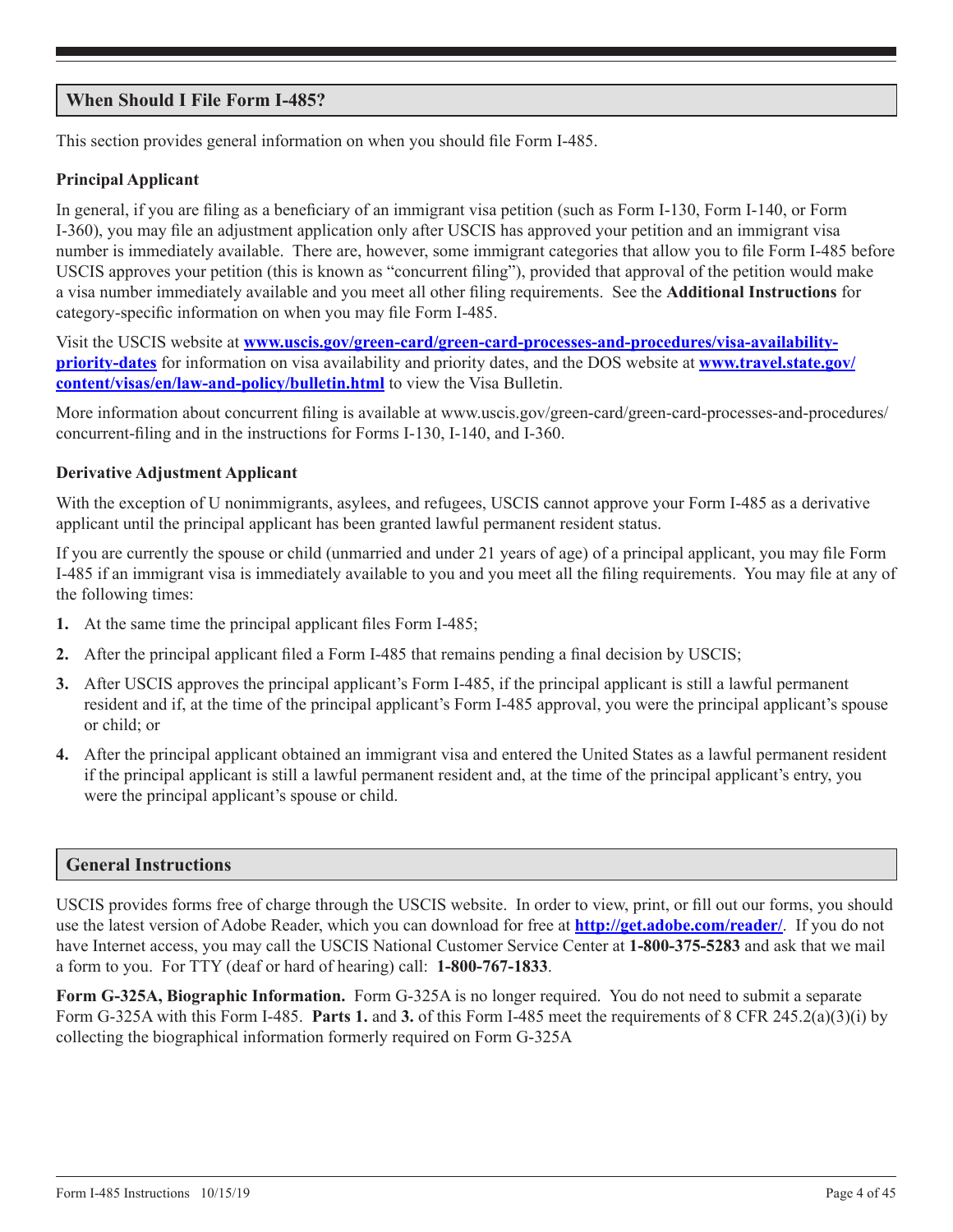**Signature.** Each application must be properly signed and filed. For all signatures on this application, USCIS will not accept a stamped or typewritten name in place of a signature. If you are under 14 years of age, your parent or legal guardian may sign the application on your behalf. (See the **Additional Instructions** that relates to Individuals Born Under Diplomatic Status in the United States, for one exception.) A legal guardian may also sign for a mentally incompetent person.

**Filing Fee.** Each application must be accompanied by the appropriate filing fee and biometric services fee (if applicable). (See the **What Is the Filing Fee** section of these Instructions.) If you file this application with an agency other than USCIS, check with that agency to determine if and when you must submit biometric services fees.

**Evidence.** At the time of filing, you must submit all evidence and supporting documentation listed in the **What Evidence Must You Submit with Form I-485** section of these Instructions. Evidence requirements may vary depending on the immigrant category you are applying under. See the **Additional Instructions** for information on whether any general evidence requirements do not apply to you, or if you have other evidence requirements specific to your immigrant category.

**Biometric Services Appointment.** USCIS may require that you appear for an interview or provide fingerprints, photograph, and/or signature at any time to verify your identity, obtain additional information, and conduct background and security checks, including a check of criminal history records maintained by the Federal Bureau of Investigation (FBI), before making a decision on your application, petition, or request. After USCIS receives your application and ensures it is complete, we will inform you in writing if you need to attend a biometric services appointment. If an appointment is necessary, the notice will provide you the location of your local or designated USCIS Application Support Center (ASC) and the date and time of your appointment. If you are an applicant (principal or derivative) filing Form I-485 with an immigration judge, you are required to comply with instructions you will receive during proceedings for submitting Form I-485 to USCIS with all relevant fees and for providing biometric and biographic information to USCIS.

If you are required to provide biometrics, at your appointment you must sign an oath reaffirming that:

- **1.** You provided or authorized all information in the application;
- **2.** You reviewed and understood all of the information contained in, and submitted with, your application; and
- **3.** All of this information was complete, true, and correct at the time of filing.

If you fail to attend your biometric services appointment, USCIS may deny your application. For applicants and derivatives who appear before an immigration judge, failure to attend a biometric services appointment, without good cause, may result in the immigration judge finding that your application was abandoned, and USCIS may also deny any other application, petition, or request you filed with USCIS.

**Copies.** You should submit legible photocopies of documents requested, unless the Instructions specifically state that you must submit an original document. USCIS may request an original document at the time of filing or at any time during processing of an application, petition, or request. If USCIS requests an original document from you, it will be returned to you after USCIS determines it no longer needs your original.

**NOTE:** If you submit original documents when not required or requested by USCIS or the Immigration Court, your original documents may remain a part of the record, USCIS or the Immigration Court will not automatically return them to you, and your original documents may be immediately destroyed upon receipt.

**Translations.** If you submit a document with information in a foreign language, you must also submit a full English translation. The translator must sign a certification that the English language translation is complete and accurate, and that he or she is competent to translate from the foreign language into English. The certification must include the translator's signature. DHS recommends the certification contain the translator's printed name and the date and the translator's contact information.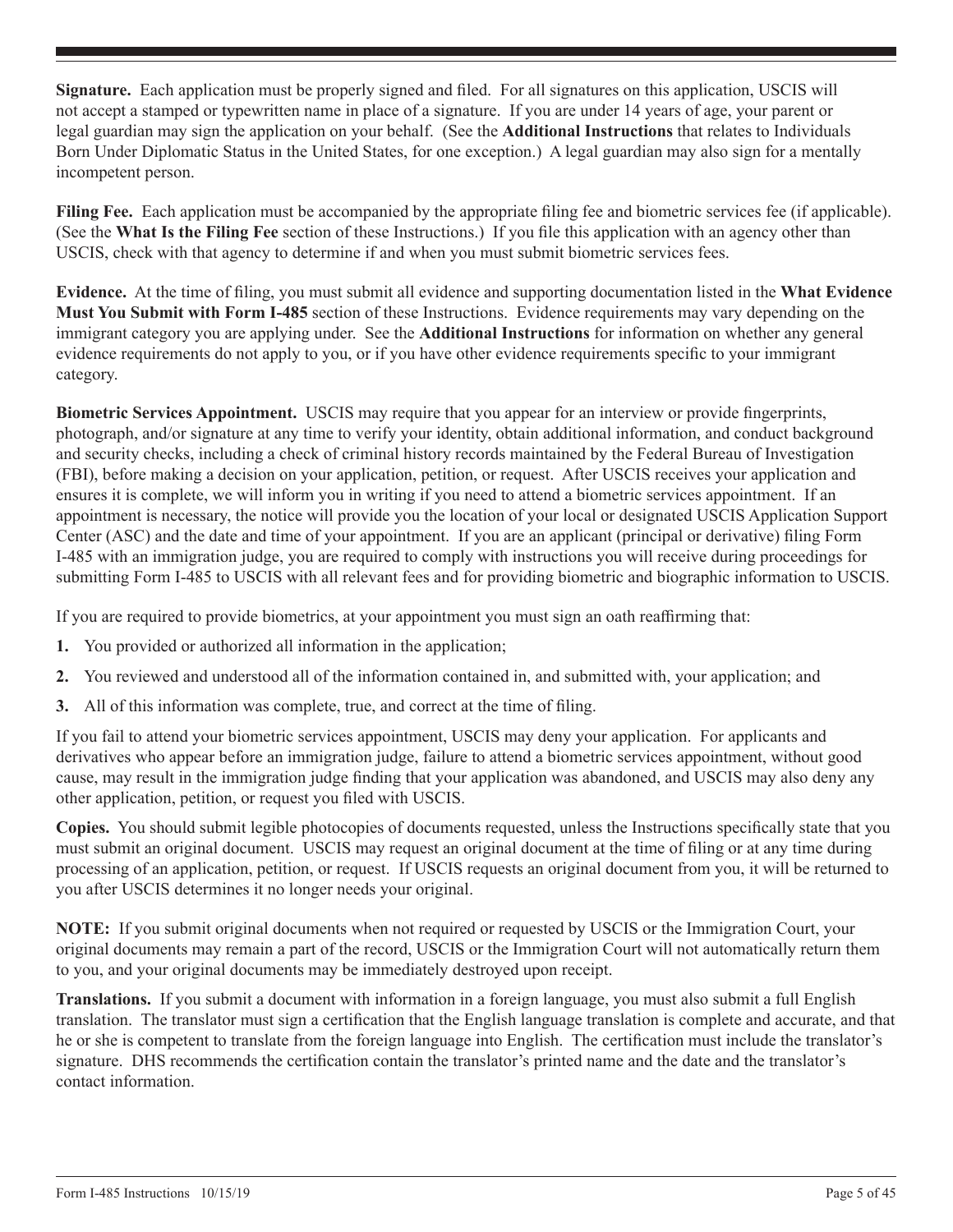**Selective Service.** Most males between 18 and 26 years of age are required by the Military Selective Service Act to register with the Selective Service System. Nonimmigrants are not required to register. If USCIS approves your application, we will send your name, current address, Social Security number, date of birth, and the date you filed the application to the Selective Service System for registration. Men can register at a local post office or at the website, **www.sss.gov**.

If USCIS does not approve your application, you are still required to register with the Selective Service System by using another means. If you have already registered, the Selective Service System will check its records to avoid any duplication.

**Acknowledgement of Selective Service.** Review the Selective Service Acknowledgement in **Part 10.** The purpose of this acknowledgement is to confirm that you understand USCIS will be sending your information to the Selective Service System for registration.

## **How To Fill Out Form I-485**

- **1.** Type or print legibly in black ink.
- **2.** If you need extra space to complete any item within this application, use the space provided in **Part 14. Additional Information** or attach a separate sheet of paper; type or print your name and Alien Registration Number (A-Number) (if any) at the top of each sheet; indicate the **Page Number**, **Part Number**, and **Item Number** to which your answer refers; and sign and date each sheet.
- **3.** Answer all questions fully and accurately. If a question does not apply to you (for example, if you have never been married and the question asks, "Provide the name of your current spouse"), type or print "N/A," unless otherwise directed. If your answer to a question which requires a numeric response is zero or none (for example, "How many children do you have" or "How many times have you departed the United States"), type or print "None," unless otherwise directed.
- **4. USCIS Online Account Number (if any).** If you have previously filed an application, petition, or request using the USCIS online filing system (previously called USCIS Electronic Immigration System (USCIS ELIS)), provide the USCIS Online Account Number you were issued by the system. You can find your USCIS Online Account Number by logging in to your account and going to the profile page. If you previously filed certain applications, petitions, or requests on a paper form via a USCIS Lockbox facility, you may have received a USCIS Online Account Access Notice issuing you a USCIS Online Account Number. If you received such a notice, your USCIS Online Account Number can be found at the top of the notice. If you were issued a USCIS Online Account Number, enter it in the space provided. The USCIS Online Account Number is not the same as an A-Number.
- **5. Alternate and/or Safe Address.** If you are filing an adjustment of status application based on VAWA or as a special immigrant juvenile, human trafficking victim (T nonimmigrant), or crime victim (U nonimmigrant) and you do not feel safe receiving mail about this application at your home address, provide an alternative, safe mailing address in **Part 1., Item Numbers 14.a. - 14.f.** This address may be a post office box, the address of a friend, your attorney, a community-based organization that is helping you, or any other address where you can safely and timely receive mail. If you do not provide an alternate, safe address in **Part 1., Item Numbers 14.a. - 14.f.**, USCIS may use the address of the preparer you listed on your Form I-485. If you do not use a preparer and do not provide a safe address, then USCIS will use the U.S. Mailing Address you provide in **Part 1., Item Numbers 13.a. - 13.f.**
- **6. Form I-94 Arrival-Departure Record.** If U.S. Customs and Border Protection (CBP) or USCIS issued you a Form I-94, Arrival-Departure Record, provide your Form I-94 number and date that your authorized period of stay expires or expired (as shown on Form I-94). The Form I-94 number also is known as the Departure Number on some versions of Form I-94.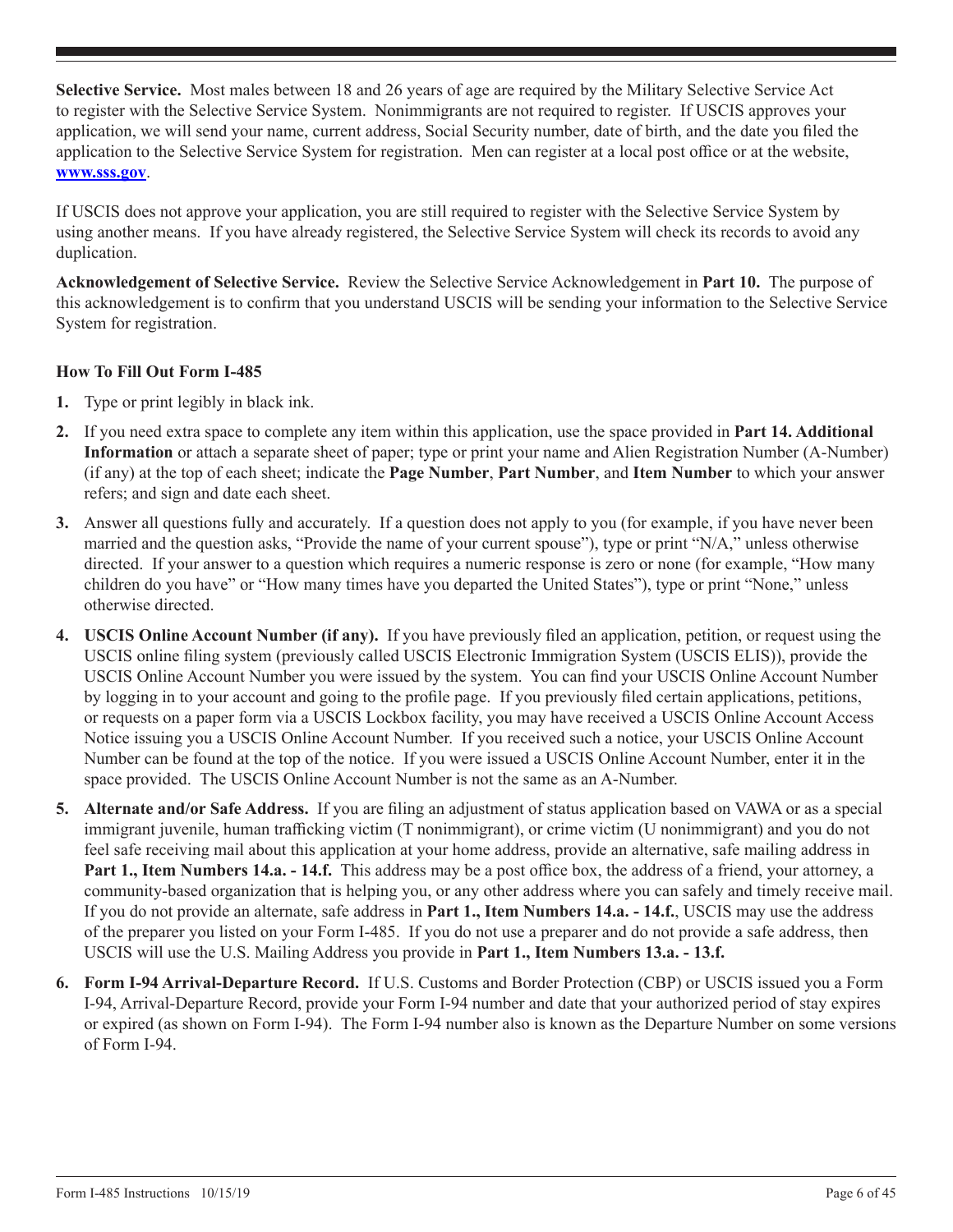**NOTE:** If you were admitted to the United States by CBP at an airport or seaport after April 30, 2013, you may have been issued an electronic Form I-94 by CBP, instead of a paper Form I-94. You may visit the CBP website at **www.cbp.gov/i94** to obtain a paper version of an electronic Form I-94. CBP does not charge a fee for this service. Some travelers admitted to the United States at a land border, airport, or seaport, after April 30, 2013, with a passport or travel document, who were issued a paper Form I-94 by CBP, may also be able to obtain a replacement Form I-94 from the CBP website without charge. If your Form I-94 cannot be obtained from the CBP website, it may be obtained by filing Form I-102, Application for Replacement/Initial Nonimmigrant Arrival-Departure Record, with USCIS. USCIS does charge a fee for this service.

**Passport and Travel Document Numbers.** If you used a passport or travel document to travel to the United States, enter either the passport or travel document information in the appropriate space on the application, even if the passport or travel document is currently expired.

**Employment History.** For **Item Numbers 11. - 22.b.**, provide all of your employment history for the last five years, whether inside or outside the United States. Provide information for the complete time period, including part-time employment, self-employment, or unemployment. If you do not know your start or end days (i.e. "dd"), provide your best estimate. Begin by providing information about your current and most recent employment or unemployment, if applicable. Provide the locations and dates where you worked. If you worked for yourself, type or print "selfemployed." If you were unemployed, type or print "unemployed." Check the box to indicate if you currently work for the employer.

For applicants subject to the public charge ground of inadmissibility under INA section 212(a)(4) only, provide evidence for the last three years of employment such as federal income tax transcripts from the United States Internal Revenue Service (IRS) of the person's IRS Form 1040, U.S. Individual Income Tax Return; or if not required to file federal income taxes the most recent IRS Form W-2, Wage and Tax Statement, if applicable. If you have already included the same tax documentation in relation to Form I-944 or I-864, you do not need to provide duplicate copies.

- **7. Biographic Information.** Provide the biographic information requested in **Part 7.**, **Item Numbers 1. 6.** Providing this information as part of your application may reduce the time you spend at your USCIS ASC appointment as described in the **Biometric Services Appointment** section of these Instructions.
	- **A. Ethnicity and Race.** Select the boxes that best describe your ethnicity and race.

## **Categories and Definitions for Ethnicity and Race**

- **(1) Hispanic or Latino.** A person of Cuban, Mexican, Puerto Rican, South or Central American, or other Spanish culture or origin, regardless of race. (**NOTE:** This category is only included under Ethnicity in **Part 7.**, **Item Number 1.**)
- **(2) White.** A person having origins in any of the original peoples of Europe, the Middle East, or North Africa.
- **(3) Asian.** A person having origins in any of the original peoples of the Far East, Southeast Asia, or the Indian subcontinent including, for example, Cambodia, China, India, Japan, Korea, Malaysia, Pakistan, the Philippine Islands, Thailand, and Vietnam.
- **(4) Black or African American.** A person having origins in any of the black racial groups of Africa.
- **(5) American Indian or Alaska Native.** A person having origins in any of the original peoples of North and South America (including Central America), and who maintains tribal affiliation or community attachment.
- **(6) Native Hawaiian or Other Pacific Islander.** A person having origins in any of the original peoples of Hawaii, Guam, Samoa, or other Pacific Islands.
- **B. Height.** Select the values that best match your height in feet and inches. For example, if you are five feet and nine inches, select "5" for feet and "09" for inches. Do not enter your height in meters or centimeters.
- **C. Weight.** Enter your weight in pounds. If you do not know your weight, or need to enter a weight under 30 pounds or over 699 pounds, enter "000." Do not enter your weight in kilograms.
- **D. Eye Color.** Select the box that best describes the color of your eyes.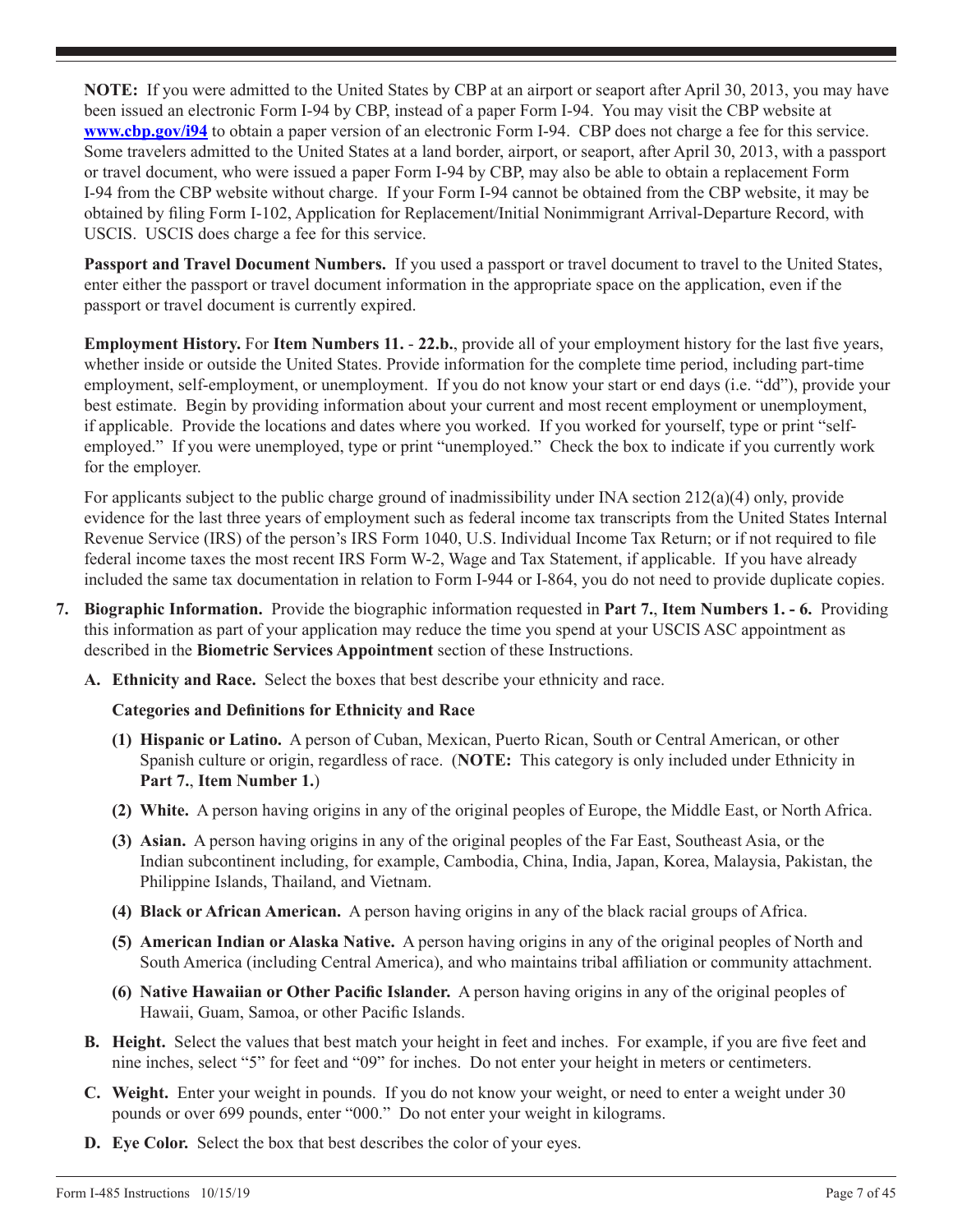- <span id="page-7-0"></span>**E. Hair Color.** Select the box that best describes the color of your hair.
- **8. Part 8. General Eligibility and Inadmissibility Grounds.** Select the answer you think is correct. If you answer "Yes" to any questions **(or if you answer "No," but are unsure of your answer)**, provide an explanation of the events and circumstances in the space provided in **Part 14. Additional Information**.
- **9. Part 10. Applicant's Statement, Contact Information, Declaration, Certification, and Signature.** Select the appropriate box to indicate whether you read this application yourself or whether you had an interpreter assist you. If someone assisted you in completing the application, select the box indicating that you used a preparer. Further, you must sign and date your application and provide your daytime telephone number, mobile telephone number (if any), and email address (if any). Every application **MUST** contain the signature of the applicant (or parent or legal guardian, if applicable). A stamped or typewritten name in place of a signature is not acceptable.
- **10. Part 11. Interpreter's Contact Information, Certification, and Signature.** If you used anyone as an interpreter to read the Instructions and questions on this application to you in a language in which you are fluent, the interpreter must fill out this section, provide his or her name, the name and address of his or her business or organization (if any), his or her daytime telephone number, his or her mobile telephone number (if any), and his or her email address (if any). The interpreter must sign and date the application.
- **11. Part 12. Contact Information, Declaration, and Signature of the Person Preparing this Application, if Other Than the Applicant.** This section must contain the signature of the person who completed your application, if other than you, the applicant. If the same individual acted as your interpreter **and** your preparer, that person should complete both **Part 11.** and **Part 12.** If the person who completed this application is associated with a business or organization, that person should complete the business or organization name and address information. Anyone who helped you complete this application **MUST** sign and date the application. A stamped or typewritten name in place of a signature is not acceptable. If the person who helped you prepare your application is an attorney or accredited representative, he or she may be obliged to also submit a completed Form G-28, Notice of Entry of Appearance as Attorney or Accredited Representative, along with your application.

**We recommend that you print or save a copy of your completed application to review in the future and for your records. We recommend that you review your copy of your completed application before you come to your biometric services appointment at a USCIS ASC.** At your appointment, USCIS will permit you to complete the application process only if you are able to confirm, under penalty of perjury, that all of the information in your application was complete, true, and correct at the time of filing. If you are not able to make that attestation in good faith at that time, USCIS will require you to return for another appointment.

## **What Evidence Must You Submit with Form I-485?**

The specific evidence you are required to submit with your application may vary depending on the immigrant category you are filing under. Read about each type of evidence below to see if it applies to you; see also the **Additional Instructions** for more category-specific information.

You must submit all evidence requested in these Instructions with your application. If you fail to submit required evidence, USCIS may reject or deny your application for failure to submit requested evidence or supporting documents in accordance with 8 CFR 103.2(b)(1) and these Instructions.

Failure to submit all required evidence and documentation when filing Form I-485 may also delay processing of your application and any related applications based on Form I-485, such as Form I-765, Application for Employment Authorization, or Form I-131, Application for Travel Document.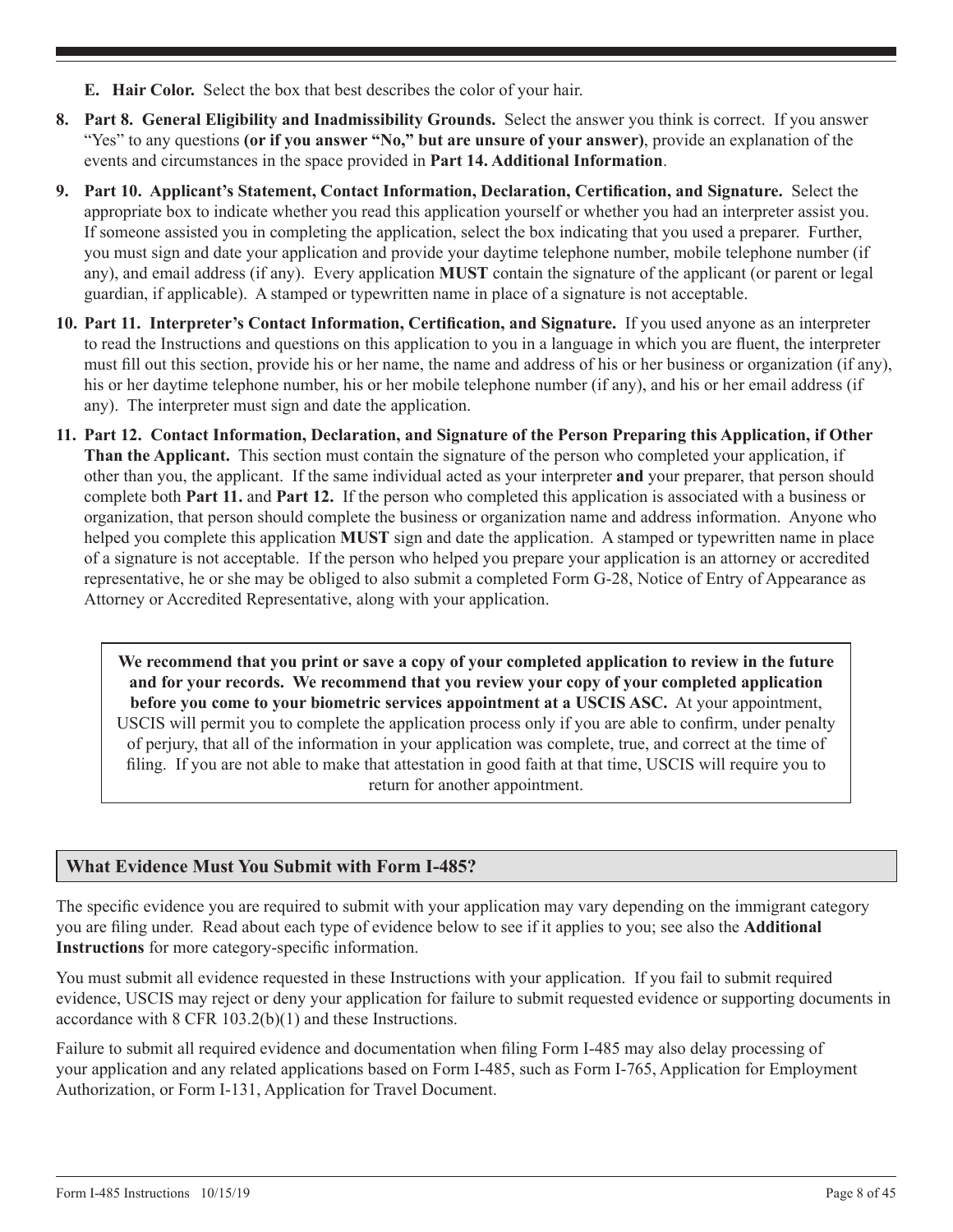If you are unable to submit the required primary evidence (for example, a birth certificate or marriage certificate), you may provide secondary evidence (for example, church or school records) instead if you can explain why the primary evidence is unavailable. If you are unable to submit secondary evidence, you may submit two or more affidavits, sworn to or affirmed by individuals who are not parties to the immigration benefit sought and who have direct personal knowledge of the event and circumstances. You must also explain why primary and secondary evidence are unavailable.

If you will be submitting the same documentation (i.e. tax return transcripts or birth certifications) for the I-485, I-864 or the I-944, you do not need to submit the documentation multiple times.

## **1. Photographs**

You **must** submit two recent identical color passport-style photographs of yourself. The photos must have a white to off-white background, be printed on thin paper with a glossy finish, and be unmounted and unretouched.

The two recent identical color passport-style photos must be 2 by 2 inches. The photos must be in color with full face, frontal view, on a white to off-white background. Head height should measure 1 to 1 3/8 inches from top of hair to bottom of chin, and eye height should measure between 1 1/8 to 1 3/8 inches from bottom of photo. Your head must be bare unless you are wearing headwear as required by a religious denomination of which you are a member. Using a pencil or felt pen, lightly print your name and A-Number (if any) on the back of the photo. Visit the following DOS website at **<https://travel.state.gov/content/travel/en/passports/requirements/photos.html>** for examples.

## **2. Government-Issued Identity Document with Photograph**

All Form I-485 applicants should submit a photocopy of a government-issued identity document that has their photograph. Typically, this will be your passport or similar document, even if the passport is now expired. It can also be any other government-issued identity document such as a driver's license or military identification document.

## **3. Birth Certificate**

All Form I-485 applicants, except refugees and asylees, must submit a photocopy of their birth certificate issued by the appropriate civil authority from the country of birth. Although refugees and asylees are not required to submit a photocopy of their birth certificate, if the birth certificate is available, refugees and asylees should submit a copy of the birth certificate. USCIS will only accept a long-form birth certificate which lists at least one parent.

If your birth certificate is unavailable or does not exist, you must prove its unavailability or nonexistence and provide acceptable alternative evidence of birth. (Refugees and asylees do not need to prove unavailability or nonexistence of their birth certificate.) You can look up your country of birth on the following website, **[https://travel.state.gov/](https://travel.state.gov/content/travel/en/us-visas/Visa-Reciprocity-and-Civil-Documents-by-Country.) [content/travel/en/us-visas/Visa-Reciprocity-and-Civil-Documents-by-Country.html](https://travel.state.gov/content/travel/en/us-visas/Visa-Reciprocity-and-Civil-Documents-by-Country.)**, to see if birth certificates are known to be unavailable or nonexistent in that country.

If this resource shows that birth certificates from your country of birth are generally unavailable or nonexistent, you do not need to do anything to prove that your birth certificate is unavailable or nonexistent.

If this resource does not show that birth certificates from your country of birth are generally unavailable or nonexistent, you must submit an original document from the relevant governmental authority explaining why your birth record does not exist and indicate whether similar records for the time and place are available.

When your birth certificate is not available or does not exist, you must submit other acceptable evidence relating to the facts of your birth, such as church or school records, hospital or medical records, personal affidavits, or similar evidence.

### **4. Inspection and Admission or Inspection and Parole**

Unless applying under INA section 245(i), most Form I-485 applicants must submit photocopies of documentation showing they were inspected by an immigration officer and either admitted or paroled into the United States. The following types of applicants do NOT need to submit documentation of inspection and admission or parole: registry applicants, asylees, VAWA self-petitioners, special immigrant juveniles, T nonimmigrants applying under INA section 245(l), U nonimmigrants applying under INA section 245(m), and individuals born under diplomatic status in the United States.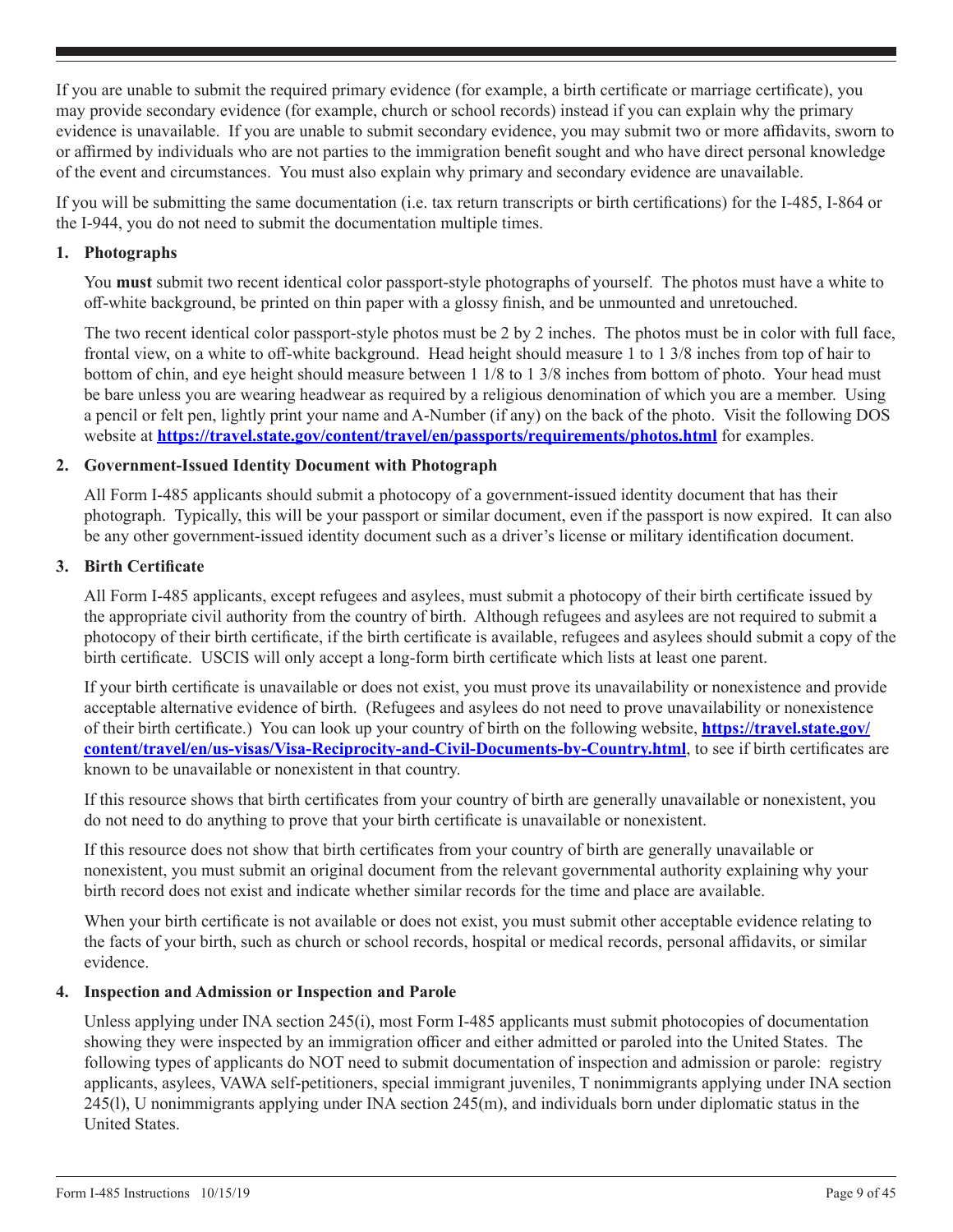You must establish any claim that you were admitted or paroled into the United States.

This evidence must relate to your most recent arrival into the United States. Submit copies of the following documents, if available:

- **A.** Passport page with admission or parole stamp (issued by a U.S. immigration officer);
- **B.** Passport page with nonimmigrant visa; and
- **C.** Form I-94 Arrival-Departure Record (See Form I-94 Arrival-Departure Record in the General Instructions section of these Instructions).

If you cannot produce this primary evidence, and DHS has no record of the admission or parole, USCIS will presume that you came into the United States without admission or parole.

You may, however, provide secondary evidence (records maintained in the ordinary course of business by any individual or organization other than DHS) to support your claim that you were admitted or paroled.

If no secondary evidence is available, you may submit separate written statements, signed under penalty of perjury under United States law, from yourself and from any other individuals who have personal knowledge of the circumstances of your claimed admission or parole. Any statement should explain in detail when and where you came into the United States; what travel documents you had, if any; whether you showed them to the immigration inspector; any questions the immigration inspector asked; and any other details about your claimed admission or parole.

## **5. Documentation of Your Immigrant Category** (see **Part 2.**, **Item Numbers 2.a. - 8.e.** of Form I-485)

All Form I-485 applicants must submit evidence showing that they are eligible for adjustment of status in a particular immigrant category.

## **Filing as a Beneficiary of an Immigrant Petition**

If you are filing as a beneficiary of an immigrant petition, you generally must submit a photocopy of Form I-797, Approval Notice, for your petition (or the principal applicant's petition, if you are a derivative applicant), as appropriate.

If you are filing as a principal applicant and your immigrant category allows you to file Form I-485 before your petition is approved, you may submit your Form I-485 together with:

- **A.** Your immigrant petition; or
- **B.** A photocopy of Form I-797, Receipt Notice, for your immigrant petition.

If you are filing as a derivative applicant based on the principal applicant's petition, you may submit your Form I-485 together with a photocopy of:

- **A.** Form I-797, Approval or Receipt Notice, for the principal applicant's immigrant petition (if applicable); and
- **B.** Form I-797, Approval or Receipt Notice, for the principal applicant's Form I-485 (if applicable) or a copy of the principal applicant's Form I-551 (Green Card) (if applicable).

## **Filing Your Form I-485 Based on a Category That Does Not Require an Underlying Petition**

If you are filing your Form I-485 based on a category that does not require an underlying immigrant petition, you must submit other documentation. See the Additional Instructions for more category-specific information.

### **6. Marriage Certificate and Other Proof of Relationship**

If you are filing Form I-485 as the derivative applicant spouse of the principal applicant, you generally must submit a photocopy of your marriage certificate issued by the appropriate civil authority where the marriage took place. Refugee derivative applicant spouses do not need to submit a photocopy of the marriage certificate. There are also some immigrant categories that require the principal applicant to submit a marriage certificate (for example, K-1 nonimmigrants (person admitted to the United States as a fiancé(e)), abused spouses and children under the Cuban Adjustment Act (CAA), Haitian Refugee Immigration Fairness Act (HRIFA) dependents, and abused spouses and children under HRIFA). See the **Additional Instructions** for more category-specific information.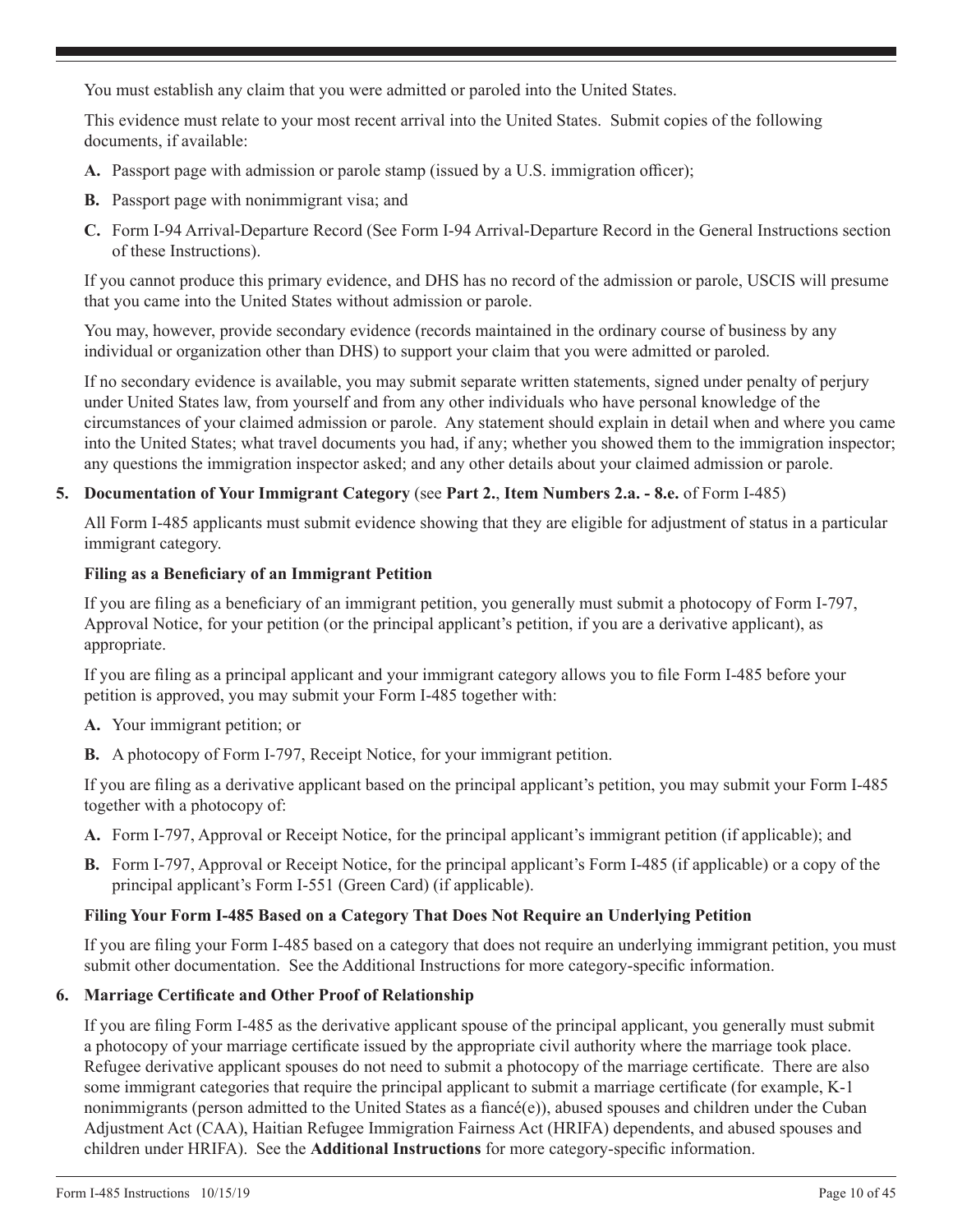If either party to this marriage was previously married, you must also submit evidence to prove the legal termination of any prior marriages, typically a divorce certificate or death certificate. If a required marriage certificate (or divorce certificate or death certificate) is unavailable or does not exist, you must demonstrate its unavailability/nonexistence and provide other acceptable evidence as explained above for birth certificates.

If you are filing as the derivative applicant child of the principal applicant and your birth certificate does not show that the principal applicant is your parent, you must submit a photocopy of your parents' marriage certificate, your adoption certificate, or other proof of your parent-child relationship with the principal applicant. Refugee derivative applicant children, however, do not need to submit proof of the parent-child relationship with the principal applicant.

## **7. Evidence of Continuously Maintaining a Lawful Status Since Arrival in the United States**

Anyone applying under the following immigrant categories must submit evidence to show they have continuously maintained lawful immigration status while in the United States and are therefore not barred from adjustment by INA section 245(c)(2): applicants applying under a family-based preference category or an employment-based preference category; special immigrant religious workers, Afghan or Iraqi nationals, and international broadcasters; and selectees under the Diversity Visa Lottery program.

Acceptable evidence may include, but is not limited to, copies of the following documents:

- **A.** Form I-797 approval notices for all extensions and changes of nonimmigrant status;
- **B.** Form I-94 Arrival-Departure Record, including printouts of paperless I-94 admissions;
- **C.** Form I-20, Certificate of Eligibility for Nonimmigrant (F-1) Student Status For Academic and Language Students, or Form I-20, Certificate of Eligibility for Nonimmigrant (M-1) Student Status - For Vocational Students, including all pages containing notations by authorized school officials;
- **D.** Form DS-2019 (formerly IAP 66), Certificate of Eligibility for Exchange Visitor (J-1) Status, including all pages containing notations by authorized exchange visitor program officials; or
- **E.** Passport page with an admission or parole stamp (issued by a U.S. immigration officer).

Include evidence for every time you entered the United States and for the time periods spent in the United States. See the **Additional Instructions** for information on whether your specific immigrant category requires this evidence.

If you are applying as an employment-based first preference, second preference, or third preference applicant or as a fourth preference special immigrant religious worker and you believe you are exempted from this bar by INA section 245(k), you should submit evidence to prove you qualify for this exemption. For more information, see **[www.uscis.gov/green-card/green-card-processes-and-procedures/adjustment-status](http://www.uscis.gov/green-card/green-card-processes-and-procedures/adjustment-status)**.

## **8. Confirmation of Bona Fide Job Offer or Request for Job Portability Under INA Section 204(j) (Supplement J)**

If your Form I-485 is related to an employment based visa petition (Form I-140) filed in an employment-based immigrant visa category that requires a job offer, and you are filing Form I-485 after the employer filed the Form I-140 on your behalf, you must file Form I-485 Supplement J, Confirmation of Bona Fide Job Offer or Request for Job Portability under INA Section 204(j) (Supplement J), together with your Form I-485. For more information about this requirement, please read the instructions to Supplement J. If you are filing Form I-485 together with a Form I-140 filed on your behalf, you do not need to file Supplement J at this time. At any time during the adjudication process, USCIS may request that you file Supplement J.

**NOTE:** Individuals seeking or granted a National Interest Waiver of the job offer requirement and individuals seeking or granted classification as an alien of extraordinary ability under INA section 203(b)(1)(A) do not need to file Supplement J. Because these employment-based immigrant visa categories are not tied to a specific job offer, individuals seeking or granted classification as an alien of extraordinary ability, or seeking or granted a National Interest Waiver of the job offer requirement, do not have to file Supplement J when filing Form I-485 or to request job portability under INA section 204(j).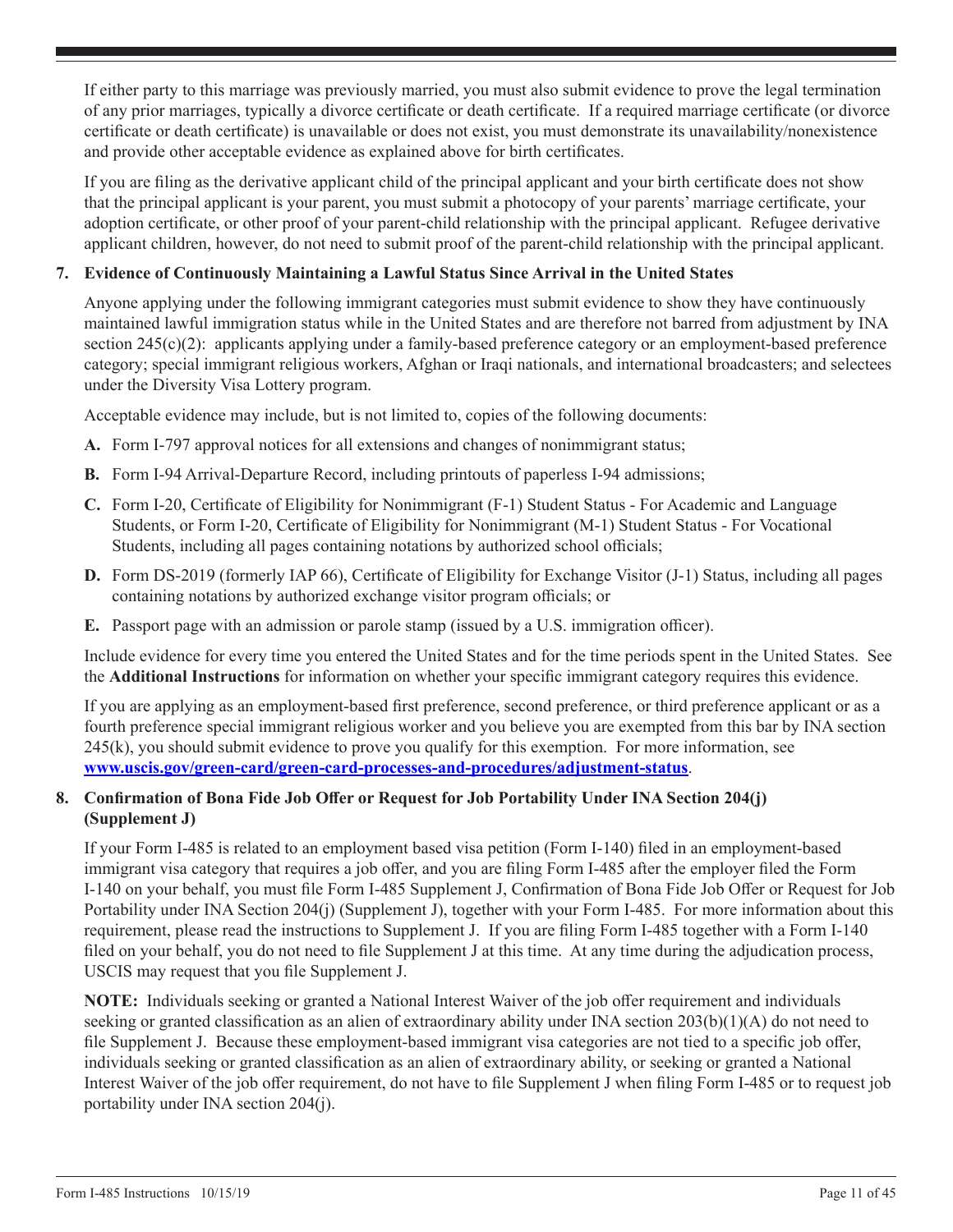If you filed Form I-140 as a self-petitioner, you must intend to work in the occupational field specified in the Form I-140. You must provide a signed statement confirming this intent, unless you are filing Form I-485 together with your Form I-140.

**Job Portability.** If you properly filed Form I-485 and it remains pending with USCIS for 180 days or more after filing, you may be eligible to "port" to a job other than the one offered in the Form I-140. The new job offer must be for a permanent, full-time position in the same or similar occupational classification as the job offered in the Form I-140 that is the basis of your Form I-485. You must file Supplement J in order to request such job portability. For more information, please read the instructions to Supplement J. You may also visit the USCIS website at **www.uscis.gov**.

## **9. Public Charge: Declaration of Self-Sufficiency (Form I-944) and Affidavit of Support Under Section 213A of the INA (Form I-864)**

In addition to Form I-485, you must file Form I-944 and Form I-864 to establish that you are not inadmissible based on the public charge ground, if you fall into one of the categories listed below. See Form I-944 Instructions and Form I-864 Instructions for more information. Failure to submit a required I-944 or I-864, will result in a denial of your I-485. Please note that Form I-864W is no longer required, so you do not need to submit a separate Form I-864W with your Form I-485.

If you are applying for an immigration benefit with USCIS, you may need to demonstrate that you are not likely to become a public charge at any time in the future, under INA section  $212(a)(4)$ . A public charge is an alien who receives one or more public benefits, as defined in 8 CFR 212.21(b), for more than 12 months in the aggregate within any 36-month period (such that, for instance, receipt of two benefits in one month counts as two months). An alien who is inadmissible based on the public charge ground is an alien who is likely at any time in the future to receive public benefits, for more than 12 months in the aggregate within any 36-month period (such that, for instance, receipt of two benefits in one month counts as two months), as defined in 212.21(b) based on the totality of the alien's circumstances. Adjustment applicants must submit Form I-944, unless exempt from the public charge inadmissibility ground, to demonstrate that they are not likely at any time in the future to become a public charge.

## **General Exemption from Filing Form I-864**

If you are an applicant listed below in the **Who Must Submit Form I-944 and Form I-864** section and would normally be required to file Form I-864, you may be exempt from filing Form I-864 (but not Form I-944) if:

- **A.** You have earned or can receive credit for 40 quarters (credits) of work in the United States (as defined by the Social Security Act (SSA)), regardless of the immigrant category. (Attach your SSA earning statements. Do not count any quarters during which you received a means-tested public benefit.); or
- **B.** You are under 18 years of age, unmarried, immigrating as the child of a U.S. citizen, are not likely to become a public charge, and will automatically become a U.S. citizen pursuant to INA section 320 upon your admission to the United States.

## **Who Must Submit Form I-944 and Form I-864**

If you are a principal or derivative applicant, you must submit Form I-944 and Form I-864 with your Form I-485 if you are applying under one of the following immigrant categories (unless otherwise stated):

- **A.** Immediate relative (spouse of a U.S. citizen, parent of a U.S. citizen if the U.S. citizen is 21 years of age or older, and unmarried child under 21 years of age of a U.S. citizen);
- **B.** Other relative of a U.S. citizen or relative of a lawful permanent resident under the family-based preference categories;
- **C.** Person admitted to the United States as a K-1 nonimmigrant fiancé(e) or K-2 nonimmigrant child of a fiancé(e) of a U.S. citizen; or
- **D.** Alien worker under the employment-based preference categories **ONLY** if a relative filed Form I-140 for you or has a five percent or more ownership interest in the business that filed Form I-140 for you. Note that: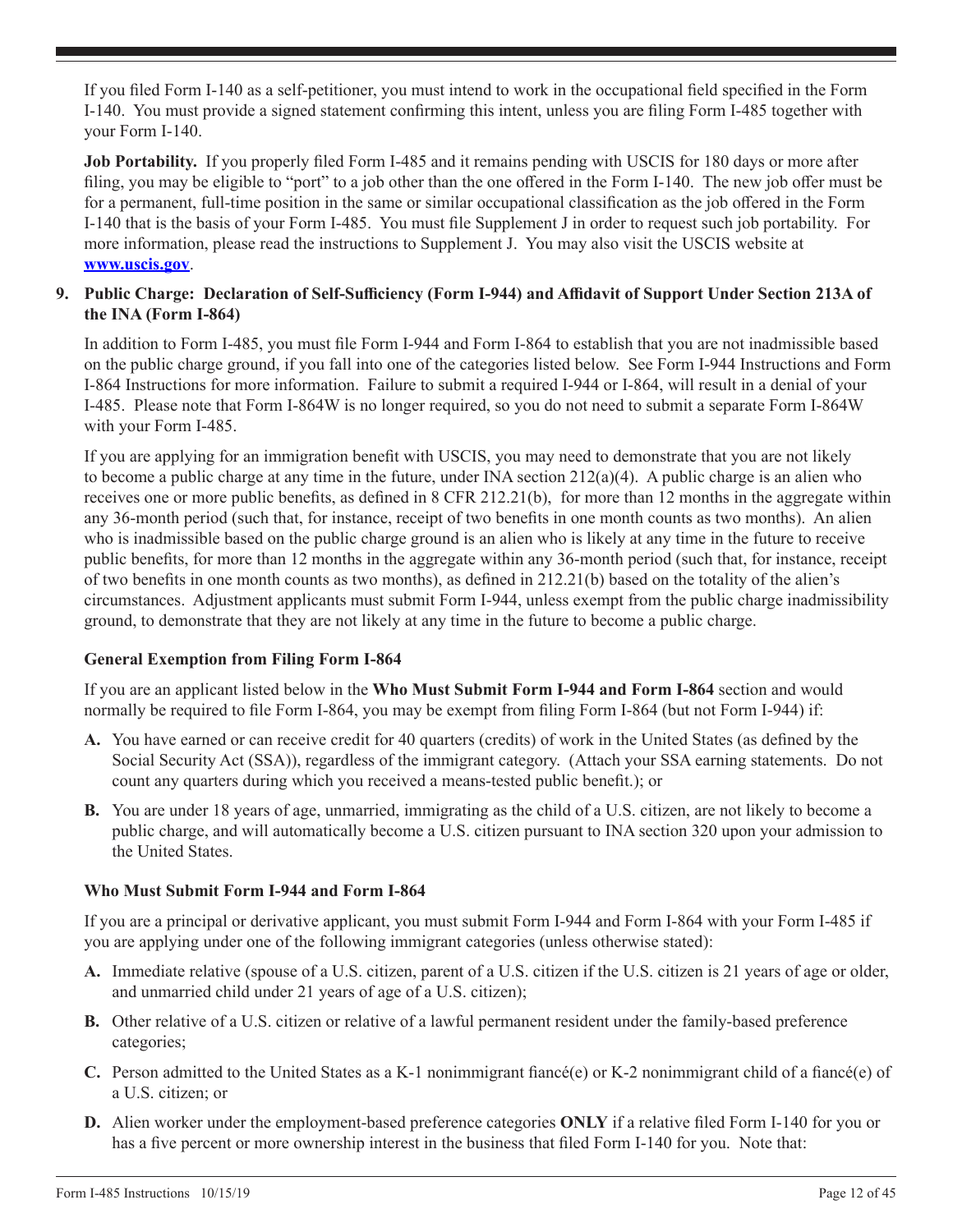- **(1)** The relative who is the sponsor for Form I-864 must be your husband, wife, father, mother, child, adult son, adult daughter, brother, or sister; and
- **(2)** The relative who is the sponsor for Form I-864 must also be a U.S. citizen, U.S. national, or lawful permanent resident; however, if your relative is your brother or sister, Form I-864 is only required if he or she is a U.S. citizen (but not if he or she is a lawful permanent resident).

## **Who Must Submit Form I-944 (and not Form I-864)**

If you are a principal or derivative applicant, you must submit Form I-944 with your Form I-485 if you are applying under one of the following immigrant categories:

- **A.** Widow or widower of a U.S. citizen;
- **B.** Alien worker under the employment-based preference categories (Exception: You may also need to file Form I-864 if a relative filed Form I-140 for you or has five percent or more ownership interest in the business that filed Form I-140 for you. See the list above for more details.);
- **C.** Alien entrepreneur;
- **D.** Diplomats or high ranking officials unable to return home (Section 13 of the Act of September 11, 1957);
- **E.** S nonimmigrants and qualifying family members (Form I-485 can only be filed by law enforcement agencies, not by an individual);
- **F.** Diversity Visa program; or
- **G.** Special Immigrants listed below:
	- **(1)** Certain U.S. armed forces (also known as the Six and Six program);
	- **(2)** Panama Canal Zone employees;
	- **(3)** Certain broadcasters;
	- **(4)** G-4 or NATO-6 employees and their family members;
	- **(5)** International employees of the U.S. Government abroad;
	- **(6)** Religious workers;
	- **(7)** Certain physicians; or
	- **(8)** Certain employees or former employees of the U.S. Government abroad.
- **H.** Applicants adjusting under the Amerasian Act (October 22, 1982).

### **Who Must Submit Form I-864 (and not Form I-944)**

If you are a principal or derivative applicant, you must submit Form I-864 with your Form I-485 if:

- **A.** You are a VAWA self-petitioner, Victim of Qualifying Criminal Activity (U nonimmigrant), or a qualified alien as described in 8 U.S.C. 1641(c) (including, but not limited to, Human trafficking victim (T nonimmigrant)); and
- **B.** You are applying for adjustment as an alien worker under the employment-based preference categories **ONLY** if a relative filed Form I-140 for you or has a five percent or more ownership interest in the business that filed Form I-140 for you. Note that:
	- **(1)** The relative who is the sponsor for Form I-864 must be your husband, wife, father, mother, child, adult son, adult daughter, brother, or sister; and
	- **(2)** The relative who is the sponsor for Form I-864 must also be a U.S. citizen, U.S. national, or lawful permanent resident; however, if your relative is your brother or sister, Form I-864 is only required if he or she is a U.S. citizen (but not if he or she is a lawful permanent resident).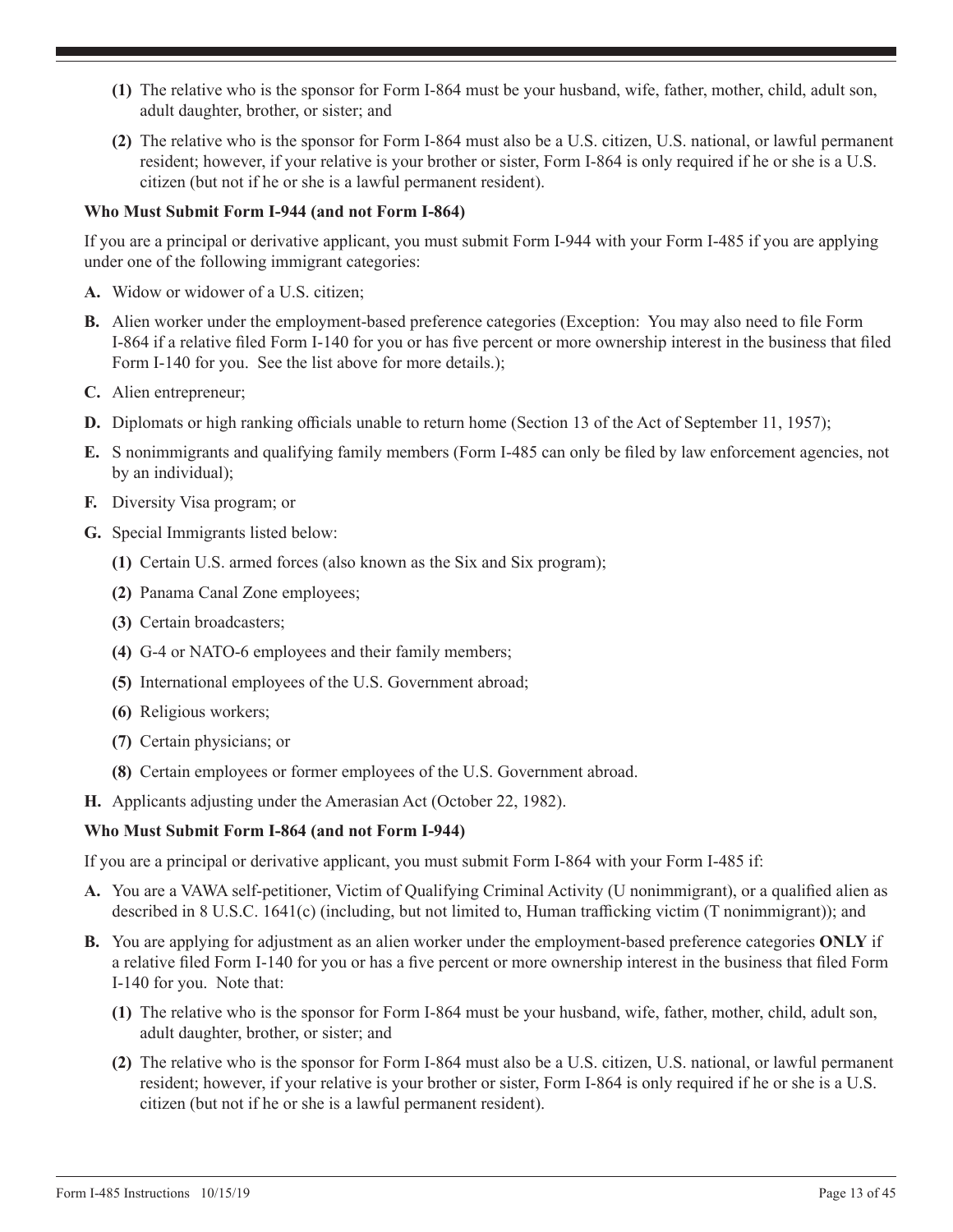If, at time of adjudication of the Form I-485, you no longer are in the category or status described in **Item A.** above, you may have to file Form I-944 in addition to Form I-864.

## **Who Does Not Need to Submit Form I-944 or Form I-864**

You are exempt from the public charge ground of inadmissibility and do not need to file Form I-944 or Form I-864 with your Form I-485 if you are applying under one of the following categories:

- **A.** VAWA self-petitioner. However, if you are a VAWA-self-petitioner adjusting as an alien worker under the employment-based preference categories where a relative filed Form I-140 for applicant or has a five percent or more ownership interest in the business that filed Form I-140, you may have to file Form I-864;
- **B.** Special immigrant juvenile;
- **C.** Certain Afghan or Iraqi national employed by or on behalf of the U.S. Government;
- **D.** Asylee;
- **E.** Refugee;
- **F.** Victim of qualifying criminal activity (U nonimmigrant) under INA section 245(m);
- **G.** Adjusting under any category other than the victim of qualifying criminal activity (U nonimmigrant) immigrant category INA section 245(m) or as an alien worker under the employment-based preference categories where a relative filed Form I-140 for applicant or has a five percent or more ownership interest in the business that filed Form I-140, but the applicant, at the time he or she filed the adjustment of status application, is in valid U nonimmigrant status.

**NOTE:** This exemption only applies if, at the time of the adjudication of the Form I-485, you are in valid U nonimmigrant status. If, at the time of adjudication of the Form I-485, you are no longer in valid U nonimmigrant status, you may be required to submit Form I-944 and Form I-864.

- **H.** Human trafficking victim (T nonimmigrant) under INA section 245(l);
- **I.** Adjusting under any category other than INA section 245(l), or as an alien worker under the employmentbased preference categories where a relative filed Form I-140 for applicant or has a five percent or more ownership interest in the business that filed Form I-140, but the applicant either has a pending application for T nonimmigrant status (Form I-914) that sets forth a prima facie case for eligibility, or is in valid T nonimmigrant status at the time the application for adjustment is filed.

**NOTE:** This exemption only applies if, at the time of the adjudication of the Form I-485, the Form I-914 is still pending and deemed to be prima facie eligible, or you are in valid T nonimmigrant status. If, at the time of the adjudication of the Form I-485, your Form I-914 is no longer pending a decision and deemed prima facie eligible, or you are no longer in valid T nonimmigrant status, you may be required to submit a Form I-944 and Form I-864.

- **J.** Applicant adjusting under the Cuban Adjustment Act;
- **K.** Applicant adjusting under the Cuban Adjustment Act for battered spouses and children;
- **L.** Applicant adjusting based on dependent status under the Haitian Refugee Immigrant Fairness Act;
- **M.** Applicant adjusting based on dependent status under the Haitian Refugee Immigrant Fairness Act for battered spouses and children;
- **N.** Lautenberg parolee;
- **O.** Applicant adjusting under the Indochinese Parole Adjustment Act of 2000;
- **P.** Applicant adjusting based on continuous residence in the United States since before January 1, 1972 ("Registry");
- **Q.** Individual born in the U.S. under diplomatic status; or
- **R.** Spouse, child or parent of a deceased U.S. active duty service military member in the armed forces under the National Defense Authorization Act (NDAA);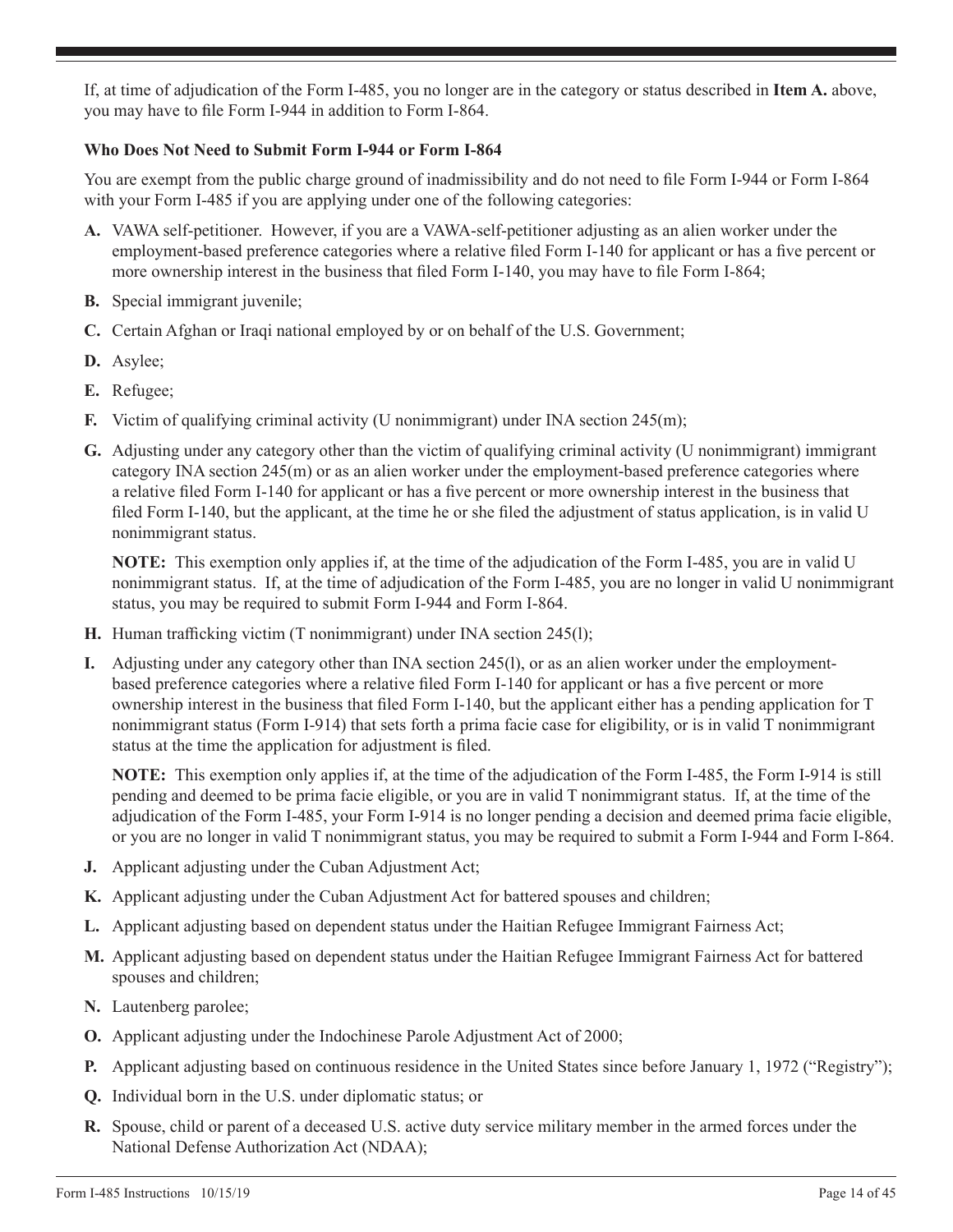- **S.** Other groups listed below:
	- **(1)** Applicant adjusting under the Amerasian Homecoming Act (December 22, 1987);
	- **(2)** Polish or Hungarian parolee; or
	- **(3)** American Indian born in Canada (INA section 289)

## **Aliens Who Accompany-to-Join a Principal Intending Immigrant**

If you are an alien who is accompanying-to-join a principal intending immigrant, you must submit clear and true photocopies of any relevant Form I-864(s) and attachments filed on behalf of the principal intending immigrant.

### **Aliens Who Follow-to-Join a Principal Intending Immigrant**

If you are following-to-join a principal intending immigrant you must submit a new Form I-864(s), together with all documents or other evidence necessary as provided in Form I-864 and Instructions.

### **10. Report of Medical Examination and Vaccination Record (Form I-693)**

Form I-485 applicants for adjustment of status are required to have a medical examination to show that they are free from health conditions that would make them inadmissible. This does not apply to registry applicants and individuals born under diplomatic immunity in the United States. If you are filing Form I-485 under the nonimmigrant fiancé(e), asylee, or refugee category, see the Form I-693, Report of Medical Examination and Vaccination Record, Instructions for more information on whether you need to submit the full Form I-693 or only certain parts because you already had a medical examination overseas.

Only a USCIS designated civil surgeon can perform this medical examination in the United States. The civil surgeon must document the results of your medical examination on Form I-693. For more information on the medical examination, see the Form I-693 Instructions.

You are **NOT** required to submit Form I-693 at the time you file your adjustment application, but may do so if you wish. Because of the time-limited validity of Form I-693, you may choose to submit your Form I-693 after you file your Form I-485. You may also submit Form I-693 in person at an interview in a USCIS field office, if an interview is required. By waiting to submit Form I-693, you may avoid having to repeat the immigration medical examination.

For more information about Form I-693 requirements, visit **www.uscis.gov/i-693**.

### **11. Certified Police and Court Records of Criminal Charges, Arrests, or Convictions**

You must submit certified police and court records for any criminal charges, arrests, or convictions you may have.

- **A.** If you were **EVER** arrested or detained by a law enforcement officer for any reason **anywhere** in the world, including the United States, and no criminal charges were filed, you must submit:
	- **(1)** An original or certified copy of the complete arrest report; and
	- **(2)** Either an official statement by the arresting or detaining agency or prosecutor's office **OR** an applicable court order that indicates the final disposition of your arrest or detention;
- **B.** If you were **EVER** charged for any reason (even if you were not arrested) **anywhere** in the world, including the United States, you must submit:
	- **(1)** An original or certified copy of the complete arrest report; and
	- **(2)** Certified copies of **BOTH** the indictment, information, or other formal charging document **AND** the final disposition of each charge (for example, a dismissal order or acquittal order);
- **C.** If you were **EVER** convicted or placed in an alternative sentencing or rehabilitative program (such as probation, drug treatment, deferred adjudication, or community service program) **anywhere** in the world, including the United States, you must submit:
	- **(1)** An original or certified copy of the complete arrest report;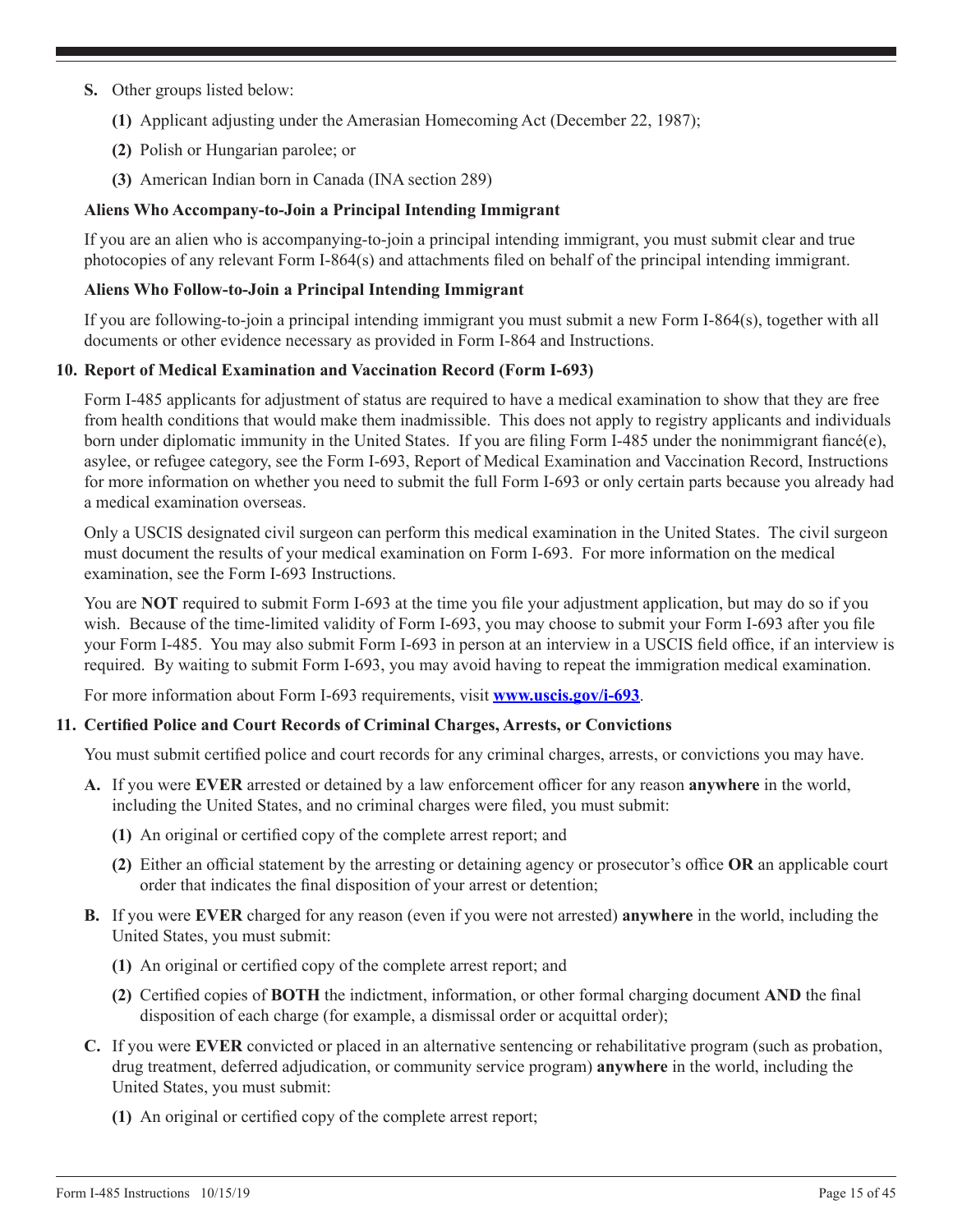- <span id="page-15-0"></span>**(2)** Certified copies of the following: the indictment, information, or other formal charging document; any plea agreement, whether in the form of a court filing or recording in a hearing transcript; and the final disposition for each incident (for example, conviction record, deferred adjudication order, probation order); and
- **(3)** Either an original or certified copy of your probation or parole record showing that you completed the mandated sentence, conditions set for the deferred adjudication, or rehabilitative program OR documentation showing that you completed the alternative sentencing or rehabilitative program; or
- **D.** If you **EVER** had any arrest or conviction vacated, set aside, sealed, expunged, or otherwise removed from your record **anywhere** in the world, you must submit:
	- **(1)** An original or certified copy of the complete arrest report; the indictment, information, or other formal charging document; any plea agreement, whether in the form of a court filing or recording in a hearing transcript; and the final disposition for each incident (for example, conviction record, deferred adjudication order, probation order); and
	- **(2)** A certified copy of the court order vacating, setting aside, sealing, expunging, or otherwise removing the arrest or conviction.

You must disclose all arrests and charges, even if the arrest occurred when you were a minor. An adjudication of juvenile delinquency is not a "conviction" under U.S. immigration law, but a juvenile can be charged as an adult for an offense committed while a juvenile. If you were convicted as an adult, there is a conviction, regardless of whether you were tried before a criminal court or a juvenile court. An adjudication of juvenile delinquency could also be relevant to the exercise of discretion. If you claim that an arrest resulted in adjudication of delinquency, and not in a conviction, you must submit a copy of the court document that establishes this fact.

In general, you do not need to submit documentation relating to traffic fines and incidents that did not involve an actual physical arrest if the penalty was only a fine of less than \$500 or points on your driver's license. However, you must submit such documentation if the traffic incident resulted in criminal charges or involved alcohol, drugs, or injury to a person or property.

If you are not able to obtain certified copies of any court disposition relating to Items **11.A. - 11.D.**, please submit:

- **A.** An explanation of why the documents are not available, including (if possible) a certificate from the custodian of the documents explaining why the documents are not available;
- **B.** Any secondary evidence that shows the disposition of the case; or
- **C.** If secondary evidence is also not available, one or more written statements, signed under penalty of perjury under 28 U.S.C. section 1746, by someone who has personal knowledge of the disposition.

## **12. Waiver of Inadmissibility**

If you are inadmissible to the United States based on one or more grounds of inadmissibility outlined in INA section 212(a), you cannot adjust status unless you qualify for a waiver of inadmissibility or other form of relief. Whether or not you qualify for a waiver or other form of relief depends on the grounds of inadmissibility that apply to you and the specific immigrant category you are applying under.

If USCIS (or the Immigration Court, if you are in deportation, exclusion, or removal proceedings) determines that none of the grounds of inadmissibility apply to you, then you are admissible to the United States and there is no need for you to file a waiver of inadmissibility or other form of relief.

If USCIS (or the Immigration Court, if you are in deportation, exclusion, or removal proceedings) determines that a ground of inadmissibility does apply to you, you may need to seek a waiver or other form of relief that would eliminate the inadmissibility.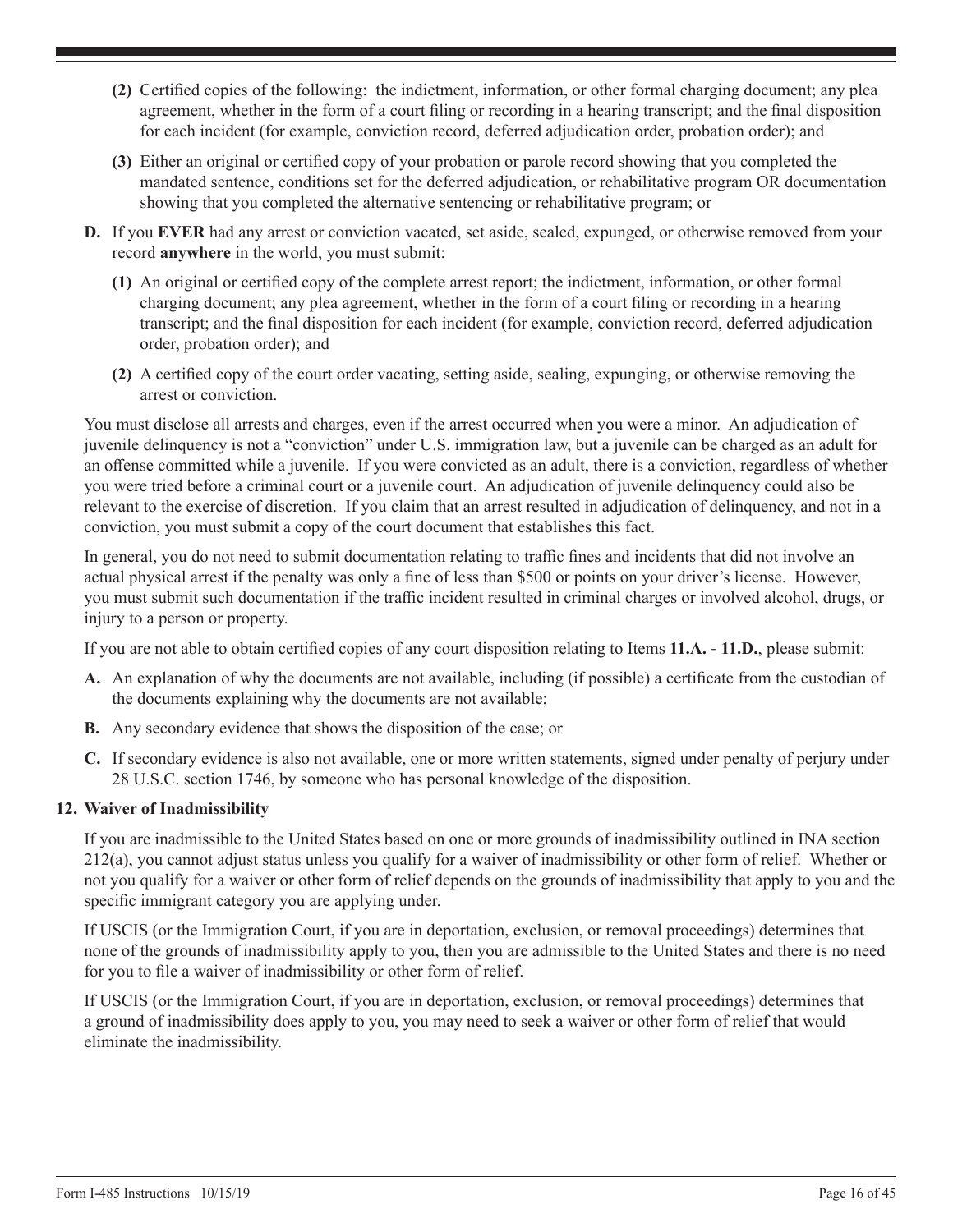<span id="page-16-0"></span>You can learn more about waivers and other forms of relief by reading the Instructions for Form I-601, Application for Waiver of Grounds of Inadmissibility, at **www.uscis.gov/I-601**, and Form I-212, Application for Permission to Reapply for Admission into the United States After Deportation or Removal, at **www.uscis.gov/I-212**. Refugee and asylee applicants for adjustment of status should also see Form I-602, Application by Refugee for Waiver of Grounds of Excludability, at **www.uscis.gov/I-602**.

## **13. Documentation Regarding J-1 or J-2 Exchange Visitor Status**

If you previously held or currently hold J-1 (principal) or J-2 (dependent) nonimmigrant exchange visitor status, you must submit copies of all relevant Forms IAP-66 and/or Forms DS-2019, Certificate of Eligibility for Exchange Visitor (J-1) Status, ever issued to you (if available). You must also submit copies of all available J-1 or J-2 nonimmigrant visas issued to you, and copies of all available Form I-94 and passport pages with entry stamps showing your admission to the United States in J-1 or J-2 status.

In addition, if your J status made you subject to the 2-year foreign residence requirement of INA section 212(e), you must submit documentation to show that you complied with the foreign residence requirement, have been granted a waiver of the requirement before filing Form I-485, or were issued a favorable waiver recommendation letter from DOS before filing Form I-485. You can show you complied with the requirement by submitting evidence to prove you resided in the appropriate home country for at least two years since your exchange visitor program ended. For information about waiver of the requirement, see the Instructions for Form I-612, Application for Waiver of the Foreign Residence Requirement.

## **14. Waiver of Diplomatic Rights, Privileges, Exemptions, and Immunities**

If you currently hold A, G, or E nonimmigrant status and you enjoy certain diplomatic privileges and immunities as a result of that status, you must submit Form I-508, Application for Waiver of Rights, Privileges, Exemptions and Immunities (and Form I-508F for French nationals) with your Form I-485. In addition, if you have A, G, or NATO nonimmigrant status, you must file Form I-566, Interagency Record of Request - A, G or NATO Dependent Employment Authorization or Change/Adjustment to/from A, G or NATO Status, with your Form I-485.

## **What Is the Filing Fee?**

The filing fee for Form I-485 is **\$1,140**.

If you are **13 years of age or younger** and:

- **1.** Are filing **with** a parent's Form I-485, the filing fee for Form I-485 is **\$750**; or
- **2.** Are filing **without** a parent's Form I-485, the filing fee for Form I-485 is **\$1,140**.

A biometric services fee of **\$85** is also required for applicants between 14 and 79 years of age.

If you are **79 years of age or older**, you do not need to pay a biometric services fee. However, you still must appear for your scheduled biometrics collection appointment.

If you are **13 years of age or younger**, you do not need to pay a biometric services fee. However, you still must appear for your scheduled biometrics collection appointment. If you turn 14 years of age while your application is pending, you will then have to pay an **\$85** biometric services fee before USCIS will adjudicate your application.

You do not need to pay either the Form I-485 filing fee or biometric services fee if:

- **1.** You are a refugee adjusting status under INA section 209(a). Refugees are automatically exempt from paying the Form I-485 filing fee and biometric services fee and are not required to demonstrate an inability to pay;
- **2.** You qualify for and receive a fee waiver based on your inability to pay. If you believe you are eligible for a fee waiver under 8 CFR 103.7(c), complete Form I-912, Request for Fee Waiver (or a written request), and submit it and any required evidence of your inability to pay the filing fee with this application. You can review the fee waiver guidance at **www.uscis.gov/feewaiver**; or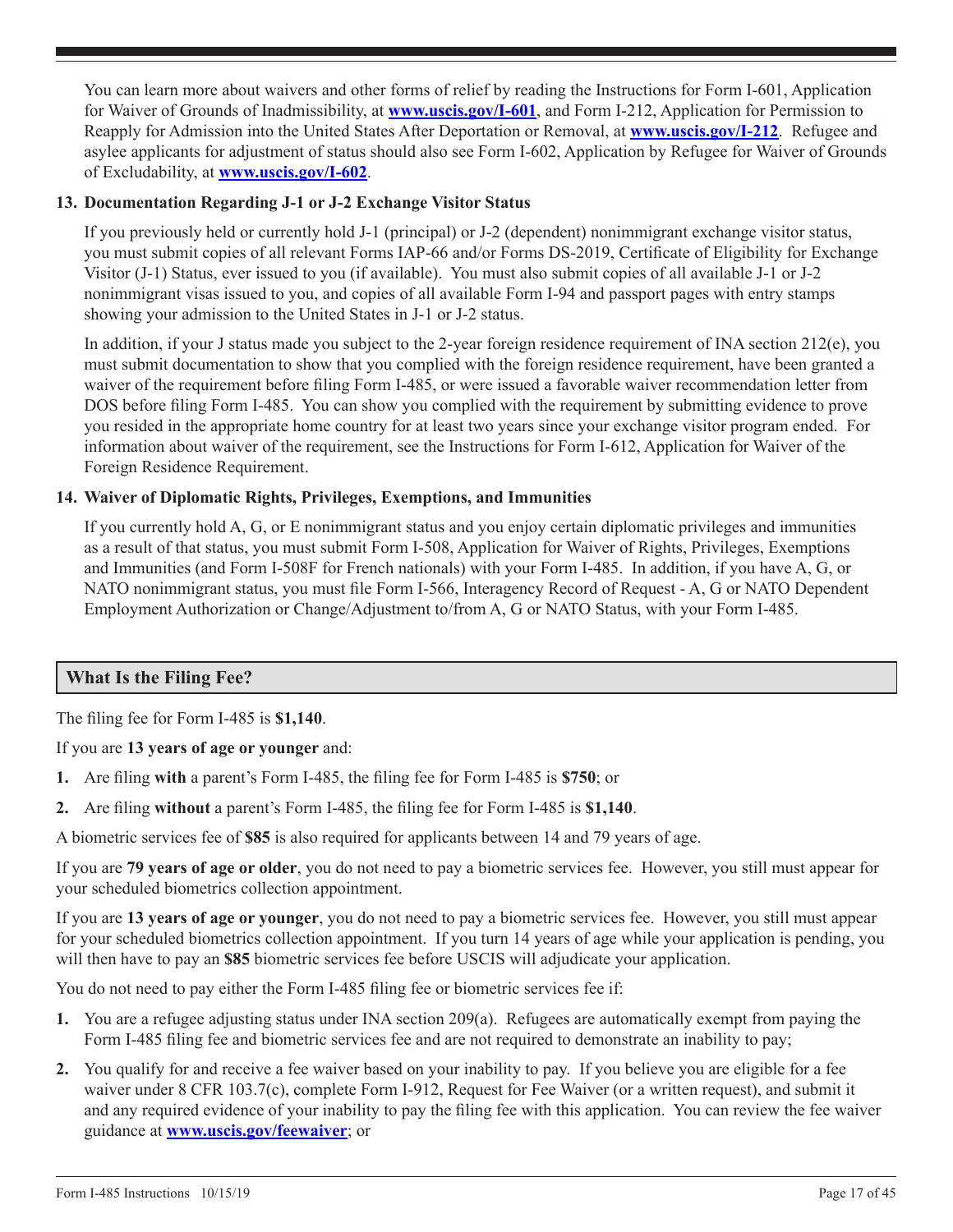<span id="page-17-0"></span>**3.** You are in deportation, exclusion, or removal proceedings before an Immigration Judge, and the Immigration Judge waives your application fee. See 8 CFR 1003.24. If you believe you are eligible for a fee waiver, file a written request with the Immigration Judge, along with any required evidence of your inability to pay the filing fee. For additional information on filing a request for a fee waiver, see the Immigration Court Practice Manual at **[www.justice.](http://www.justice.gov/eoir/office-chief-immigration-judge-0) [gov/eoir/office-chief-immigration-judge-0](http://www.justice.gov/eoir/office-chief-immigration-judge-0)**.

**NOTE:** The filing fee and biometric services fee are not refundable, regardless of any action USCIS (or an Immigration Judge if you are in deportation, exclusion, or removal proceedings) takes on this application. **DO NOT MAIL CASH**. You must submit all fees in the exact amounts.

## **Use the following guidelines when you prepare your checks or money orders for the Form I-485 filing fee and biometric services fee:**

- **1.** The check or money order must be drawn on a bank or other financial institution located in the United States and must be payable in U.S. currency; **and**
- **2.** Make the checks or money orders payable to **U.S. Department of Homeland Security**.

**NOTE:** Spell out U.S. Department of Homeland Security; do not use the initials "USDHS" or "DHS."

**Notice to Those Making Payment by Check.** If you send us a check, USCIS will convert it into an electronic funds transfer (EFT). This means we will copy your check and use the account information on it to electronically debit your account for the amount of the check. The debit from your account will usually take 24 hours and your bank will show it on your regular account statement.

You will not receive your original check back. We will destroy your original check, but will keep a copy of it. If USCIS cannot process the EFT for technical reasons, you authorize us to process the copy in place of your original check. If your check is returned as unpayable, USCIS will re-submit the payment to the financial institution one time. If the check is returned as unpayable a second time, we will reject your application and charge you a returned check fee.

## **How To Check If the Fees Are Correct**

Form I-485's filing fee and biometric services fee are current as of the edition date in the lower left corner of this page. However, because USCIS fees change periodically, you can verify that the fees are correct by following one of the steps below.

- **1.** Visit the USCIS website at **www.uscis.gov**, select "FORMS," and check the appropriate fee; or
- **2.** Call the USCIS National Customer Service Center at **1-800-375-5283** and ask for fee information. For TTY (deaf or hard of hearing) call: **1-800-767-1833**.

## **Filing Form I-485 with Forms I-765 and I-131**

If you properly file Form I-485 and pay the required fees, you may file Form I-765 and Form I-131 without paying additional fees. You may file these forms together, or if you choose to file Form I-765 or Form I-131 separately, you must also submit a copy of your I-797C, Notice of Action, receipt as evidence that you filed and paid for Form I-485.

## **Where To File?**

Please see our website at **www.uscis.gov/i-485** or call our National Customer Service Center at **1-800-375-5283** for the most current information about where to file this application. For TTY (deaf or hard of hearing) call: **1-800-767-1833**.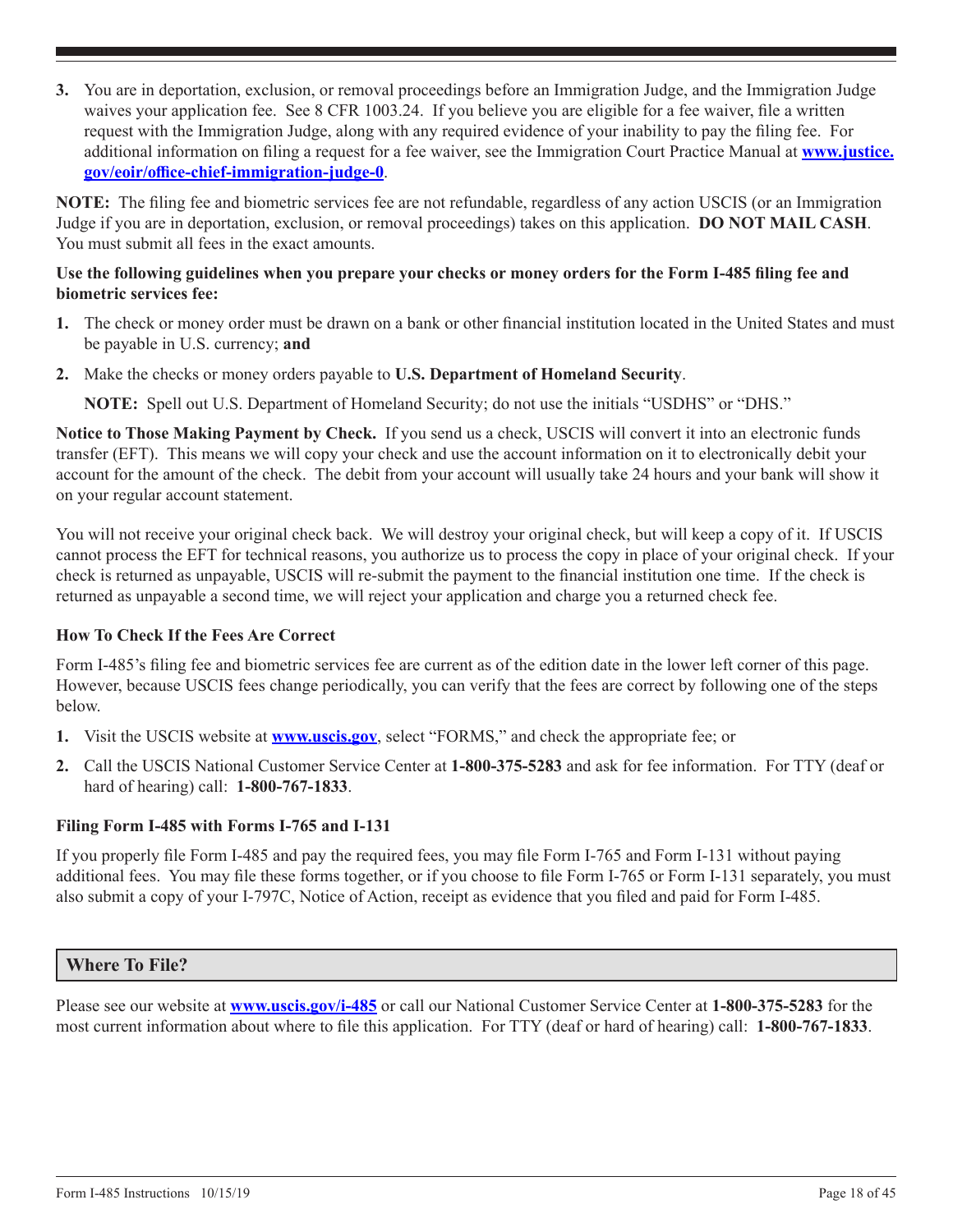<span id="page-18-0"></span>If you are in proceedings in Immigration Court (that is, if you have been served with Form I-221, Order to Show Cause and Notice of Hearing; Form I-122, Notice to Applicant for Admission Detained for Hearing Before an Immigration Judge; Form I-862, Notice to Appear; or Form I-863, Notice of Referral to Immigration Judge, that U.S. Department of Homeland Security (DHS) filed with the Immigration Court), you should file this application with the appropriate Immigration Court. The DHS attorney will provide you with Pre-Order Filing Instructions regarding background and security investigations. You must also submit a copy to USCIS. Please see our website at **[www.uscis.gov/laws/](http://www.uscis.gov/laws/immigration-benefits-eoir-removal-proceedings) [immigration-benefits-eoir-removal-proceedings](http://www.uscis.gov/laws/immigration-benefits-eoir-removal-proceedings)** or call our National Customer Service Center for the most current information about where to file the copy of the application that you file with the Immigration Court.

## **Address Change**

An applicant who is not a U.S. citizen must notify USCIS of his or her new address within 10 days of moving from his or her previous residence. For information on filing a change of address, go to the USCIS website at **[www.uscis.gov/](http://www.uscis.gov/addresschange ) [addresschange](http://www.uscis.gov/addresschange )** or contact the USCIS National Customer Service Center at **1-800-375-5283**. For TTY (deaf or hard of hearing) call: **1-800-767-1833**.

**If you are already in proceedings in Immigration Court, you must also notify the Immigration Court on EOIR Form 33/IC, Alien's Change of Address Form/Immigration Court, of any changes of address within five days of the change in address.** The EOIR Form 33/IC is available on the EOIR website at **www.justice.gov/eoir/formslist.htm**.

**NOTE:** Do not submit a change of address request to the USCIS Lockbox facilities because the Lockbox does not process change of address requests.

## **Processing Information**

**You must be physically present in the United States and provide a United States address to file this application.**

**USCIS will reject any application that is not signed or accompanied by the correct filing fee and will send you a notice that your Form I-485 is incomplete.** You may fix the problem and resubmit Form I-485. Form I-485 is not considered properly filed until USCIS accepts it.

**Initial Processing.** Once USCIS accepts your application we will check it for completeness. If you do not completely fill out this application, you will not establish a basis for your eligibility and USCIS may reject or deny your application.

**Requests for More Information.** We may request that you provide more information or evidence to support your application. We may also request that you provide the originals of any copies you submit. If USCIS or the Immigration Court requests an original document from you, it will be returned to you after USCIS or the Immigration Court determines it no longer needs your original.

**Requests for Interview.** We may request that you appear at a USCIS office for an interview based on your application. At the time of any interview or other appearance at a USCIS office, we may require that you provide your fingerprints, photograph, and/or signature to verify your identity and/or update background and security checks.

**Decision.** The decision on Form I-485 involves a determination of whether you have established eligibility for the immigration benefit you are seeking. USCIS will notify you of the decision in writing.

### **If You Leave the United States While Your Application Is Pending**

**If you are applying for adjustment of status under INA section 245**, and you travel anywhere outside the United States (including brief visits to Canada or Mexico) while your application is pending, USCIS will deny your Form I-485 unless: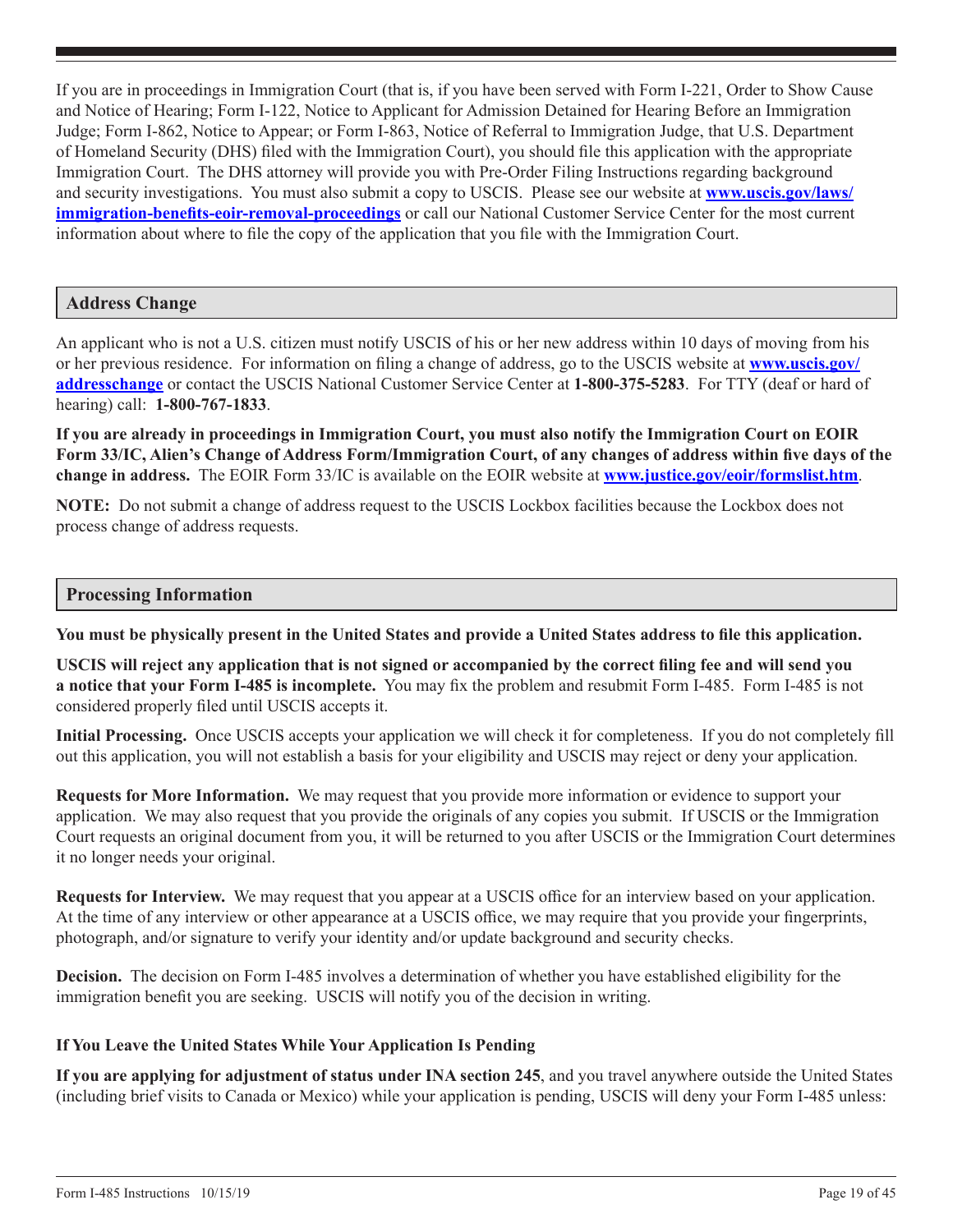- <span id="page-19-0"></span>**1.** Before you leave the United States, you obtain a grant of advance parole by filing Form I-131, you depart and return to a U.S. port of entry while the Advance Parole Document is valid, and you are paroled into the United States upon your return; or
- **2.** You are an H, L, V, or K3/K4 nonimmigrant who is maintaining lawful nonimmigrant status and you return with a valid H, L, V, or K3/K4 nonimmigrant visa.

**If you are applying for adjustment of status under INA section 209** because you were admitted as a refugee or granted asylum, you may travel abroad and return to the United States with a refugee travel document. You may obtain a refugee travel document by filing Form I-131 as specified in the Form I-131 Instructions. However, see Form I-131 Instructions for a travel warning regarding voluntary re-availment.

**If you are applying for registry under INA section 249 and 8 CFR 249**, you do not abandon your registry application by traveling abroad while it is pending. However, if you do not obtain an Advance Parole Document, you may not be able to return lawfully to the United States. You may obtain an Advance Parole Document by filing Form I-131 as specified in the Form I-131 Instructions.

## **Individuals With Disabilities and/or Impairments**

USCIS is committed to providing reasonable accommodations for qualified individuals with disabilities and/or impairments that will help them fully participate in USCIS programs and benefits. Reasonable accommodations vary with each disability and/or impairment. They may involve modifications to practices or procedures. There are various types of reasonable accommodations that USCIS may offer. Examples include but are not limited to:

- **1.** If you are deaf or hard of hearing, USCIS may provide you with a sign-language interpreter at an interview or other immigration benefit-related appointment;
- **2.** If you are blind or have low vision, USCIS may permit you to take a test orally rather than in writing; or
- **3.** If you are unable to travel to a designated USCIS location for an interview, USCIS may visit you at your home or a hospital.

If you believe that you need USCIS to accommodate your disability and/or impairment, select "Yes" and then any applicable box in **Part 9., Item Numbers 2.a. - 2.c.** that describes the nature of your disabilities and/or impairments. Also, describe the types of accommodations you are requesting on the lines provided. If you are requesting a signlanguage interpreter, indicate for which language. If you need extra space to complete this section, use the space provided in **Part 14. Additional Information**.

**NOTE:** All domestic USCIS facilities meet the Accessibility Guidelines of the Americans with Disabilities Act, so you do not need to contact USCIS to request an accommodation for physical access to a domestic USCIS office. However, in **Part 9.** of this application, you can indicate whether you use a wheelchair. This will allow USCIS to better prepare for your visit.

**NOTE:** USCIS also ensures that limited English proficient (LEP) individuals are provided meaningful access at an interview or other immigration benefit-related appointment, unless otherwise prohibited by law. LEP individuals may bring a qualified interpreter to the interview.

USCIS considers requests for reasonable accommodations on a case-by-case basis, and we will make our best efforts to reasonably accommodate your disabilities and/or impairments. USCIS will not exclude you from participating in USCIS programs or deny your application because of your disabilities and/or impairments. Requesting and/or receiving an accommodation will not affect your eligibility for an immigration benefit.

**For hearings before the Immigration Court:** The Immigration Court is committed to addressing the needs of individuals with disabilities and/or impairments. If your case is pending before the Immigration Court, you should notify the court of any such need before your first hearing with an immigration judge. The Immigration Court considers all requests to address such needs on a case-by-case basis.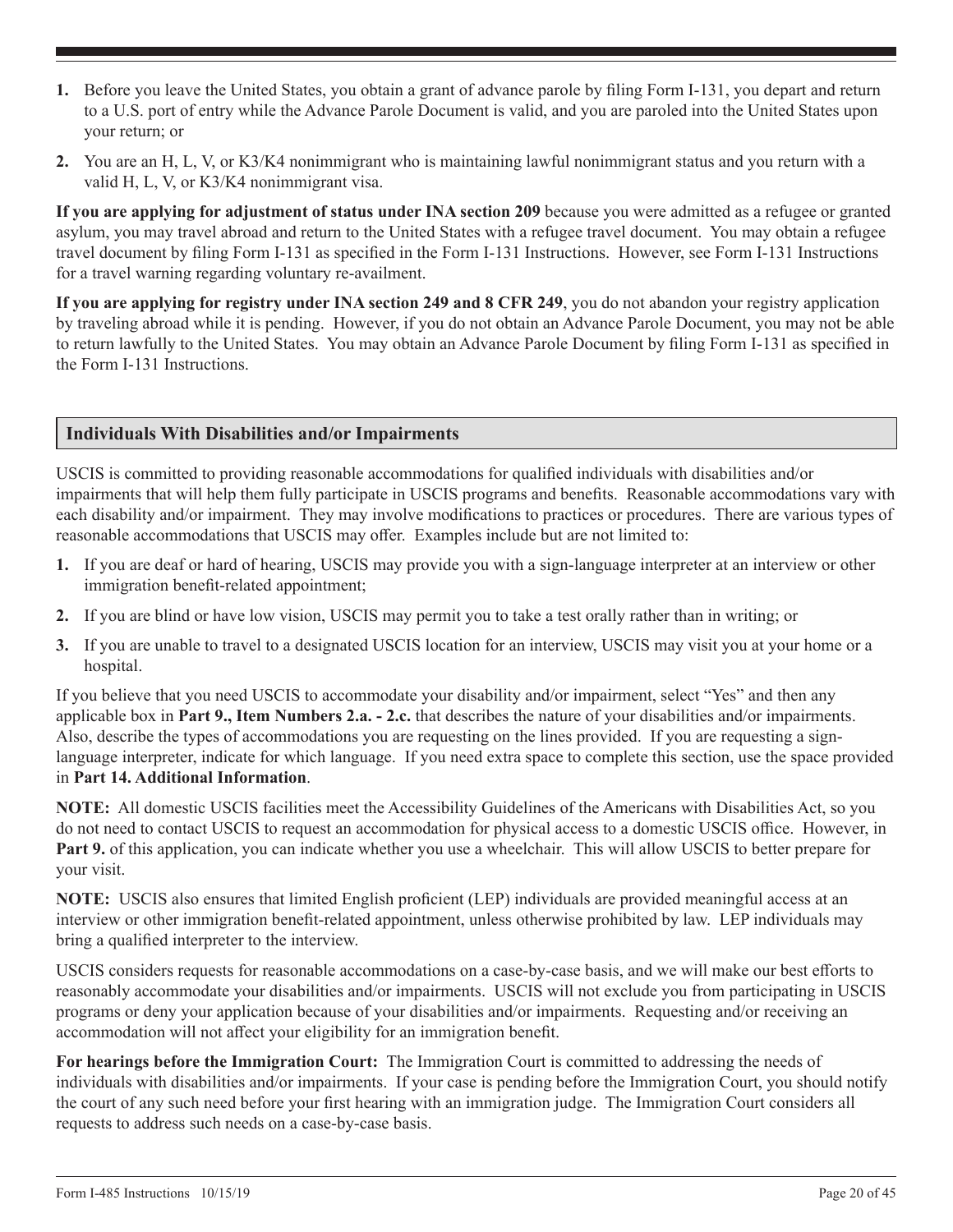<span id="page-20-0"></span>Interpreters are provided at government expense to individuals whose command of the English language is inadequate to fully understand and participate in removal proceedings. In general, the Immigration Court endeavors to accommodate the language needs of all respondents and witnesses. The Immigration Court will arrange for an interpreter both during the individual calendar hearing and, if necessary, the master calendar hearing.

## **USCIS Forms and Information**

To ensure you are using the latest version of this application, visit the USCIS website at **[www.uscis.gov](http://www.uscis.gov)** where you can obtain the latest USCIS forms and immigration-related information. If you do not have internet access, you may order USCIS forms by calling the USCIS Contact Center at **1-800-375-5283**. The USCIS Contact Center provides information in English and Spanish. For TTY (deaf or hard of hearing) call: **1-800-767-1833**.

Instead of waiting in line for assistance at your local USCIS office, you can schedule an appointment online at **[www.uscis.gov](http://www.uscis.gov)**. Select "Tools," then under "Self Service Tools," select "Appointments" and follow the screen prompts to set up your appointment. Once you finish scheduling an appointment, the system will generate an appointment notice for you.

## **Penalties**

If you knowingly and willfully falsify or conceal a material fact or submit a false document with your Form I-485, we will deny your Form I-485 and may deny any other immigration benefit. In addition, you will face severe penalties provided by law and may be subject to criminal prosecution.

## **USCIS Compliance Review and Monitoring**

By signing this application, you have stated under penalty of perjury (28 U.S.C. section 1746) that all information and documentation submitted with this application are complete, true, and correct. You also authorize the release of any information from your records that USCIS may need to determine your eligibility for the immigration benefit you are seeking and consent to USCIS verifying such information.

DHS has the authority to verify any information you submit to establish eligibility for the immigration benefit you are seeking at any time. USCIS' legal authority to verify this information includes, but is not limited to, 8 U.S.C. 1101 et seq, 8 CFR parts 1.1 et seq, as amended, and the related public laws and regulations. To ensure compliance with applicable laws and authorities, USCIS may verify information before or after your case is decided.

Agency verification methods may include, but are not limited to: review of public records and information; contact via written correspondence, the Internet, facsimile, other electronic transmission, or telephone; unannounced physical site inspections of residences and locations of employment; and interviews. USCIS will use information obtained through verification to assess your compliance with the laws and to determine your eligibility for an immigration benefit.

Subject to the restrictions under 8 CFR 103.2(b)(16), USCIS will provide you with an opportunity to address any adverse or derogatory information that may result from a USCIS compliance review, verification, or site visit after a formal decision is made on your case or after the agency has initiated an adverse action which may result in rescission or termination of lawful permanent resident status.

## **DHS Privacy Notice**

**AUTHORITIES:** The information requested on this application, and the associated evidence, is collected under Immigration and Nationality Act section 245.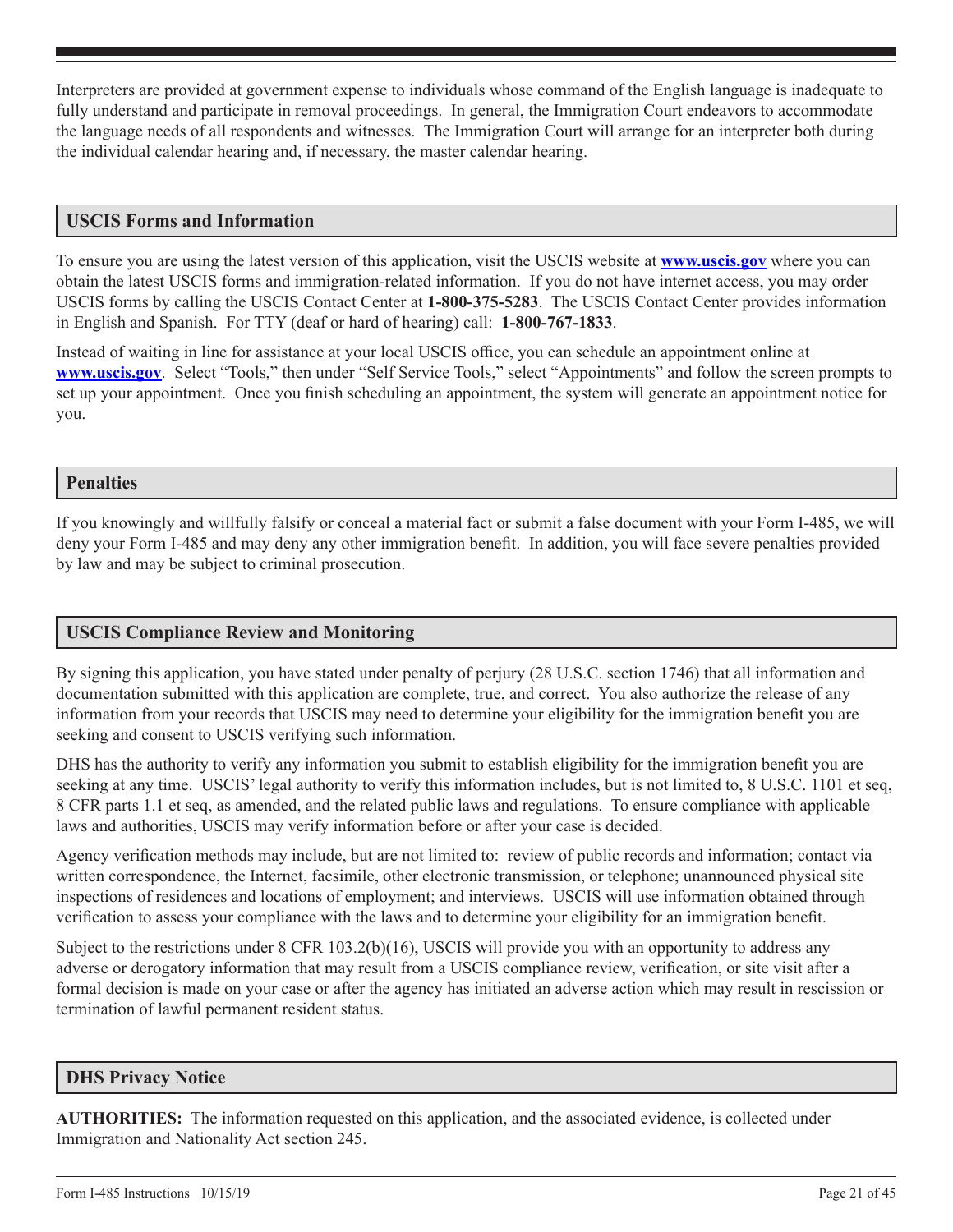<span id="page-21-0"></span>**PURPOSE:** The primary purpose for providing the requested information on this application is to apply to adjust your status to that of a permanent resident of the United States or register permanent residence. DHS will use the information you provide to grant or deny the immigration benefit you are seeking.

**DISCLOSURE:** The information you provide is voluntary. However, failure to provide the requested information, including your Social Security number (if applicable), and any requested evidence, may delay a final decision or result in denial of your application.

**ROUTINE USES:** DHS may share the information you provide on this application, and any additional requested evidence, with other Federal, state, local, and foreign government agencies and authorized organizations. DHS follows approved routine uses, as described in the associated published system of records notices [DHS/USCIS/ICE/CBP-001 Alien File, Index, and National File Tracking System, DHS/USCIS-007 Benefits Information System, and DHS/USCIS-018 Immigration Biometric and Background Check] and the published privacy impact assessments [DHS/ USCIS/PIA-016(a) Computer Linked Application Information Management System and DHS/USCIS/PIA-056 USCIS Electronic Immigration System] which can be found at **www.dhs.gov/privacy**. DHS may also share this information, as appropriate, for law enforcement purposes or in the interest of national security.

## **Paperwork Reduction Act**

An agency may not conduct or sponsor an information collection, and a person is not required to respond to a collection of information, unless it displays a currently valid Office of Management and Budget (OMB) control number. The public reporting burden for this collection of information is estimated at 6.42 hours per response, including the time for reviewing instructions, gathering the required documentation and information, completing the application, preparing statements, attaching necessary documentation, and submitting the application. The collection of biometrics is estimated to require 1 hour and 10 minutes. Send comments regarding this burden estimate or any other aspect of this collection of information, including suggestions for reducing this burden, to: U.S. Citizenship and Immigration Services, Regulatory Coordination Division, Office of Policy and Strategy, 20 Massachusetts Ave NW, Washington, DC 20529-2140; OMB No. 1615-0023. **Do not mail your completed Form I-485 to this address.**

### **Checklist**

|  | I have signed Form I-485 in Part 10., Item Number 6.a. |  |  |  |  |  |  |  |  |
|--|--------------------------------------------------------|--|--|--|--|--|--|--|--|
|--|--------------------------------------------------------|--|--|--|--|--|--|--|--|

I have included the appropriate filing fee and biometric services fee (if applicable), if not exempted or waived.

I have read these Instructions and the following **Additional Instructions** (if any) relating to my specific immigrant category.

I have included all of the required documentation listed in these Instructions and in the following **Additional Instructions** (if any) relating to my specific immigrant category.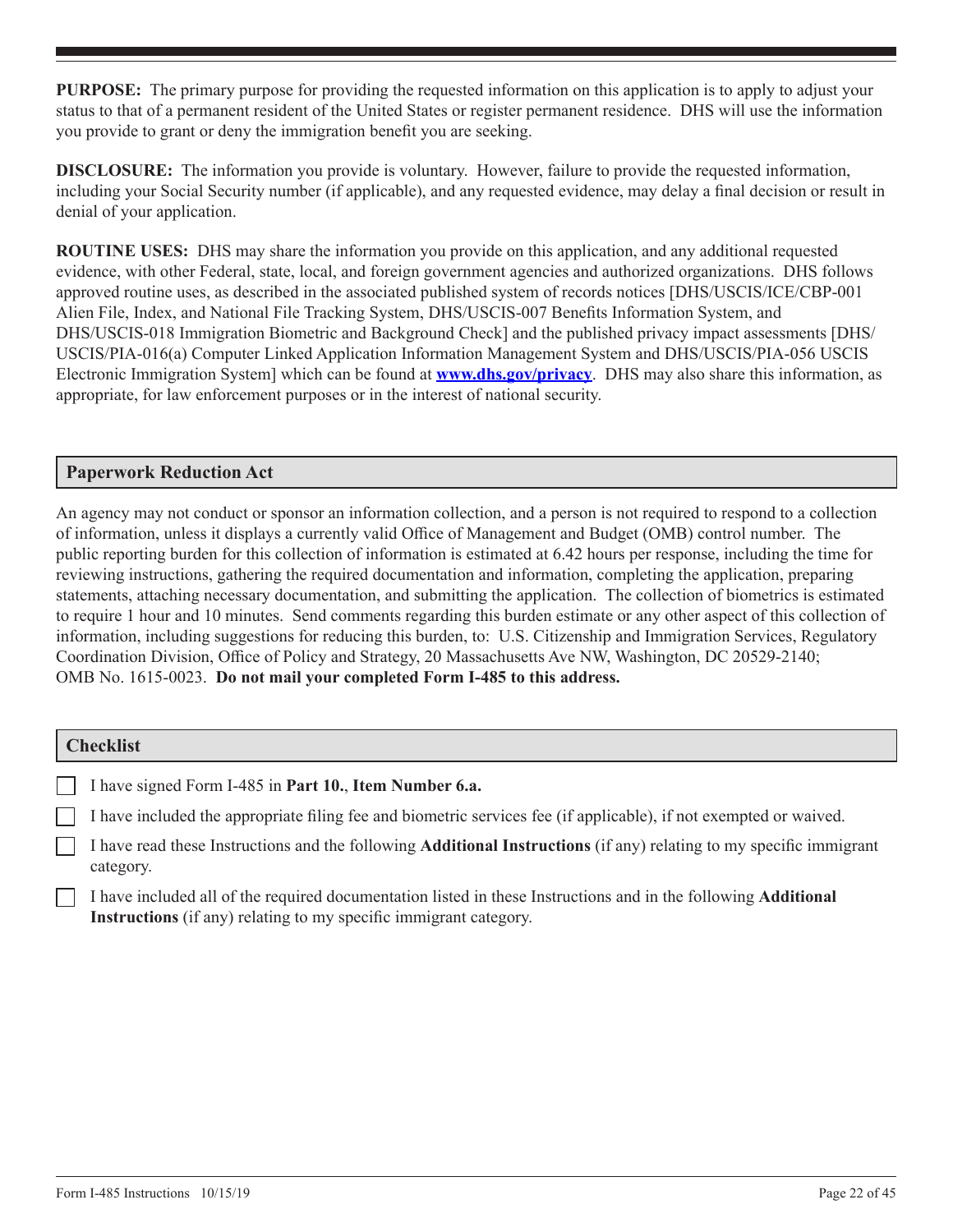## **Additional Instructions**

The purpose of these additional instructions is to provide more specific information on each immigrant category. You must read the additional instructions that apply to your specific immigrant category as well as the previous main instructions for Form I-485. If your immigrant category is not discussed here, it is because there are no additional instructions for that category.

## **Additional Instructions for Family-Based Applicants**

## *Immediate relative of a U.S. citizen (Form I-130, Petition for Alien Relative)*

Immediate relatives of U.S. citizens include the following relatives of U.S. citizens: spouses, unmarried children under 21 years of age, and parents (if the U.S. citizen is 21 years of age or older).

Immediate relatives do not have to wait until Form I-130 is approved to file Form I-485. You may file your Form I-485 together with your Form I-130, while Form I-130 is pending, or after your Form I-130 is approved. Immediate relatives always have a visa available once Form I-130 is approved.

Derivative applicants are not allowed in this category.

## *Other relative of a U.S. citizen or relative of a lawful permanent resident under the family-based preference categories (Form I-130)*

Family-based preference categories include: unmarried sons and daughters (21 years of age and older) of U.S. citizens; spouses, unmarried children (under 21 years of age) and unmarried sons and daughters (21 years of age and older) of lawful permanent residents; married sons and daughters of U.S. citizens; and brothers and sisters of U.S. citizens (if the U.S. citizen is 21 years of age or older).

If a visa is immediately available, applicants filing under a family-based preference immigrant category do not have to wait until Form I-130 is approved to file Form I-485. If a visa is immediately available, you may file your Form I-485 together with your Form I-130, while Form I-130 is pending, or after your Form I-130 is approved. Otherwise, you may file your Form I-485 only after your Form I-130 is approved and a visa is immediately available. See the **When Should I File Form I-485** section for more information.

*Person admitted to the United States as a fiancé(e) or child of a fiancé(e) of a U.S. citizen (Form I-129F) (K-1/K-2 nonimmigrant)*

Nonimmigrant fiancé(e) beneficiaries of Form I-129F always have a visa available, but may file Form I-485 only after marrying the U.S. citizen (Form I-129F petitioner) within the requisite 90-day period after admission to the United States on a K-1 visa.

In addition to the evidence listed in the What Evidence Must You Submit with Form I-485 section, you must submit a copy of the marriage certificate to show that the K-1 nonimmigrant fiancé(e) married the U.S. citizen (Form I-129F petitioner) in the 90-day period. This additional requirement applies to both K-1 principal and K-2 derivative applicants.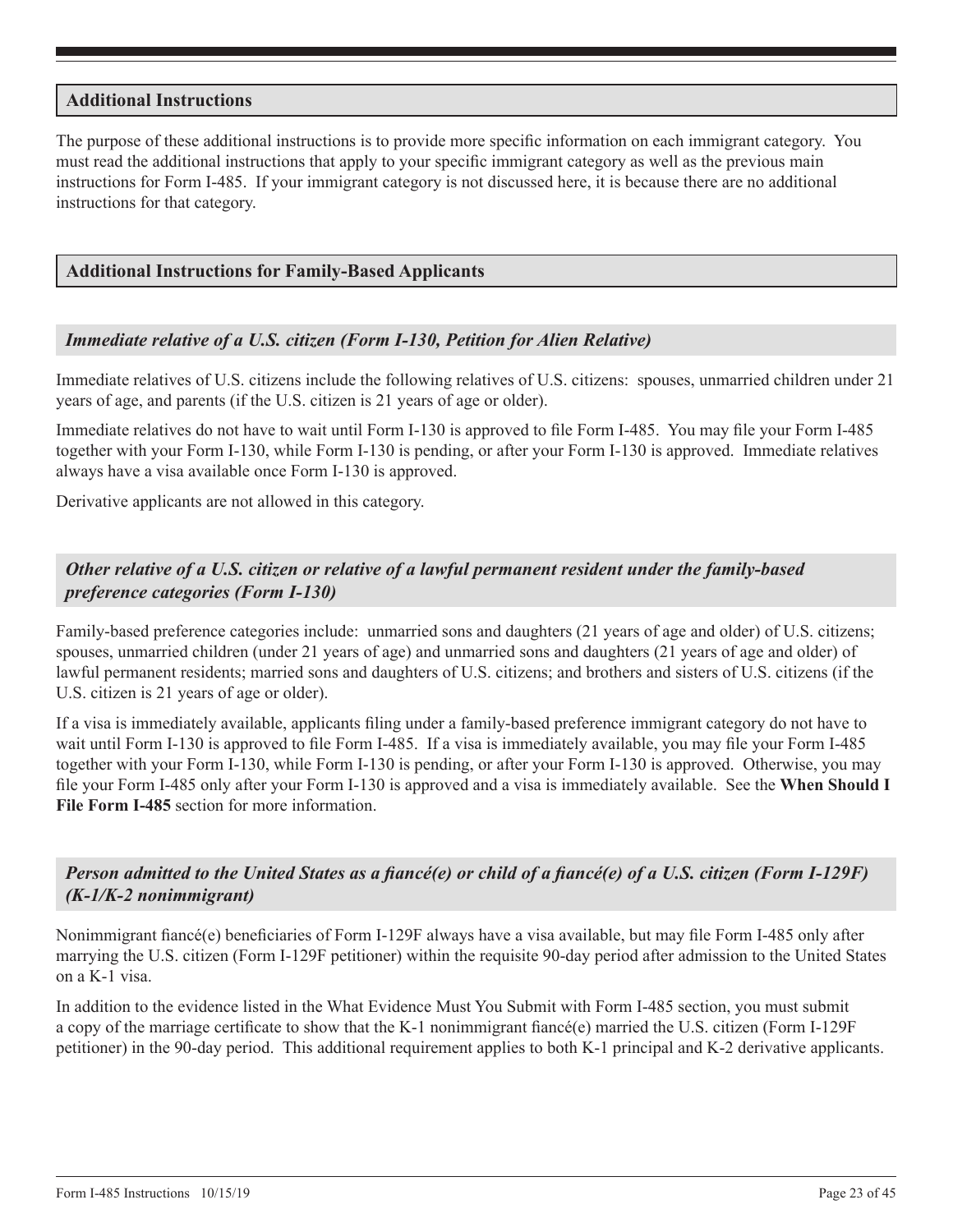## <span id="page-23-0"></span>*Widow or widower of a U.S. citizen*

If you are the widow(er) of a deceased individual who was a U.S. citizen at the time of death, you may be eligible to file Form I-485.

If your deceased citizen spouse did not file Form I-130 for you before dying, you may file Form I-360 as long as you file Form I-360 no more than two years after the date your spouse died. You do not have to wait until Form I-360 is approved to file Form I-485. You may file your Form I-485 together with your Form I-360, while your Form I-360 is pending, or after your Form I-360 is approved. Widow(er)s always have a visa available once Form I-360 is approved.

Your deceased citizen spouse may have filed Form I-130 for you before dying. In this case, you may file Form I-485 while Form I-130 is pending or after it is approved. If Form I-130 is approved, it will be considered an approved Form I-360.

When filing your Form I-485, you should provide a copy of the Form I-797 Approval Notice or Receipt for the Form I-130 filed on your behalf or the Form I-360 you filed (unless you are filing Form I-360 together with your Form I-485). See the **When Should I File Form I-485** section above for more information.

## *VAWA self-petitioner (Form I-360)*

You may file under this category if you are the victim of battery or extreme cruelty by a U.S. citizen or lawful permanent resident who is your spouse (or former spouse) or parent, OR if you are the victim of battery or extreme cruelty by a U.S. citizen who is your son or daughter and is at least 21 years of age. Special confidentiality protections (described at 8 U.S.C. section 1367) apply to you as the VAWA self-petitioner. 8 U.S.C. section 1367 provides two forms of critical protection for VAWA self-petitioners. The first form of protection is a prohibition on adverse determinations against the victim based on information provided solely by their abuser and other prohibited sources. The second form of protection is a prohibition on disclosure of any information about the victim to third parties, except in certain very limited circumstances.

If a visa is immediately available, applicants filing as VAWA self-petitioners do not have to wait until Form I-360 is approved to file Form I-485. If a visa is immediately available, you may file your Form I-485 together with your Form I-360, while your Form I-360 is pending, or after your Form I-360 is approved. Otherwise, you may file your Form I-485 only after your Form I-360 is approved and a visa is immediately available. See the **When Should I File Form I-485** section above for more information.

**NOTE:** USCIS will not accept requests for Change of Address submitted online, mailed to USCIS Lockbox facilities, or by telephonic requests at the National Customer Service Center for adjustment of status applications filed by VAWA selfpetitioners. For information on filing a change of address go to the USCIS website at **www.uscis.gov/addresschange** or contact the USCIS National Customer Service Center at **1-800-375-5283**. For TTY (deaf or hard of hearing) call: **1-800-767-1833**.

## **Derivative Applicants**

Children of principal applicants may file as derivative applicants. However, you may not file as a derivative if the principal applicant is a self-petitioning parent of an abusive U.S. citizen son or daughter.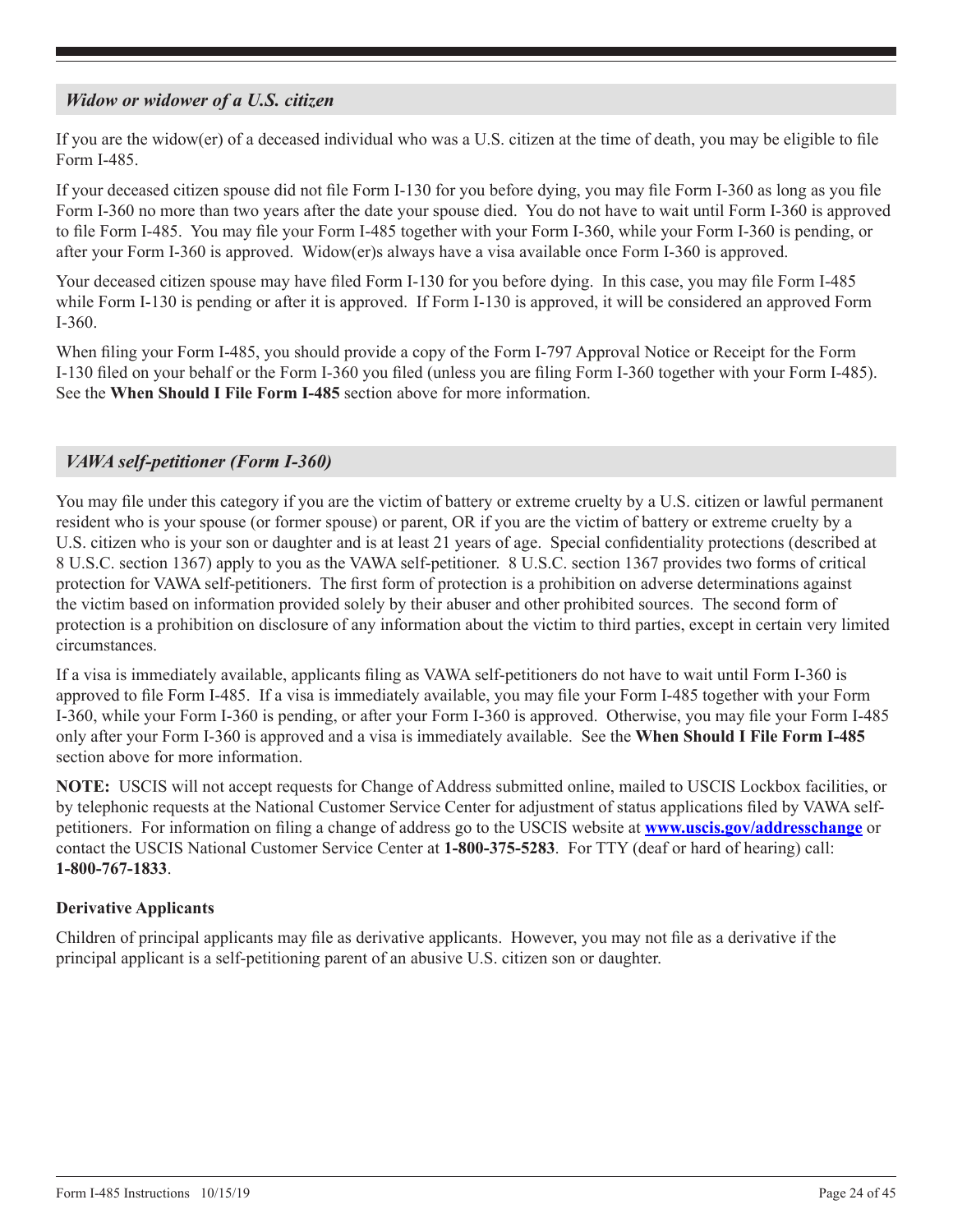## <span id="page-24-0"></span>**Additional Instructions for Employment-Based Applicants**

## *Alien worker (Form I-140, Immigrant Petition for Alien Worker)*

This category applies to the following employment-based immigrant preference classifications: first preference - including foreign nationals with extraordinary ability, outstanding professors and researchers, or certain multinational executives and managers; second preference -- members of the professions holding advanced degrees or foreign nationals of exceptional ability; and third preference -- skilled workers, professionals, and other workers.

If a visa is immediately available, an applicant in the employment-based preference immigrant category does not have to wait until Form I-140 is approved to file Form I-485. If a visa is immediately available, you may file your Form I-485 together with your Form I-140, while your Form I-140 is pending, or after your Form I-140 is approved. Otherwise, you may file your Form I-485 only after your Form I-140 is approved and a visa is immediately available. See the **When Should I File Form I-485** section above for more information.

### **Request for Job Portability**

If you properly filed Form I-485 and it remains pending with USCIS for 180 days or more after filing, you may be eligible to "port" to a job other than the one offered in Form I-140, under the authority of INA section 204(j). The new job offer must be for a permanent, full-time position in the same or similar occupational classification as the job offered in the Form I-140 that is the basis of your Form I-485. You may request such job portability by sending a typed or printed request to USCIS which includes a letter from the new employer providing details about the new job and any other documentation needed to establish eligibility for portability. For more information, visit the USCIS website at **www.uscis.gov**.

### **National Interest Waiver (NIW) Physicians**

You may qualify for a National Interest Waiver if you worked full time as a physician for a total of five years (not including work while in J-1 status) in a designated medical shortage area or at a Veterans Administration healthcare facility, and a Federal agency or state department of public health has determined such work is in the public interest.

USCIS will not approve your Form I-485 as an NIW physician until you submit evidence showing you have completed the full five years of required employment. You must submit evidence within 120 days of completing the five years of required employment. USCIS will consider your Form I-485 ready for final processing and adjudication once you submit this evidence.

## *Alien entrepreneur (Form I-526, Immigrant Petition by Alien Entrepreneur)*

Alien entrepreneurs are foreign nationals who have invested, or are actively in the process of investing, \$1 million (or \$500,000 in a rural or high unemployment area) in a new commercial enterprise which will benefit the U.S. economy and create at least 10 full-time jobs for U.S. citizens, lawful permanent residents, and certain other authorized workers.

If you are filing your Form I-485 under the alien entrepreneur (immigrant investor) category, you may not file your Form I-485 until USCIS first approves your Form I-526, Immigrant Petition by Alien Entrepreneur, and a visa is immediately available.

### **Evidence of Financial Support**

If you are filing Form I-485 as an immigrant investor, you do not need to submit evidence of financial support.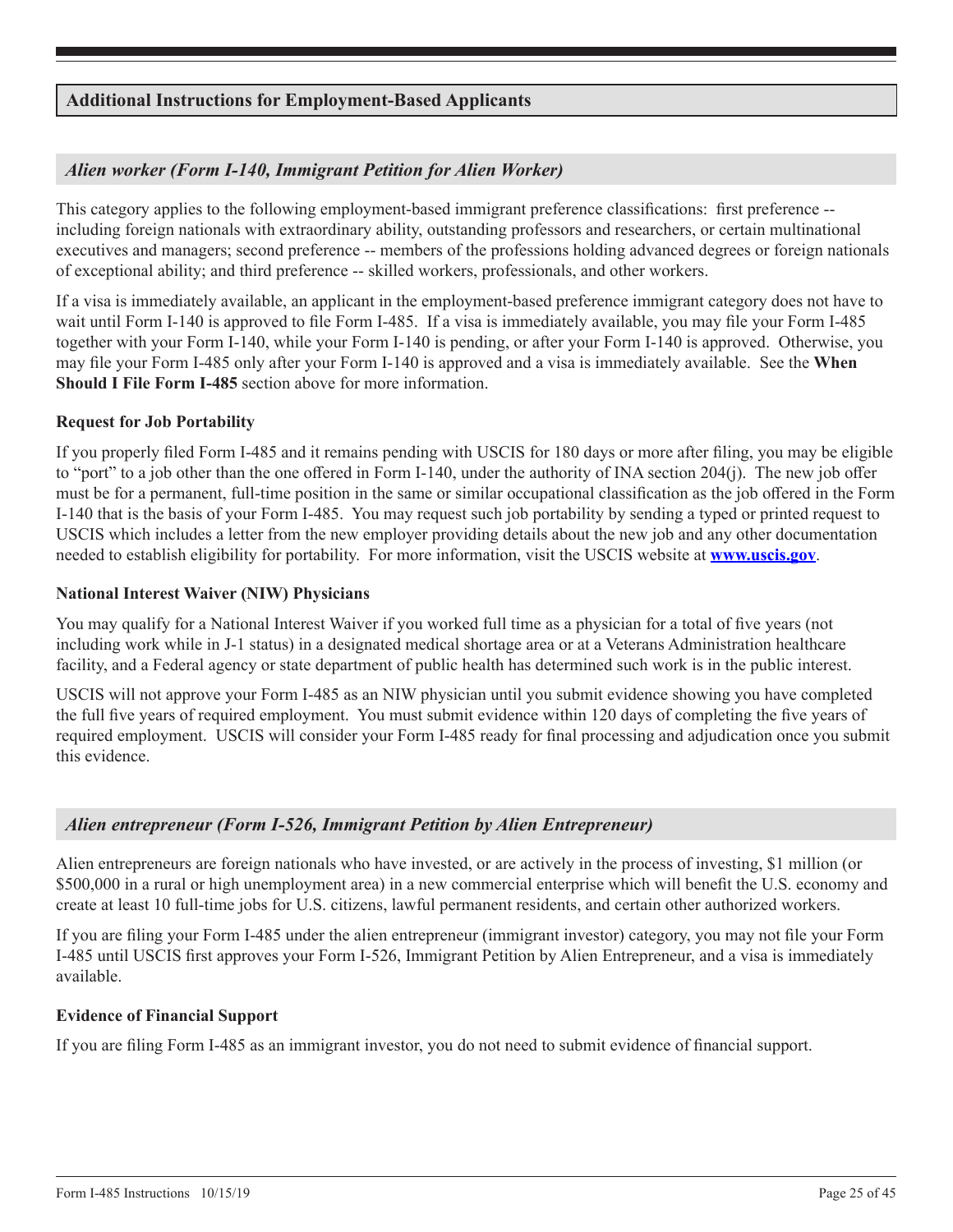## <span id="page-25-0"></span>**Additional Instructions for Special Immigrants**

## *Religious worker (Form I-360)*

Special immigrant religious workers are members of a religious denomination who will be working as a minister or in another professional capacity in a religious vocation or occupation for the denomination's bona fide nonprofit religious organization in the United States.

If you are filing your Form I-485 under the special immigrant religious worker category, you may not file your Form I-485 until USCIS first approves your Form I-360, and a visa is immediately available.

Except for ministers, all other religious workers and their derivatives must have their Form I-485 approved on or before the end date of this program (sunset date). Statutory amendments may extend this date. For information on the sunset date, please visit the USCIS website at **[www.uscis.gov/working-united-states/permanent-workers/employment-based](http://www.uscis.gov/working-united-states/permanent-workers/employment-based-immigration-fourth-preference-eb-4/special-immigrant-religious-workers)[immigration-fourth-preference-eb-4/special-immigrant-religious-workers](http://www.uscis.gov/working-united-states/permanent-workers/employment-based-immigration-fourth-preference-eb-4/special-immigrant-religious-workers)**.

## *Special immigrant juvenile (Form I-360)*

Special immigrant juveniles are unmarried, under 21 years of age at the time of filing Form I-360, and have a qualifying order from a state juvenile court (see 8 CFR 204.11(a) for the definition of a juvenile court) that makes the findings required under INA section  $101(a)(27)(J)$ .

If an employment-based fourth preference (EB-4) immigrant visa is immediately available, applicants filing as special immigrant juveniles do not have to wait until Form I-360 is approved to file Form I-485. If a visa is immediately available, you may file your Form I-485 together with your Form I-360, while your Form I-360 is pending, or after your Form I-360 is approved. Otherwise, you may file your Form I-485 only after your Form I-360 is approved and a visa is immediately available. See the **When Should I File Form I-485** section above for more information.

**NOTE:** USCIS considers anyone granted special immigrant juvenile classification to have been paroled into the United States for the purpose of special immigrant juvenile based adjustment, regardless of how you actually arrived in the United States. When filling out **Part 1.**, **Item Numbers 22.a. - 25.c.** of the Form I-485, please list how you actually arrived in the United States.

Derivative applicants are not allowed in this category.

### **Evidence of Financial Support**

If you are filing Form I-485 as a special immigrant juvenile, you do not need to submit evidence of financial support.

### *Certain Afghan or Iraqi national (Form I-360)*

Special immigrant Afghan or Iraqi nationals are: nationals of Afghanistan or Iraq who worked with the U.S. armed forces or U.S. Coast Guard as translators; Iraqi nationals who were employed by or on behalf of the U.S. Government; or Afghan nationals who were employed by or on behalf of the U.S. Government in Afghanistan, in the International Security Assistance Force (ISAF), or in a successor mission to ISAF.

If you are filing your Form I-485 under the special immigrant Afghan or Iraqi national category, you may not file your Form I-485 until USCIS first approves your Form I-360 and a visa is available immediately.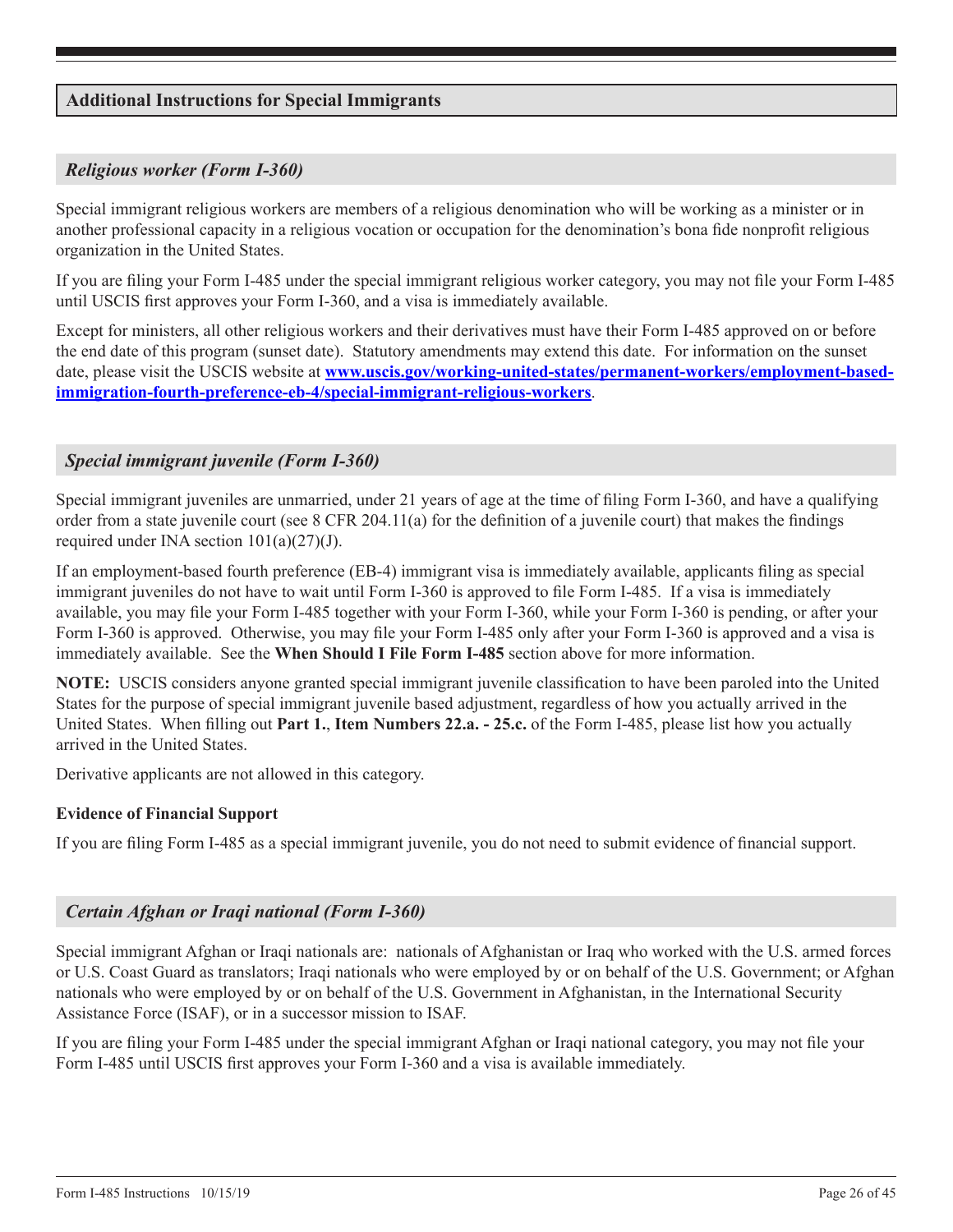## *Certain G-4 international organization or NATO-6 employee or family member (Form I-360)*

Special immigrant G-4 or NATO-6 employees or family members include: retired officers or employees of an international organization or NATO (and spouses), surviving spouses of deceased officers or employees of an international organization or NATO, and unmarried sons or daughters of current or retired officers or employees of an international organization or NATO.

If a visa is immediately available, a special immigrant G-4 international organization or NATO-6 employee or family member does not have to wait until Form I-360 is approved to file Form I-485. If a visa is immediately available, you may file your Form I-485 together with your Form I-360, while your Form I-360 is pending, or after your Form I-360 is approved. Otherwise, you may file your Form I-485 only after your Form I-130 is approved and a visa is immediately available. See the **When Should I File Form I-485** section above for more information.

## **Additional Evidence Requirements**

As a special immigrant G-4 international organization or NATO-6 employee or family member, you must submit evidence showing you meet certain requirements specific to this immigrant category. Therefore, in addition to the evidence listed in the **What Evidence Must You Submit with Form I-485** section, the principal applicant must also submit:

- **1.** A copy of every page of your passport and any other document showing residence and physical presence in the U.S. for the required time period (see www.uscis.gov/greencard for more information); and
- **2.** Evidence that you maintained your G-4, N, or NATO-6 nonimmigrant status since your last entry into the United States.

## **Additional Instructions for Human Trafficking Victims and Crime Victims**

## *Human trafficking victim (T Nonimmigrant, Form I-914) or derivative family member (Form I-914A)*

You may apply to adjust status under INA section 245(l) if you are a victim of human trafficking who was admitted to the United States in T nonimmigrant status, maintained continuous physical presence for the required period of time, are a person of good moral character, and have complied with reasonable requests to assist law enforcement authorities in the investigation or prosecution of acts of trafficking, would suffer extreme hardship involving unusual and severe harm upon removal from the United States or were under 18 years of age at the time of the victimization that qualified you for T nonimmigrant status. Special confidentiality protections (described at 8 U.S.C. section 1367) apply to you as a human trafficking victim. 8 U.S.C. section 1367 provides two forms of critical protection for human trafficking victims. The first form of protection is a prohibition on adverse determinations against the victim based on information provided solely by their abuser and other prohibited sources. The second form of protection is a prohibition on disclosure of any information about the victim to third parties, except in certain very limited circumstances.

If you are a principal applicant (T-1 nonimmigrant), you may file Form I-485 only after you have been in the United States for the following time period, whichever is less:

- **1.** A continuous period of at least three years since you were first admitted as a T-1 nonimmigrant; or
- **2.** A continuous period during the investigation or prosecution of acts of trafficking, and the Attorney General has determined the investigation or prosecution is complete.

If you are a derivative applicant (T-2 through T-6 nonimmigrant), you may file Form I-485 only once the principal applicant has met the above physical presence requirement.

## **Evidence of Financial Support**

If you are filing Form I-485 as a T nonimmigrant, you do not need to submit evidence of financial support.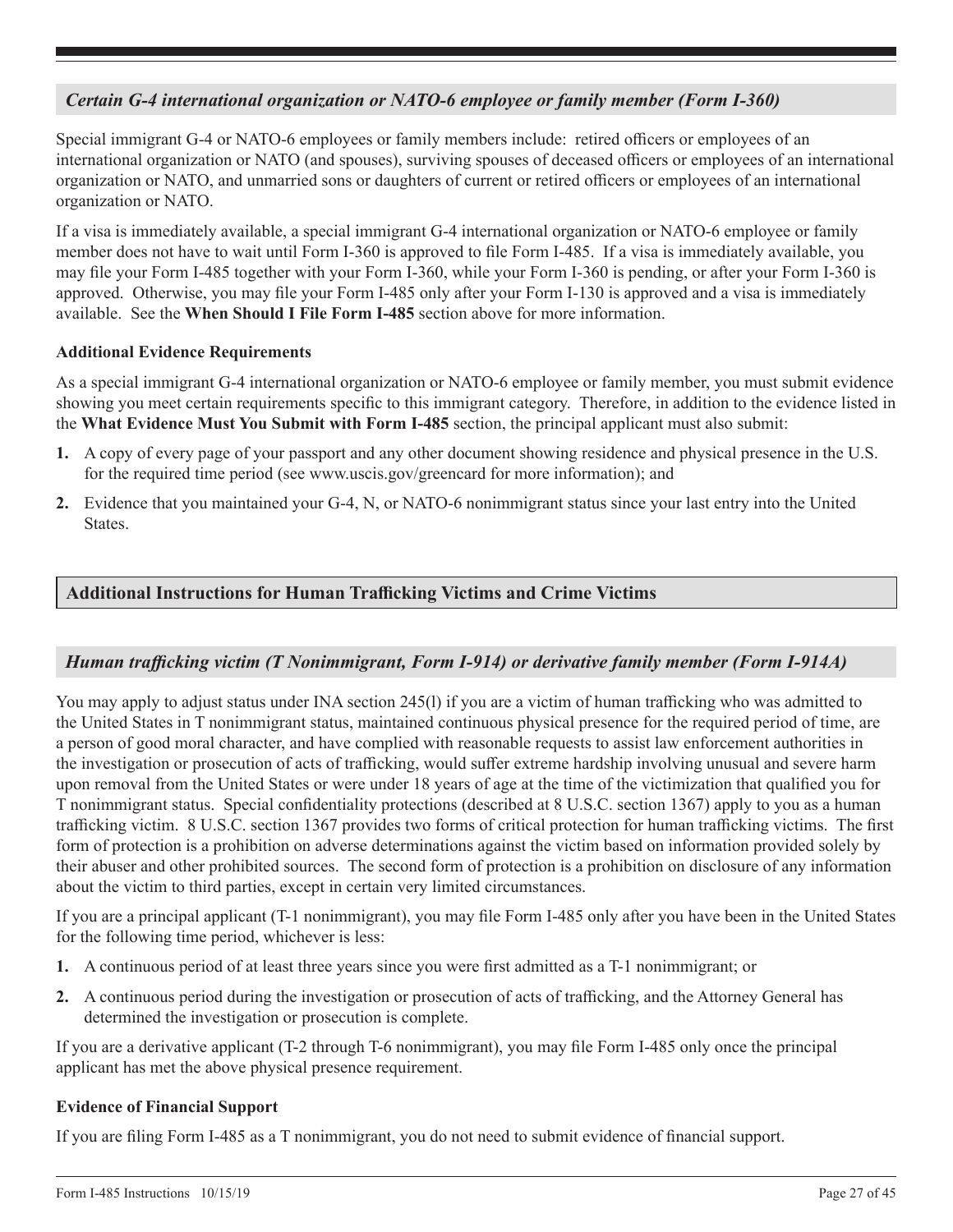### **Additional Evidence Requirements**

As a human trafficking victim, you must submit evidence showing you meet certain requirements specific to this immigrant category. Therefore, in addition to the evidence listed in the main instructions, principal and derivative applicants must also submit:

- **1.** Evidence you were lawfully admitted in T nonimmigrant status and continue to hold such status at the time you file Form I-485; and
- **2.** Evidence that adjustment of status is warranted as a matter of discretion.

In addition, principal applicants must also submit:

- **1.** Evidence of continuous physical presence;
- **2.** Evidence of good moral character; and
- **3.** Evidence you complied with reasonable requests for assistance in the investigation or prosecution of the acts of trafficking or evidence that you would suffer extreme hardship involving unusual and severe harm upon removal from the United States or evidence that you were under 18 years of age at the time of the victimization that qualified you for T nonimmigrant status.

## **Evidence of Continuous Physical Presence**

You do not need to submit documentation showing that you were present in the United States on every single day during the requisite period of physical presence, but you should not have significant chronological gaps in your documentation.

To show continuous physical presence, you must submit **Item Numbers 1. - 3.** below.

- **1.** Copies of every page of your passport or equivalent travel document (or valid explanation of why you do not have such a document).
- **2.** Documentation of any departure from, and return to, the United States while in T-1 nonimmigrant status, including:
	- **A.** Date of departure;
	- **B.** Place of departure;
	- **C.** Length of departure;
	- **D.** Manner of departure (plane, boat, etc.);
	- **E.** Date of return;
	- **F.** Place of return; and
	- **G.** Affidavit
- **3.** Evidence establishing continuous physical presence, which may include, but is not limited to:
	- **A.** Documentation issued by any governmental or nongovernmental authority, provided the documentation contains your name, was dated at the time it was issued, and contains the normal signature, seal, or other authenticating instrument of the authorized representative of the issuing authority;
	- **B.** Educational documents;
	- **C.** Employment records;
	- **D.** Certification that you filed Federal or state income tax returns showing that you attended school or worked in the United States throughout the entire continuous physical presence period;
	- **E.** Documents showing installment payments, such as a series of monthly rent receipts or utility bills;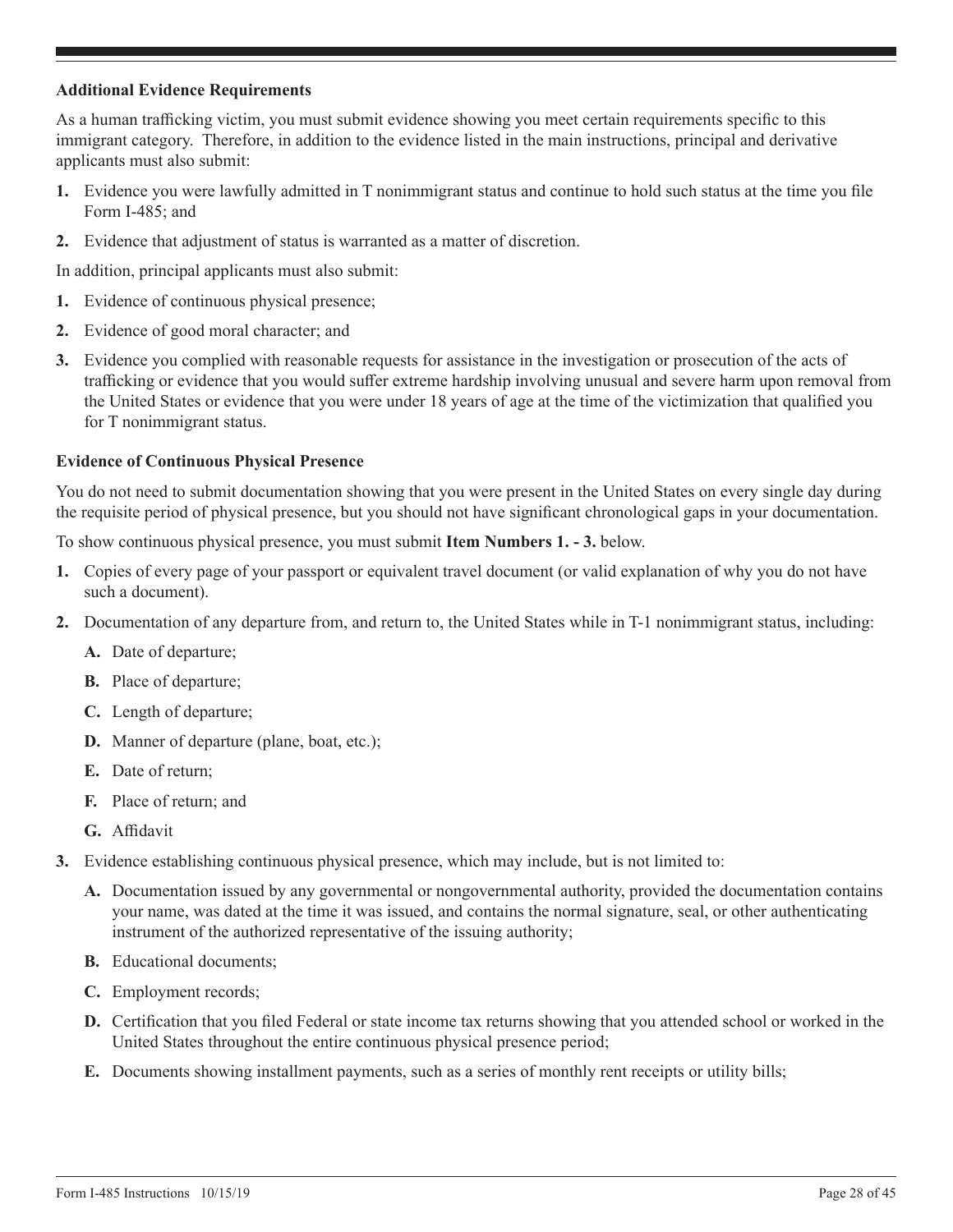- **F.** A list of the type and date of documents already contained in your DHS file that establishes physical presence, such as, but not limited to, a written copy of a sworn statement given to a DHS officer, a document from the law enforcement agency attesting to the fact that you have continued to comply with requests for assistance, the transcript of a formal hearing, and Form I-213, Record of Deportable-Inadmissible Alien; or
- **G.** Your own affidavit attesting to your continuous physical presence.

**NOTE:** If you do not have documentation to establish continuous physical presence, you must explain why in an affidavit and provide additional affidavits from others with first-hand knowledge who can attest to your continuous physical presence with specific facts. Your affidavit alone is not sufficient to show continuous physical presence.

**NOTE:** Generally, if you departed from the United States for any trip that lasted longer than 90 days or for multiple trips that together exceeded 180 days, you failed to maintain continuous physical presence unless you can establish that:

- **1.** Your absence was necessary to assist in the investigation or prosecution of acts of trafficking; or
- **2.** An official involved in the investigation or prosecution of acts of trafficking certifies that the absence was otherwise justified.

**NOTE:** If you have less than three years of continuous physical presence since you were first admitted as a T-1 nonimmigrant, you must submit a document signed by the Attorney General of the United States (or designee) stating that the investigation or prosecution is complete.

## **Evidence of Good Moral Character**

Before USCIS can approve your application, USCIS must find that you are a person of good moral character according to INA section 101(f).

In order to demonstrate good moral character, you must submit:

- **1.** Your own affidavit attesting to your good moral character; and
- **2.** A local police clearance or a state-issued criminal background check from each locality or state in the United States that you have resided in for six or more months while you were in T-1 nonimmigrant status. If local police clearances, criminal background checks, or similar reports are not available for any location where you resided, you may include an explanation and submit other evidence about your good moral character while you resided at that location.

You may also submit other credible evidence of good moral character, such as affidavits from responsible persons who can knowledgeably attest to your good moral character.

If you are under 14 years of age, you do not need to submit evidence of good moral character. However, if there is reason to believe that you may lack good moral character, USCIS may require evidence of good moral character.

## **Evidence of Compliance with Reasonable Requests for Assistance in the Investigation or Prosecution OR Evidence That You Were Under 18 Years of Age at the Time of the Victimization OR Evidence of Extreme Hardship Involving Unusual and Severe Harm**

You must submit evidence that shows you:

- **1.** Complied with any reasonable request for assistance in the investigation or prosecution of acts of trafficking;
- **2.** Were under 18 years of age at the time of the victimization that qualified you for T nonimmigrant status; or
- **3.** Would suffer extreme hardship involving unusual and severe harm if removed from the United States.

### **Evidence of Compliance with Reasonable Requests for Assistance**

Evidence that you continue to comply with any reasonable request for assistance in the investigation or prosecution of trafficking in persons includes, but is not limited to:

**1.** Your own affidavit describing how you continue to comply with any reasonable requests;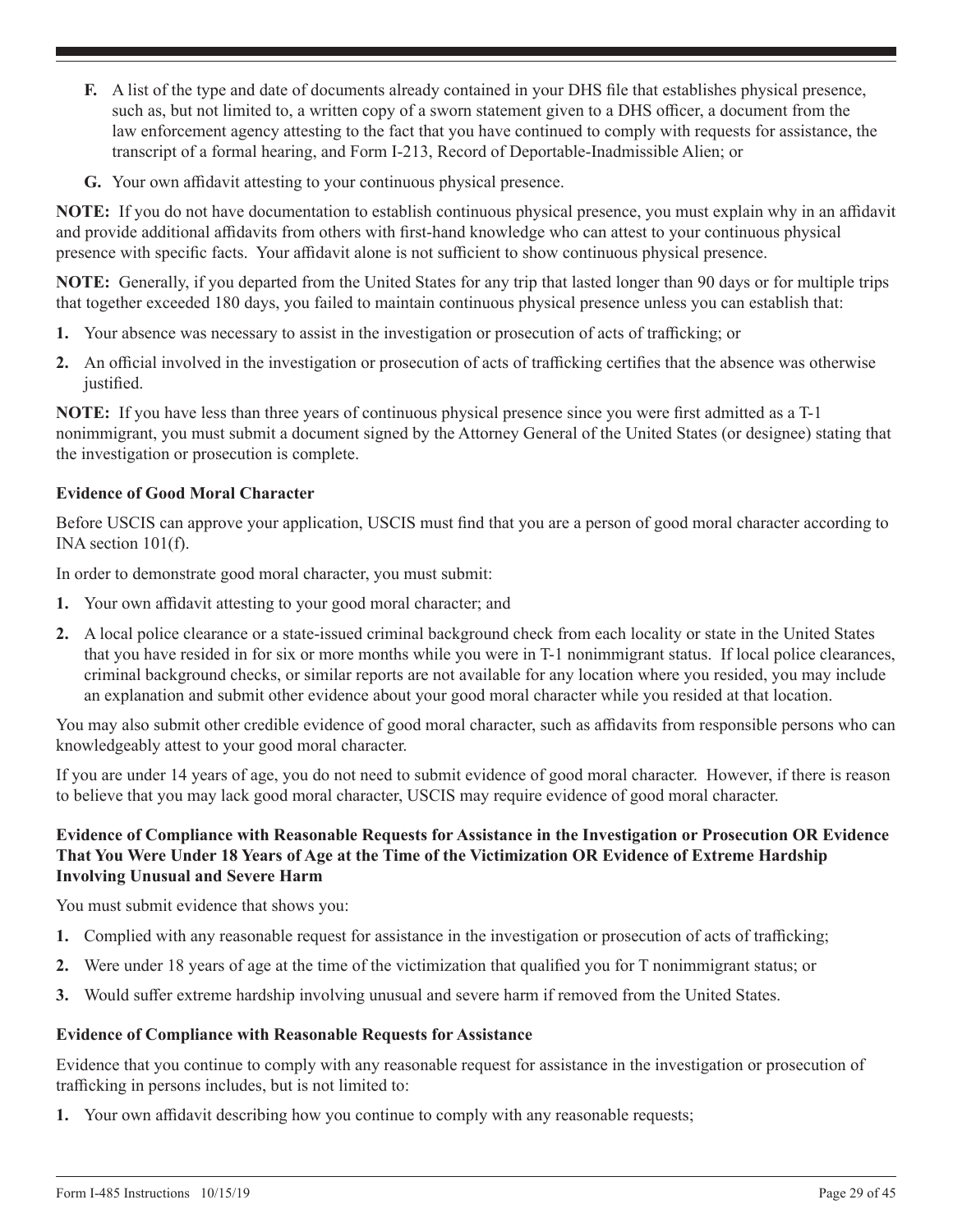- **2.** A statement from a Federal, state, or local law enforcement official describing how you complied with any reasonable requests;
- **3.** A re-signed and dated Form I-914, Supplement B;
- **4.** Trial transcripts;
- **5.** Court documents;
- **6.** Police reports; and
- **7.** News articles.

If you assisted law enforcement when you received your T-1 nonimmigrant status and are no longer assisting law enforcement, you should describe in a written statement why you are no longer assisting. Reasons may include, but are not limited to:

- **1.** The investigation or prosecution is complete;
- **2.** Your T-1 nonimmigrant status is based on your willingness to assist but you were not needed, and you continue to be willing to assist but your assistance is still not needed;
- **3.** You were not asked to assist after being granted T-1 nonimmigrant status; or
- **4.** A request for assistance was not reasonable (See 8 CFR Section 214.11(a) for more information).

USCIS may consult the Attorney General of the United States if appropriate.

**NOTE:** If you were not required to comply with any reasonable requests for assistance in the investigation or prosecution when you received your T-1 nonimmigrant status (because you were under 18 years of age or suffered trauma at the time of victimization that excepted you from the compliance requirement), you should include an affidavit stating that you were not subject to the compliance requirement.

## **Evidence of Extreme Hardship Involving Unusual and Severe Harm**

Alternatively, you may also submit evidence that you will suffer extreme hardship involving unusual and severe harm if you are removed from the United States. Proving extreme hardship involving unusual and severe harm requires you to meet a higher standard of proof than other extreme hardship standards in immigration law. The extreme hardship cannot be based on current or future economic harm, or the lack of or disruption to social or economic opportunities. USCIS may consider both traditional extreme hardship factors and the factors associated with having been a victim of a severe form of trafficking in persons, as well as relevant country condition reports or any other public or private sources of information. However, USCIS will only consider factors that show hardship to you, not to other people or your family members. See 8 CFR 214.11(i) for a list of factors.

You should include evidence to document all factors that are relevant to you. However, if the basis of your current extreme hardship claim is a continuation of the extreme hardship claimed in your application for T-1 nonimmigrant status, you do not need to re-document the entire claim. Instead, submit evidence to establish that your previously established extreme hardship is ongoing.

**NOTE:** USCIS is not bound by its previous extreme hardship determination.

## **Discretion**

Adjustment of status based on T nonimmigrant status is not an automatic benefit, so you bear the burden of showing that USCIS should use its discretion to approve your adjustment of status application. When making a discretionary decision on your application, USCIS may take into account all factors, including those acts that would otherwise make you inadmissible.

Generally, favorable factors such as family ties, hardship, and length of residence in the United States, may be sufficient for USCIS to use its discretion to approve your application. However, when adverse factors are present in your case, you may offset these by submitting supporting documentation of favorable factors you wish USCIS to consider. See 8 CFR  $245.23(e)(3)$ .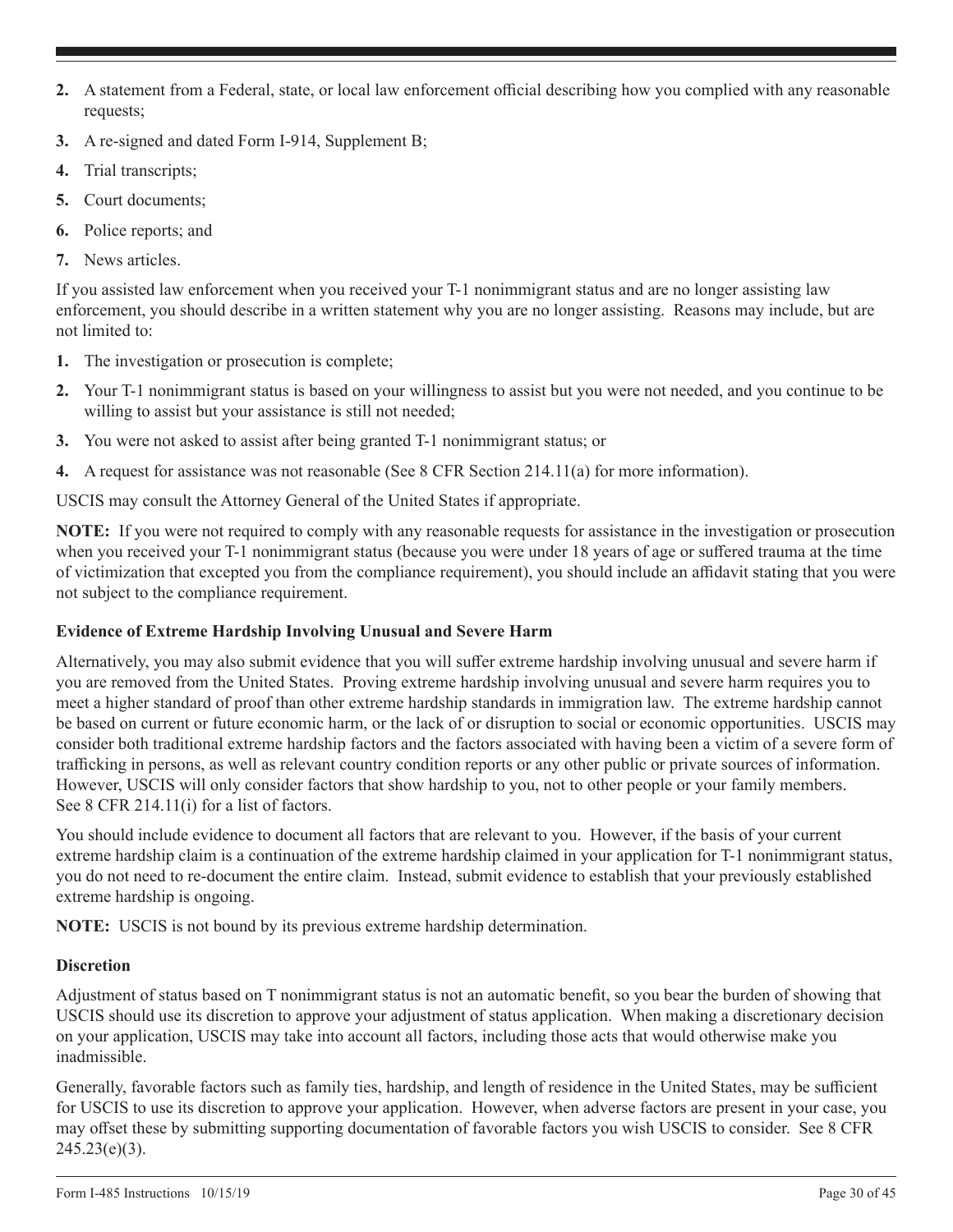## *Crime victim (U Nonimmigrant, Form I-918), derivative family member (Form I-918A), or qualifying family member (Form I-929)*

You may apply to adjust status under INA section 245(m) if you are a victim of certain specified crimes who was admitted to the United States in U nonimmigrant status, maintained continuous physical presence for the required period of time, and have complied with reasonable requests to assist law enforcement authorities in the investigation or prosecution of the criminal activity. Special confidentiality protections (described at 8 U.S.C. section 1367) apply to you as a crime victim. 8 U.S.C. section 1367 provides two forms of critical protection for crime victims. The first form of protection is a prohibition on adverse determinations against the victim based on information provided solely by their abuser and other prohibited sources. The second form of protection is a prohibition on disclosure of any information about the victim to third parties, except in certain very limited circumstances.

Both principal and derivative applicants may file Form I-485 only after they have been physically present in the United States for a continuous period of at least three years since being admitted as a U nonimmigrant. Applicants must continue to be physically present through the date that USCIS makes a decision on this application.

Additionally, certain qualifying family members may also apply for adjustment of status. Your approved Form I-929, Petition for Qualifying Family Member of a U-1 Nonimmigrant, confirms that you are a qualifying family member who may file Form I-485. You must also show that the qualifying family relationship that formed the basis of your Form I-929 approval exists at the time the principal applicant (U-1 nonimmigrant) becomes a lawful permanent resident and continues to exist until USCIS makes a decision on your Form I-485.

## **Evidence of Financial Support**

If you are filing Form I-485 as a U nonimmigrant, you do not need to submit evidence of financial support.

## **Additional Evidence Requirements**

As a U nonimmigrant, you must submit evidence showing you meet certain requirements specific to this immigrant visa category. Therefore, in addition to the evidence listed in the main instructions, principal and derivative applicants must also submit:

- **1.** Evidence of continuous physical presence; and
- **2.** Evidence that adjustment of status is warranted as a matter of discretion.

In addition, principal applicants must also submit evidence that they complied with reasonable requests for assistance in the investigation or prosecution of the qualifying criminal activity.

## **Evidence of Continuous Physical Presence**

You do not need to submit documentation showing that you were present in the United States on every single day of the three-year U nonimmigrant status period, but you should not have significant chronological gaps in your documentation.

To show continuous physical presence, you must submit **Item Numbers 1. - 4.** below:

- **1.** Copies of every page of your passports or equivalent travel documents (or valid explanation of why the applicant does not have such a document);
- **2.** Documentation of any departure from, and return to, the United States while in U nonimmigrant status, including:
	- **A.** Date of departure;
	- **B.** Place of departure;
	- **C.** Length of departure;
	- **D.** Manner of departure (plane, boat, etc.);
	- **E.** Date of return; and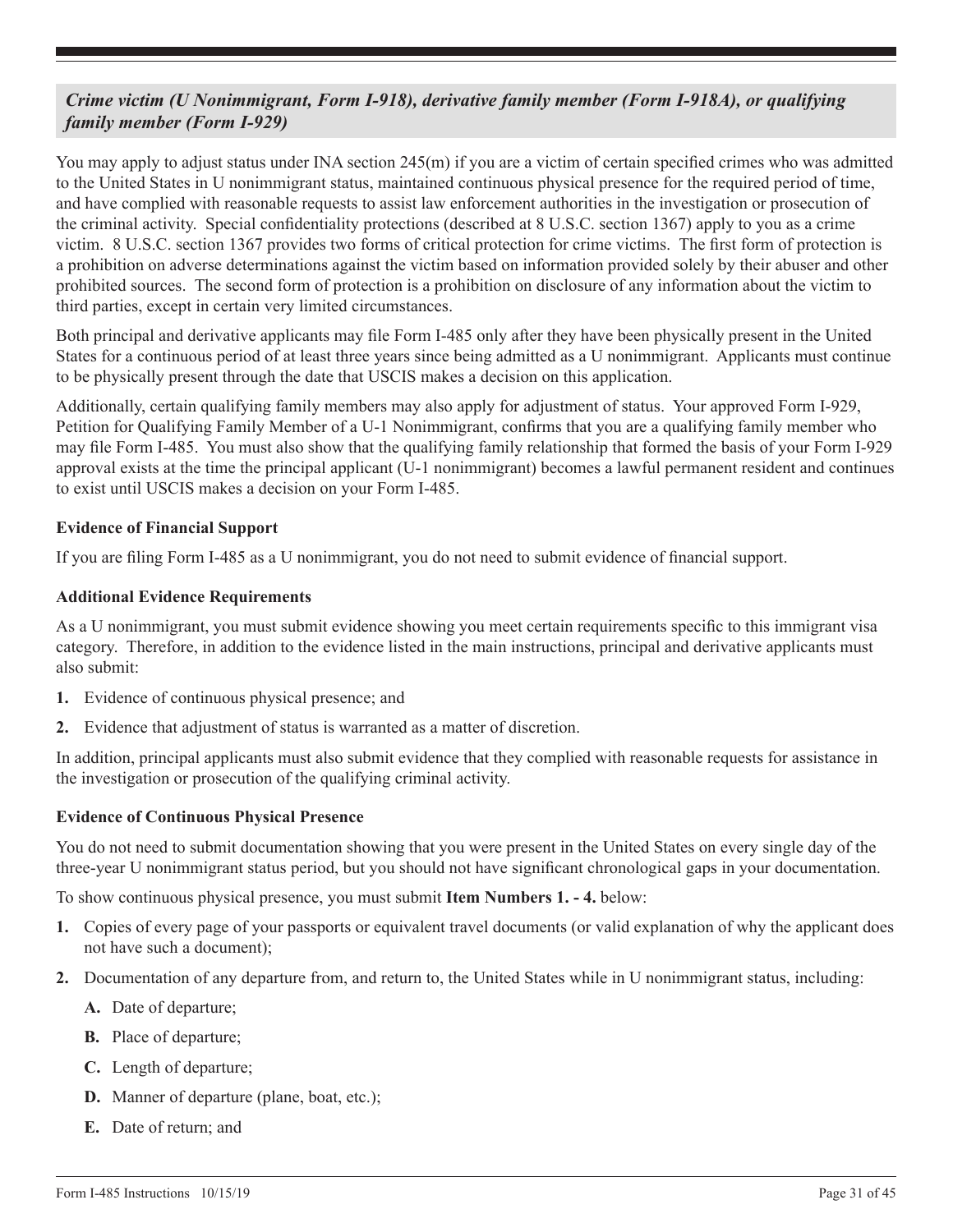- <span id="page-31-0"></span>**F.** Place of return;
- **3.** Evidence establishing continuous physical presence, including but not limited to:
	- **A.** Documentation issued by any governmental or nongovernmental authority as long as the documentation contains your name, was dated at the time it was issued, and contains the normal signature, seal, or other authenticating instrument of the authorized representative of the issuing authority;
	- **B.** Educational documents;
	- **C.** Employment records;
	- **D.** Certification that you filed Federal or state income tax returns showing that you attended school or worked in the United States throughout the entire continuous physical presence period;
	- **E.** Documents showing installment payments, such as a series of monthly rent receipts or utility bills; or
	- **F.** A list of the type and date of documents already contained in your DHS file that establishes physical presence, such as, but not limited to, a written copy of a sworn statement given to a DHS officer, a document from the law enforcement agency attesting to the fact that you have continued to comply with requests for assistance, the transcript of a formal hearing; and Form I-213, Record of Deportable-Inadmissible Alien; and
- **4.** Your own affidavit attesting to your continuous physical presence.

If you do not have documentation to establish continuous physical presence, you must explain why in an affidavit and provide additional affidavits from others with first-hand knowledge who can attest to your continuous physical presence with specific facts. Your affidavit alone is not sufficient to show continuous physical presence.

Generally, you have failed to maintain continuous physical presence if you departed from the United States for any trip that lasted longer than 90 days or for multiple trips that together exceeded 180 days. To show that you maintained continuous physical presence despite taking these trips, you must submit a certification from the agency that signed Form I-918, Supplement B, in support of your U nonimmigrant status stating that:

- **1.** Your absence was necessary in order to assist in the investigation or prosecution of the qualifying criminal activity; or
- **2.** Your absence was otherwise justified.

## **Evidence of Compliance with Reasonable Requests for Assistance in the Investigation or Prosecution of the Qualifying Criminal Activity**

You are required to provide ongoing assistance, as needed, to law enforcement agencies involved in the investigation or prosecution of the qualifying criminal activity.  $8$  CFR 245.24(a)(5) defines "refusal to provide assistance in a criminal investigation or prosecution" as a refusal by the U nonimmigrant to provide assistance to law enforcement authorities after being granted U nonimmigrant status.

To show you have met this requirement, you must submit evidence that, from the time you filed for U nonimmigrant status until you file Form I-485, you have complied with (or did not unreasonably refuse to comply with) reasonable requests for assistance in the investigation or prosecution of the qualifying criminal activity. You are required to provide ongoing assistance until USCIS adjudicates your Form I-485.

The evidence may include:

- **1.** A newly executed Form I-918, Supplement B, U Nonimmigrant Status Certification;
- **2.** A photocopy of the original Form I-918, Supplement B, with a new date and signature from the certifying agency;
- **3.** Documentation on official letterhead from the certifying agency stating that you have not unreasonably refused to cooperate in the investigation or prosecution of the qualifying criminal activity;
- **4.** An affidavit describing any efforts you made to obtain a newly executed Form I-918, Supplement B, or other evidence describing whether you received any requests to provide assistance in the criminal investigation or prosecution of the qualifying criminal activity, and your response to these requests; or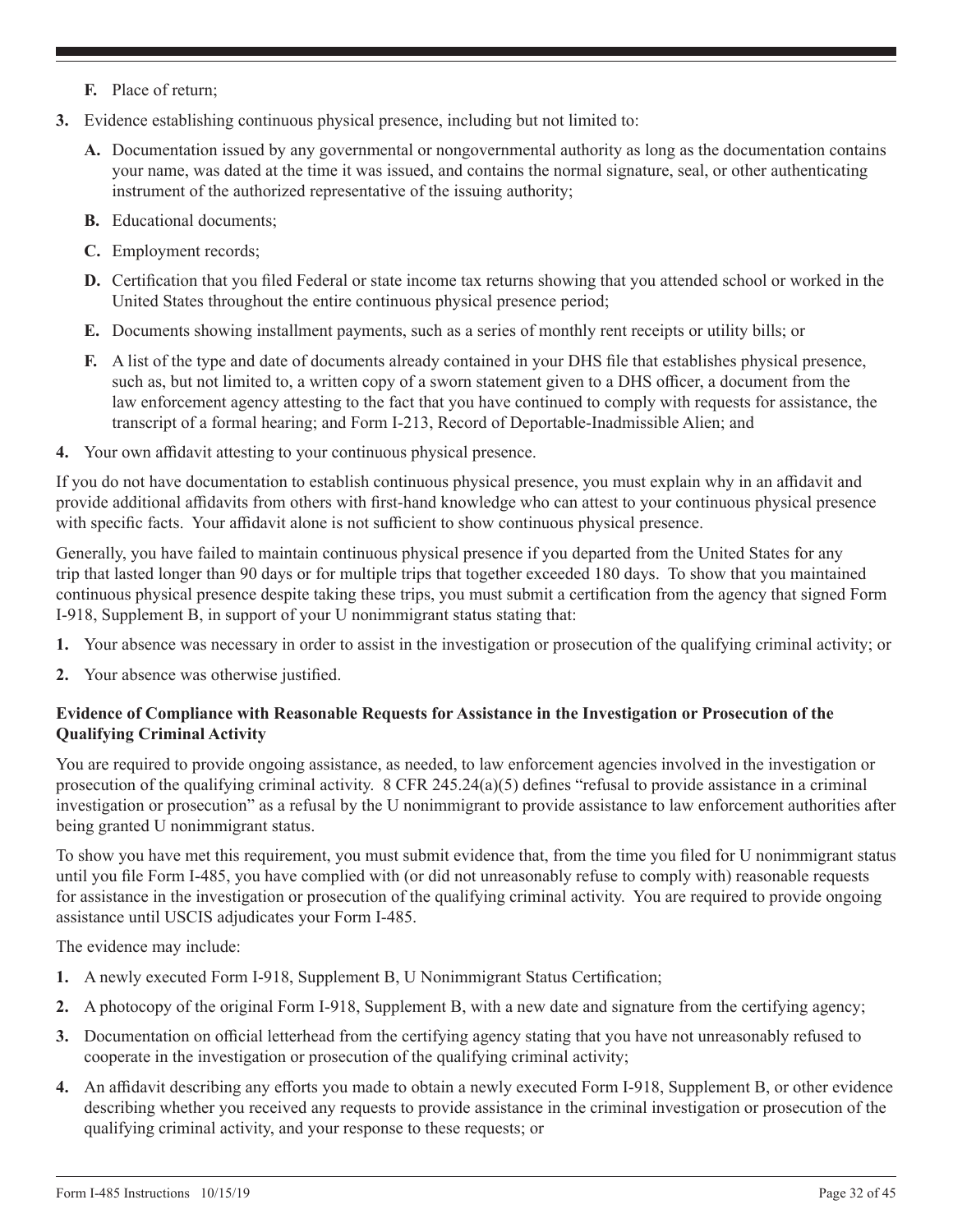<span id="page-32-0"></span>**5.** Court documents, police reports, news articles, copies of reimbursement forms for travel to and from court, and affidavits of other witnesses or officials.

If you submit an affidavit, it must include:

- **1.** A description of all instances when you were requested to provide assistance in the criminal investigation or prosecution of persons in connection with the qualifying criminal activity after you were granted U nonimmigrant status and how you responded to such requests;
- **2.** Any identifying information you have about the law enforcement personnel involved in the case;
- **3.** Any information you have about the status of the criminal investigation or prosecution, including any charges filed and the outcome of any criminal proceedings, or whether the investigation or prosecution was dropped and the reasons why; and
- **4.** If you have refused a request for assistance in the investigation or prosecution, you must provide a detailed explanation of why you refused to comply with requests for assistance and why you believed that the requests for assistance were unreasonable.

**NOTE:** In certain cases, this requirement of ongoing assistance may require someone other than the principal applicant to provide evidence to USCIS. For example, in some U nonimmigrant cases, the U-1 petitioner was a child (or incompetent or incapacitated) and was not directly required to provide the assistance in an investigation or prosecution of the qualifying criminal activity. In these cases, someone other than the child, such as a parent, guardian, or next friend provided the assistance. This person may need to provide evidence of continued assistance (or that there was no unreasonable refusal to comply) with an investigation or prosecution of the qualifying criminal activity.

## **Discretion**

Adjustment of status based on U nonimmigrant status is not an automatic benefit, so you bear the burden of showing that USCIS should use its discretion to approve your adjustment of status application. When making a discretionary decision on your application, USCIS may take into account all factors, including those acts that would otherwise make you inadmissible.

Generally, favorable factors such as family ties, hardship, and length of residence in the United States, may be sufficient for USCIS to use its discretion to approve your application. However, when adverse factors are present in your case, you may offset these by submitting supporting documentation of favorable factors you wish USCIS to consider. See 8 CFR  $245.24(d)(11)$ .

## **Additional Instructions for Asylees and Refugees**

If you are an asylee, you may be eligible to adjust status under INA section 209(b) if you have been physically present in the United States for one year after your grant of asylum, your status has not been terminated, and you still qualify as an asylee or the spouse or child of an asylee.

## **Derivative Applicants**

Asylee derivative applicants may file Form I-485 with the principal applicant or independently from the principal applicant. However, asylee derivative applicants should submit proof of relationship to the principal applicant. See the **Marriage Certificate and Other Proof of Relationship** section in the **What Evidence Must You Submit with Form I-485** section.

### **Evidence of Financial Support**

If you are filing Form I-485 as an asylee, you do not need to submit evidence of financial support.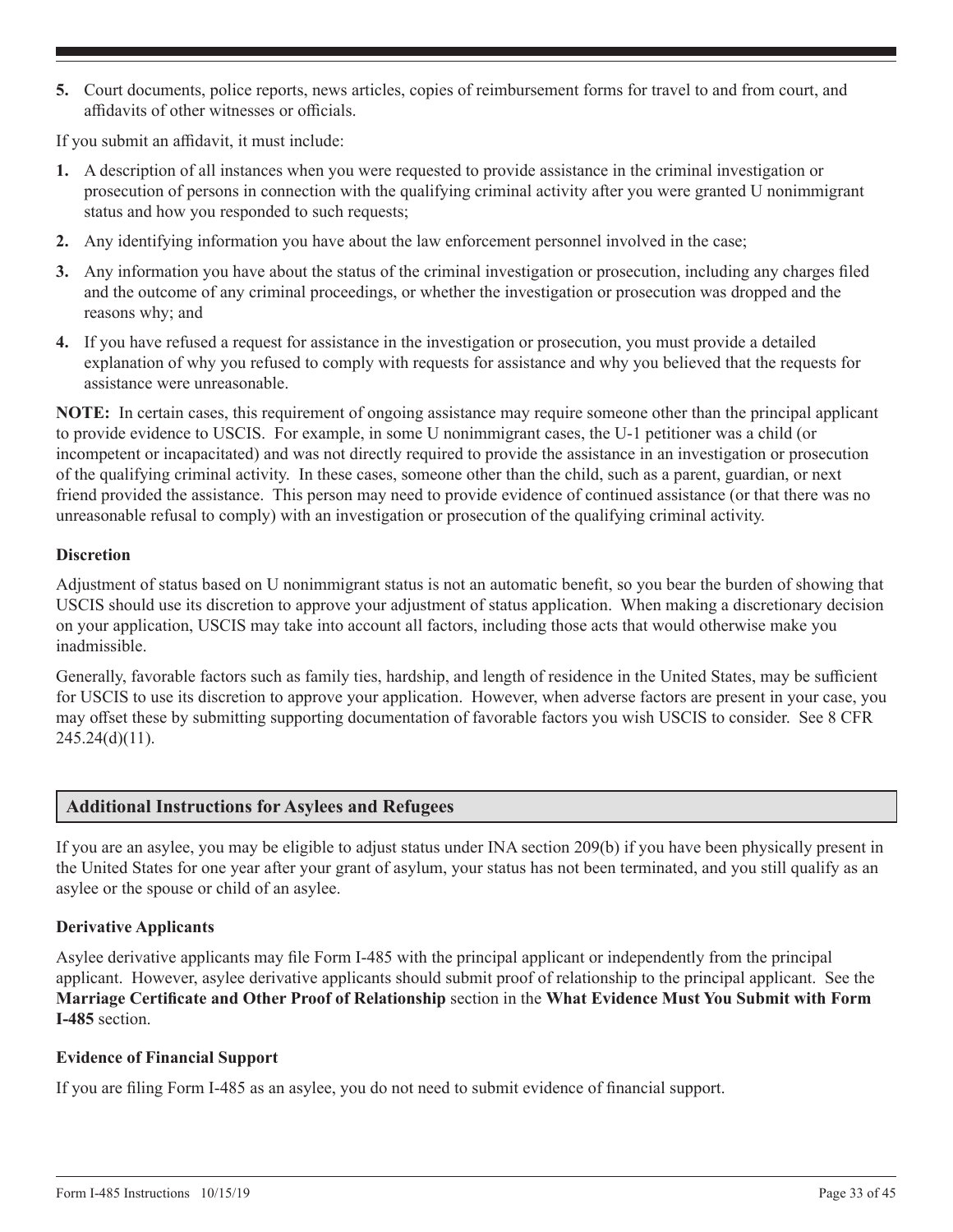### **Additional Evidence Requirements**

As an asylee, you must submit evidence showing you meet certain requirements specific to this immigrant category. Therefore, in addition to the evidence listed in the **What Evidence Must You Submit** with Form I-485 section, principal and derivative applicants must also submit evidence of asylum status (such as a copy of the asylum approval notice from USCIS or the immigration court order granting you asylum).

## *Refugee Status*

If you were admitted as a refugee, you may be eligible to adjust status under INA section 209(a) once you have been physically present in the United States for one year after being admitted to the United States in refugee status and if your status has not been terminated.

## **Derivative Applicants**

Refugee derivative applicants may file Form I-485 with the principal applicant or independently from the principal applicant.

## **Evidence of Financial Support**

If you are filing Form I-485 as a refugee, you do not need to submit evidence of financial support.

### **Additional Evidence Requirements**

As a refugee, you must submit evidence showing you meet certain requirements specific to this immigrant category. Therefore, in addition to the evidence listed in the **What Evidence Must You Submit with Form I-485** section, principal and derivative applicants must also submit evidence of refugee status, such as a Form I-94 or a Refugee Travel Document (Form I-571).

## **Additional Instructions for Applicants Filing Under Special Adjustment Programs**

## *Cuban Adjustment Act (CAA)*

You may apply for adjustment of status if you are a native or citizen of Cuba who was inspected and admitted or paroled into the United States after January 1, 1959, and you have been physically present in the United States for at least one year or if you are a spouse or unmarried child of a Cuban described above (regardless of your nationality or place of birth) who was inspected and admitted or paroled after January 1, 1959, and you have been physically present in the United States for at least one year.

### **Derivative Applicants**

As a spouse or child of a qualifying CAA applicant, you may file to adjust status as a derivative applicant under the CAA regardless of your nationality or place of birth. Furthermore, you may apply under the CAA regardless of how long your relationship with the qualifying CAA applicant has existed. Whether your relationship began before or after your Cuban spouse or parent became a lawful permanent resident does not matter.

### **Evidence of Financial Support**

If you are filing Form I-485 based on the CAA, you do not need to submit evidence of financial support.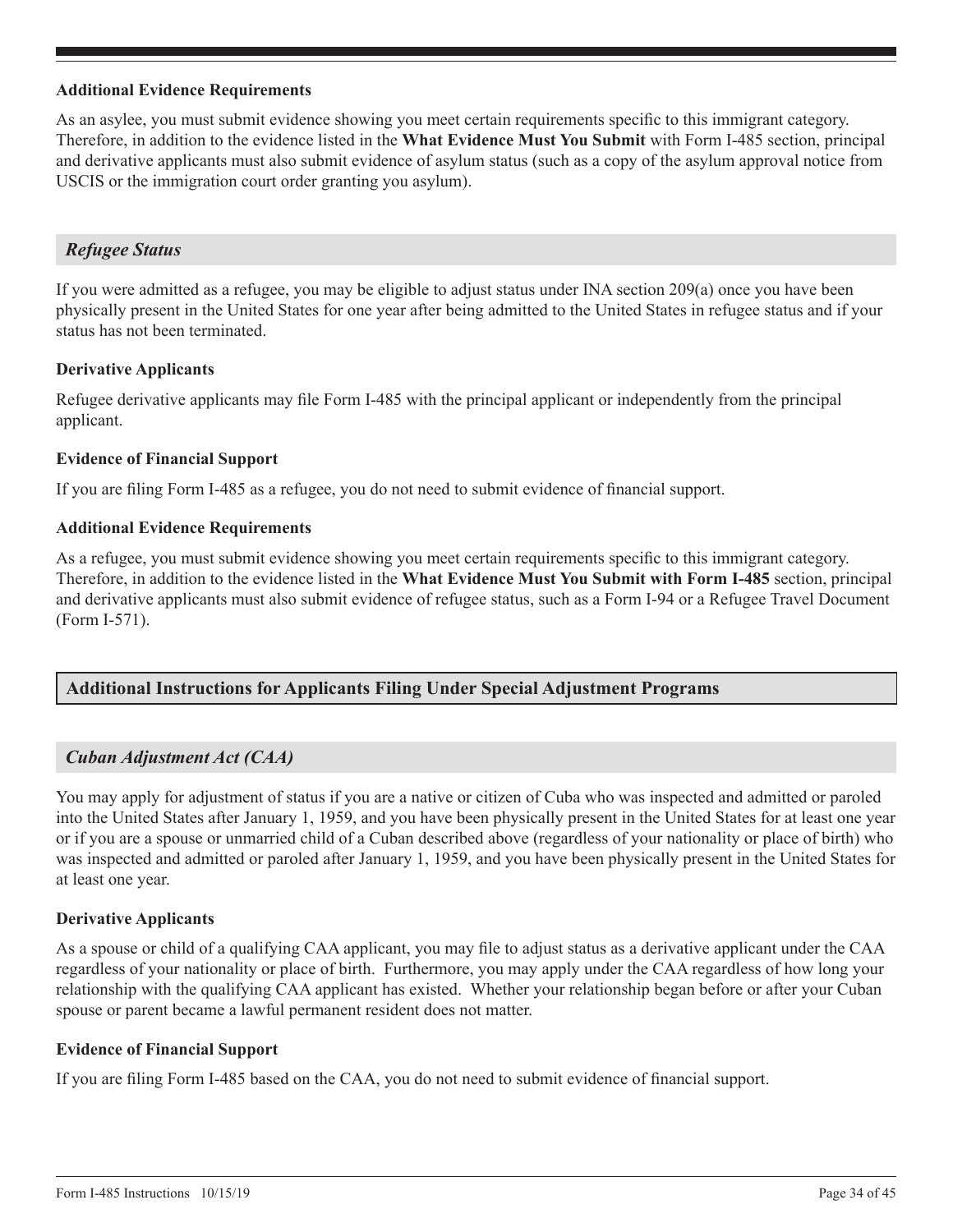## **Additional Evidence Requirements**

As a CAA applicant, you must submit evidence showing you meet certain requirements specific to this immigrant category. Therefore, in addition to the evidence listed in the **What Evidence Must You Submit with Form I-485** section, principal applicants must also submit:

- **1.** Evidence of being a native or citizen of Cuba; and
- **2.** Evidence that you have been physically present in the United States for at least one year.

## **Evidence of Being a Cuban Native** (If You Were Born in Cuba)

Examples of evidence submitted by principal applicants that demonstrates being a Cuban native can include but are not limited to:

- **1.** An expired or unexpired Cuban passport *(Pasaporte de la Republica de Cuba)* that lists the holder's place of birth as being Cuba; and
- **2.** A Cuban birth certificate issued by the appropriate civil registry in Cuba. (**Note:** A Cuban birth certificate acknowledging a birth outside of Cuba or Cuban consular birth record issued for a principal applicant who was not born in Cuba is not sufficient to prove Cuban citizenship.)

## **Evidence of Cuban Citizenship** (If You Were Born Outside of Cuba)

Examples of evidence submitted by principal applicants that demonstrates Cuban citizenship can include but are not limited to:

- **1.** An unexpired Cuban passport *(Pasaporte de la Republica de Cuba)*;
- **2.** Nationality Certificate *(Certificado de Nacionalidad)*; and
- **3.** Citizenship Letter *(Carta de Ciudadania)*.

## In addition to the evidence listed in the **What Evidence Must You Submit with Form I-485** section, derivative applicants must submit:

- **1.** Evidence you have been physically present in the United States for at least one year; and
- **2.** Evidence that you reside with the principal applicant.

If you are a derivative applicant, you do not need to submit evidence of Cuban birth or citizenship. As mentioned above, you may file to adjust status as a derivative applicant under the CAA regardless of your nationality or place of birth.

## **Evidence of Physical Presence and Inspection and Admission or Inspection and Parole**

CAA adjustment is available only to applicants who have been inspected and admitted or inspected and paroled into the United States. If you are present in the United States without inspection, you are not eligible for CAA adjustment unless you first present yourself to USCIS and USCIS paroles you under INA section 212(d)(5)(A), pending a final determination of your admissibility.

If you are a Cuban native or citizen who has already been physically present in the United States for at least one year at the time DHS paroles you, then you may apply for adjustment of status immediately after being paroled. The law does not require the one-year period of physical presence to occur after your parole.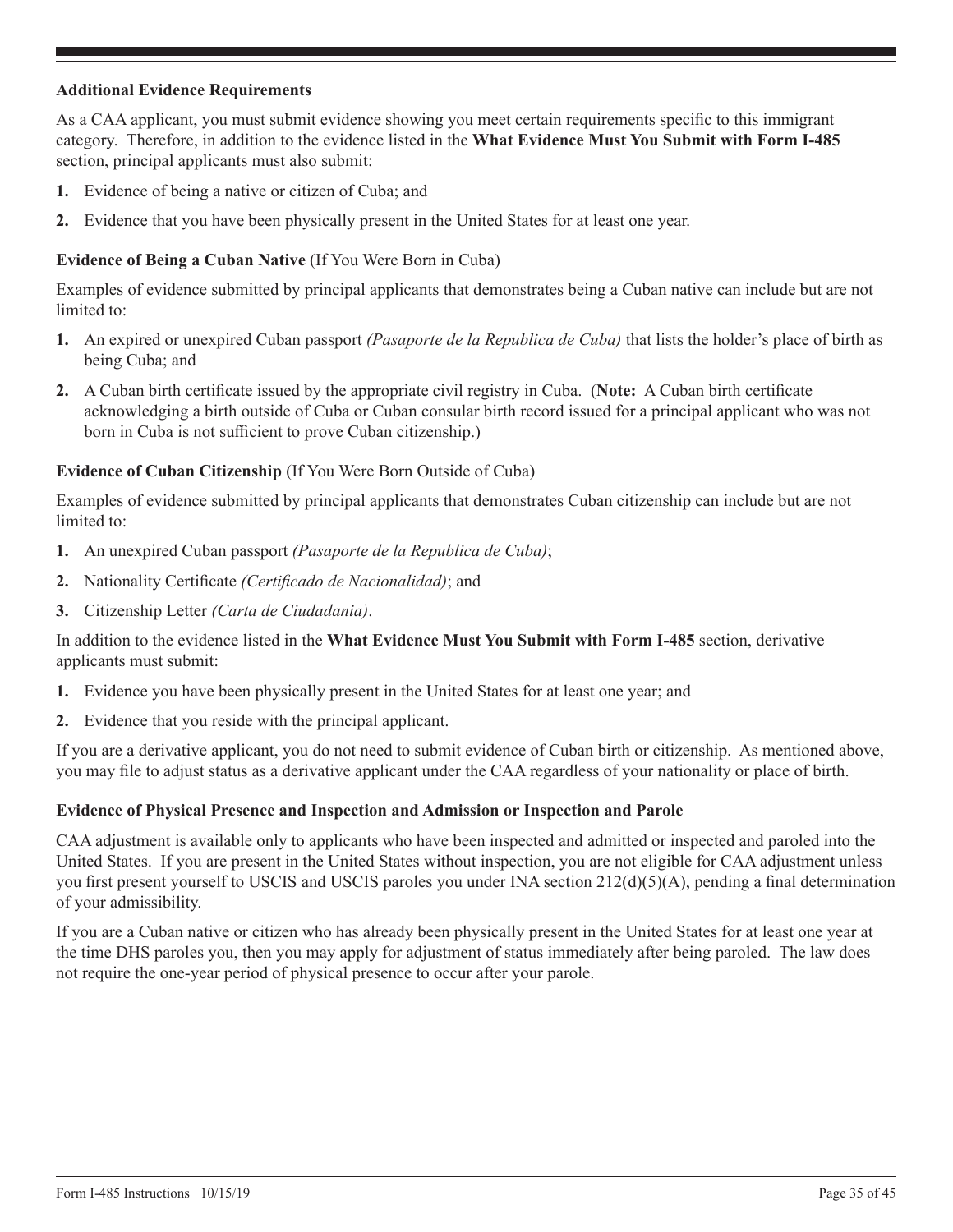## *CAA for Abused Spouses and Children*

You may apply for adjustment of status if you are an abused spouse or child of a CAA-eligible spouse or parent. Special confidentiality protections (described at 8 U.S.C. section 1367) apply to you as the abused spouse or child of a principal CAA-eligible spouse or parent. 8 U.S.C. section 1367 provides two forms of critical protection. The first form of protection is a prohibition on adverse determinations against the victim based on information provided solely by their abuser and other prohibited sources. The second form of protection is a prohibition on disclosure of any information about the victim to third parties, except in certain very limited circumstances.

You may apply under the CAA for abused spouses and children regardless of how long your relationship existed. It also does not matter whether your relationship began before or after your Cuban spouse or parent became a lawful permanent resident.

Derivative applicants are not allowed in this category.

## **Evidence of Financial Support**

If you are filing Form I-485 as an abused spouse or child under the CAA, you do not need to submit evidence of financial support.

## **Additional Evidence Requirements**

As a CAA abused spouse or child, you must submit evidence showing you meet certain requirements specific to this adjustment program. Therefore, in addition to the evidence listed in the **What Evidence Must You Submit with Form I-485** section, you must also submit:

- **1.** Evidence that you resided with your abusive Cuban spouse or parent at some point during the qualifying relationship as a spouse or child;
- **2.** Evidence that you have been physically present in the United States for at least one year;
- **3.** Evidence of battery or extreme cruelty;
- **4.** Evidence that the termination of your marriage was connected to the abuse (if applicable); and
- **5.** Evidence that the abusive Cuban spouse died within two years of when you filed an application for adjustment of status (if applicable).

### **Evidence of Physical Presence and Inspection and Admission or Inspection and Parole**

The law does not require the one-year period of physical presence to occur after your parole.

Abused spouses and children of CAA-eligible applicants must have been inspected and admitted or inspected and paroled into the United States. If you are present in the United States without inspection, you are not eligible for CAA adjustment unless you first present yourself to DHS and DHS paroles you under INA section 212(d)(5)(A), pending a final determination of your admissibility.

## **Evidence of Battery or Extreme Cruelty**

Evidence of battery should show that your spouse or parent committed an intentional, non-consensual, harmful, or offensive physical act of violence towards you or your child. Some examples include, but are not limited to, rape, molestation, forced prostitution, punching, biting, kidnapping, kicking, choking, and sexual abuse.

Evidence of extreme cruelty should show that your spouse or parent committed non-physical acts of violence or threats of violence demonstrating a pattern or intent to control you or gain your compliance. Some examples include, but are not limited to, controlling what you do and who you see and talk to; denying access to food, family, or medical treatment; threats of physical harm to you or your family; threats to commit suicide; or threats of deportation.

You must submit documentation demonstrating your CAA-eligible spouse or parent subjected you to battery or extreme cruelty during the qualifying relationship. Evidence may include: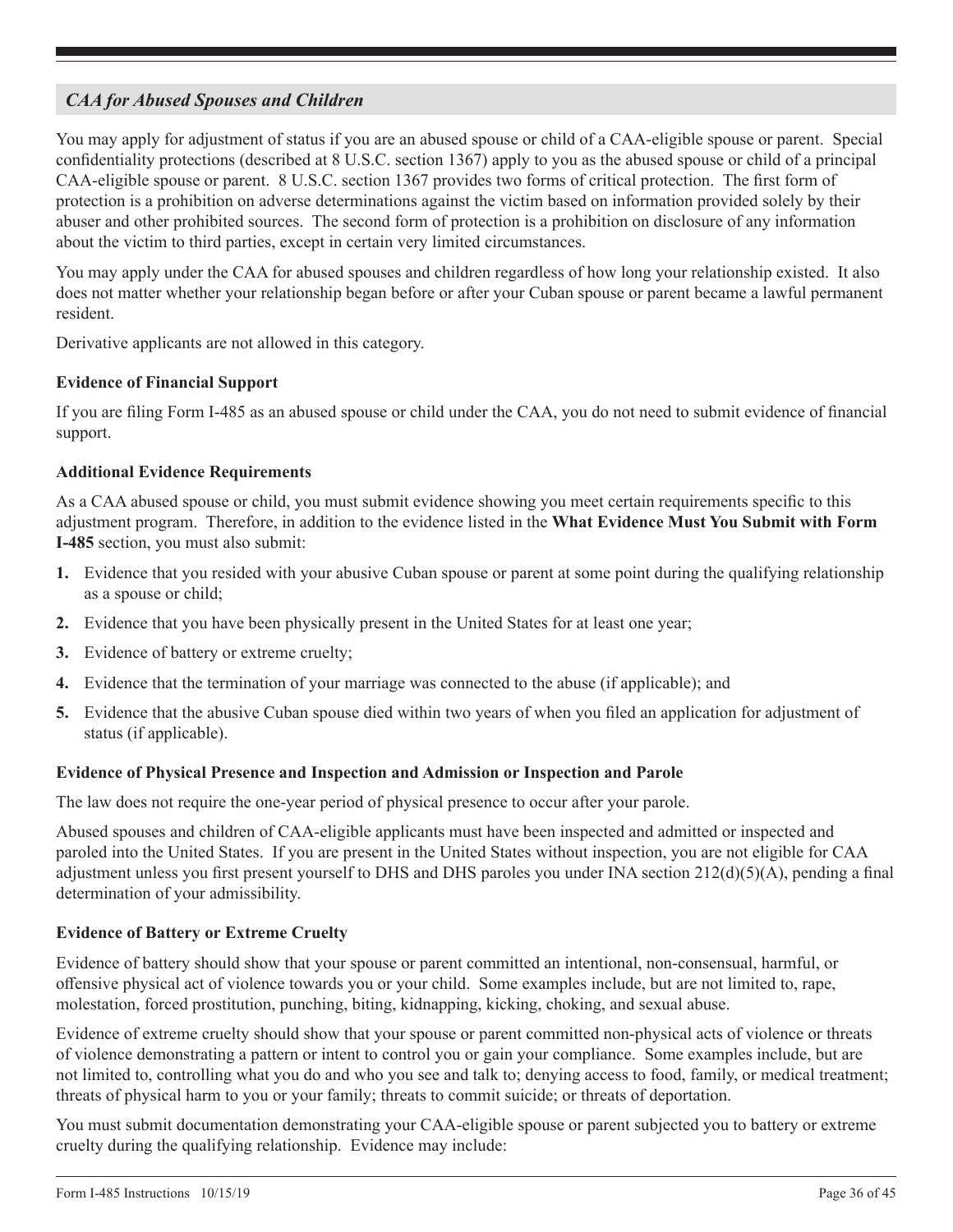- **1.** Reports and affidavits from police, judges, or other court officials;
- **2.** Copies of legal documents related to orders of protection or other legal processes that address the abuse;
- **3.** Affidavits from persons who witnessed or have knowledge of the abusive acts;
- **4.** Reports or affidavits from medical personnel, school officials, and clergy;
- **5.** Reports or affidavits from social workers or other social service agency personnel;
- **6.** Documentation to show you sought safe haven in a family violence shelter or similar place; or
- **7.** Photographs of injuries.

USCIS will consider any credible evidence, as defined in  $INA 204(a)(1)(J)$ , that is relevant to the application. USCIS has the sole discretion to determine what evidence is credible and what weight to give that evidence.

## **Evidence of Death of the Cuban Spouse (if applicable)**

If your abusive Cuban spouse has died, you may file Form I-485 within two years of your abusive Cuban spouse's death, as long as you lived with your abusive Cuban spouse at some point during the qualifying relationship. You must submit evidence of the death (such as a death certificate).

## **Evidence of Termination of the Marriage (if applicable)**

If the marriage ended in divorce or was annulled, you may file Form I-485 within two years of the termination of the marriage as long as you demonstrate that:

- **1.** You lived with your abusive Cuban spouse; and
- **2.** The battery or extreme cruelty by your Cuban spouse and the termination of your marriage are connected.

## *Dependent Status under Haitian Refugee Immigrant Fairness Act (HRIFA)*

Although the qualifying period has closed for principal HRIFA applicants, dependents of those principal applicants may still file for adjustment of status if they meet certain requirements. You may apply if you are a Haitian national residing in the United States who is a dependent spouse, child, or unmarried son or daughter of a HRIFA applicant. In addition, your relationship to the principal must have existed at the time the principal applicant was granted adjustment of status and must continue to exist at the time you are granted adjustment of status. You may not file under this category if you are eligible for adjustment of status under any other provision of law.

### **Evidence of Financial Support**

If you are filing Form I-485 as a dependent under the HRIFA, you do not need to submit evidence of financial support.

### **Additional Evidence Requirements**

As a HRIFA dependent, you must submit evidence showing you meet certain requirements specific to this immigrant category.

In addition to the evidence listed in the What Evidence Must You Submit with Form I-485 section, unmarried sons or daughters (21 years of age or older) applying as HRIFA dependents must also submit:

- **1.** Evidence of Haitian nationality;
- **2.** Evidence that the qualifying relationship to the principal existed at the time the principal was granted adjustment of status and that the relationship still exists;
- **3.** Evidence you have been physically present in the United States for a continuous period starting no later than December 31, 1995, and continuing until you are granted adjustment of status; and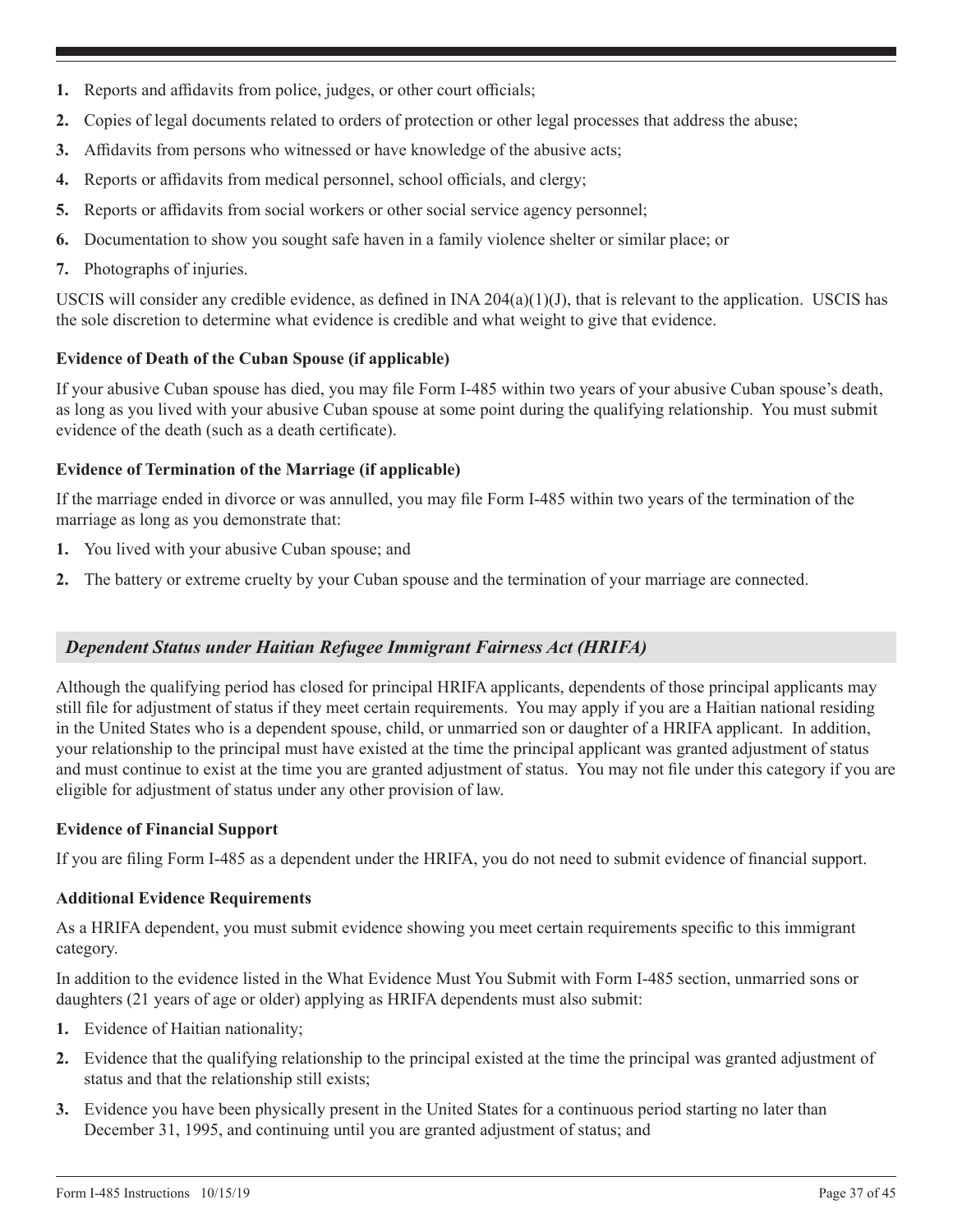**4.** A statement that lists, and evidence of, all departures from and arrivals in the United States since December 31, 1995.

## **Evidence of Nationality**

If you acquired Haitian nationality other than through birth in Haiti, provide a copy of the certificate of naturalization or certificate of citizenship issued by the Haitian government.

## **Evidence of Continuous Physical Presence**

If you are an unmarried son or daughter (21 years of age or older), you must submit evidence that you were physically present in the United States for a continuous period since December 31, 1995. USCIS considers your physical presence to be "continuous" despite: any absences from the United States that totaled 180 days or less in the aggregate; any absences for which you received advance parole before departing the United States and you returned to the United States according to the conditions listed on the advance parole document; or any absences from the United States occurring after October 21, 1988, and before July 12, 1999, provided you departed the United States before December 31, 1988.

## *HRIFA Eligibility for Abused Spouses and Children*

You may apply to adjust status if you are an abused spouse or child of a HRIFA-eligible spouse or parent. Furthermore, you may apply for adjustment of status as an abused spouse or child even if your principal HRIFA-eligible spouse or parent has not filed for adjustment of status. Special confidentiality protections (described at 8 U.S.C. section 1367) apply to you as the abused spouse or child of a qualifying HRIFA principal. 8 U.S.C. section 1367 provides two forms of critical protection. The first form of protection is a prohibition on adverse determinations against the victim based on information provided solely by their abuser and other prohibited sources. The second form of protection is a prohibition on disclosure of any information about the victim to third parties, except in certain very limited circumstances.

Derivative applicants are not allowed in this category.

## **Evidence of Financial Support**

If you are filing Form I-485 as an abused spouse or child under the HRIFA, you do not need to submit evidence of financial support.

### **Additional Evidence Requirements**

As an abused spouse or child under the HRIFA, you must submit evidence showing you meet certain requirements specific to this immigrant category. Therefore, in addition to the evidence listed in the **What Evidence Must You Submit with Form I-485** section, you must also submit evidence of:

- **1.** Haitian nationality; and
- **2.** Evidence of battery or extreme cruelty.

## **Evidence of Nationality**

You must submit evidence of your Haitian nationality. If you acquired Haitian nationality other than through birth in Haiti, provide a copy of the certificate of naturalization or certificate of citizenship issued by the Haitian government.

## **Evidence of Battery or Extreme Cruelty**

Evidence of battery should show that your spouse or parent committed an intentional, non-consensual, harmful, or offensive physical act of violence towards you or your child. Some examples include, but are not limited to, rape, molestation, forced prostitution, punching, biting, kidnapping, kicking, choking, and sexual abuse.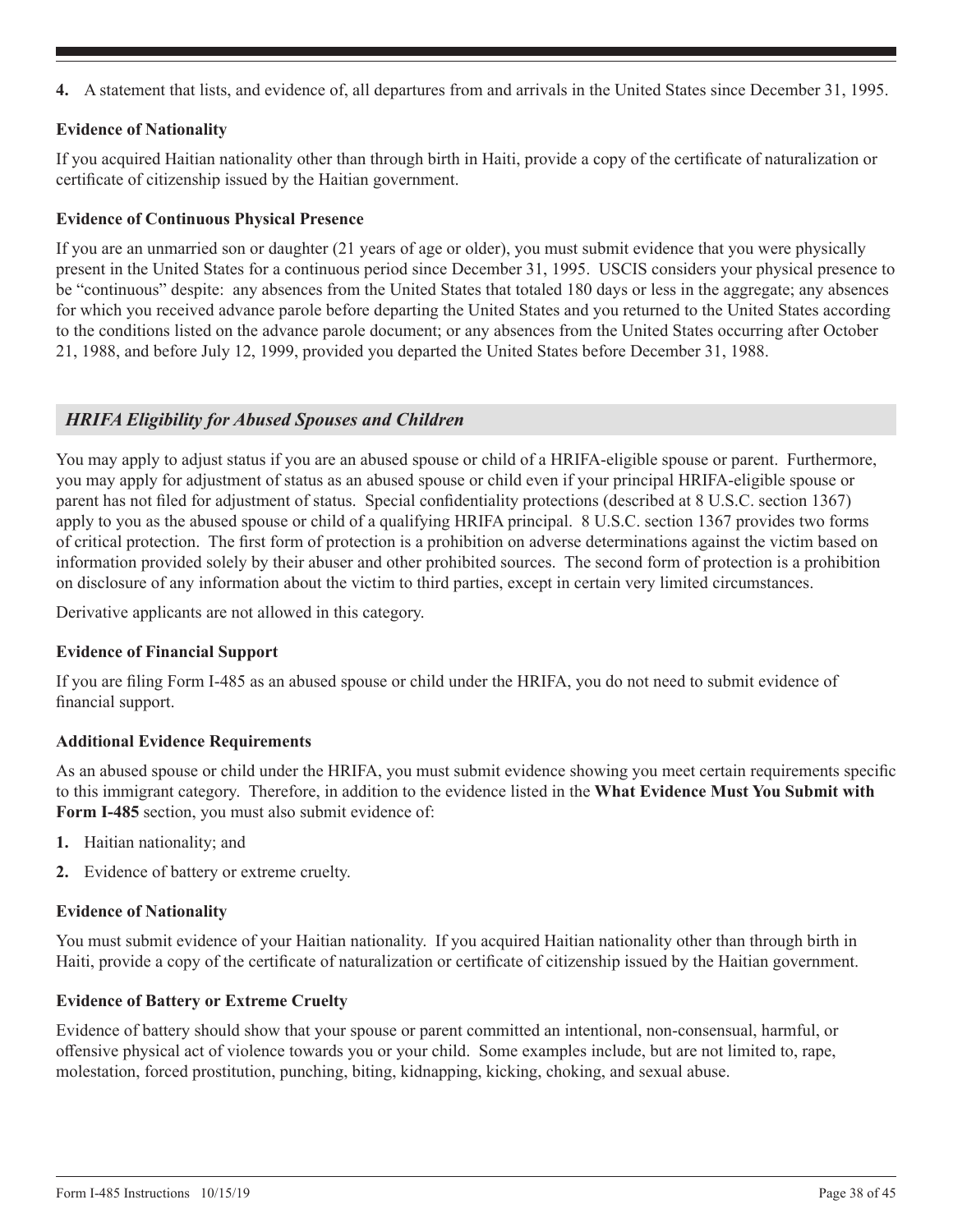Evidence of extreme cruelty should show that your spouse or parent committed non-physical acts of violence or threats of violence demonstrating a pattern or intent to control you or gain your compliance. Some examples include, but are not limited to, controlling what you do and who you see and talk to; denying access to food, family, or medical treatment; threats of physical harm to you or your family; threats to commit suicide; or threats of deportation.

You must submit documentation demonstrating your HRIFA-eligible spouse or parent subjected you to battery or extreme cruelty during the qualifying relationship. Evidence may include:

- **1.** Reports and affidavits from police, judges, or other court officials;
- **2.** Copies of legal documents relating to orders of protection or other legal processes addressing the abuse;
- **3.** Affidavits from persons who witnessed or have knowledge of the abusive acts;
- **4.** Reports or affidavits from medical personnel, school officials, and clergy;
- **5.** Reports or affidavits from social workers or other social service agency personnel;
- **6.** Documentation to show you sought safe-haven in a family violence shelter or similar place; or
- **7.** Photographs of injuries.

## *Former Soviet Union and Indochinese Parolee (Lautenberg Parolees)*

If you are or were a national of the former Soviet Union, Vietnam, Cambodia, or Laos who was previously denied refugee status but then was inspected and paroled into the United States for humanitarian reasons before September 30, 2012, you may apply for adjustment of status if you have been physically present in the United States for one year after being paroled.

Derivative applicants are not allowed in this category.

## **Evidence of Financial Support**

If you are filing Form I-485 as a Lautenberg parolee, you do not need to submit evidence of financial support.

## **Report of Medical Examination and Vaccination Record (Form I-693)**

You only need to submit the full Form I-693 if your medical examination was not completed overseas or you had a Class A condition at the time of the overseas exam. If your medical examination was completed overseas, you did not have a Class A condition at the time of the exam, and you are applying for adjustment within two years of parole into the United States, then you only need to submit the vaccination portion of Form I-693. (You may submit Form I-693 with your Form I-485 or at a later time. See the **Report of Medical Examination and Vaccination Record (Form I-693)** section in the **What Evidence Must You Submit with Form I-485** for more information.)

## **Additional Evidence Requirements**

As a Lautenberg parolee, you must submit evidence showing you meet certain requirements specific to this immigrant category. Therefore, in addition to the evidence listed in the What Evidence Must You Submit with Form I-485 section, you must also submit evidence that:

- **1.** You are or were a national of the former Soviet Union (including nationals of any of the currently independent countries that formerly were members of the Union of Soviet Socialist Republics, as well as Estonia, Latvia, and Lithuania), Vietnam, Laos, or Cambodia, if not contained in your birth certificate; and
- **2.** You were denied refugee status.

## **Denied Refugee Status**

Under the Lautenberg program, applicants must first have been denied refugee status before their parole into the United States. Provide evidence of denied refugee status, if available.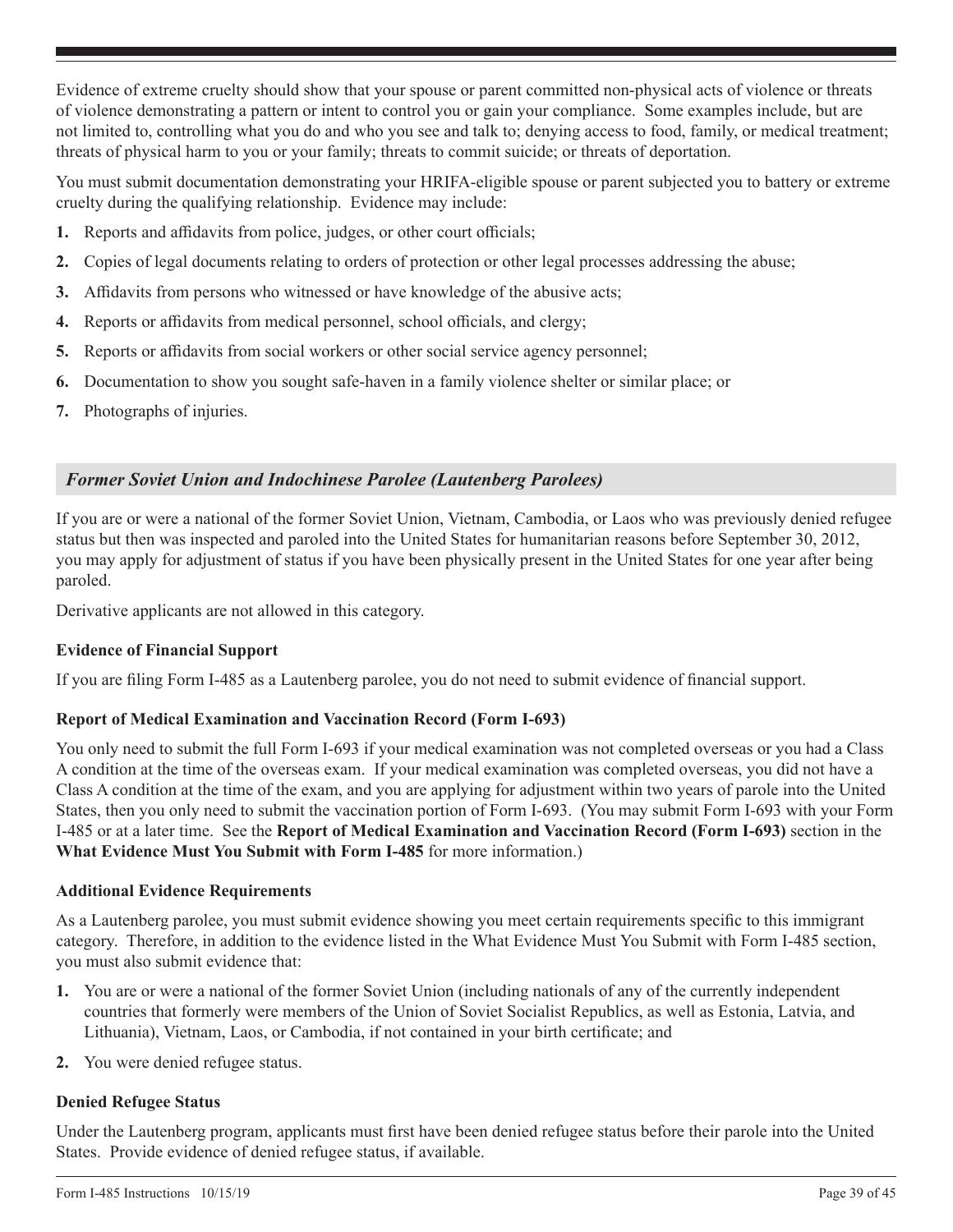## <span id="page-39-0"></span>*Diplomats or High Ranking Officials Unable to Return Home (Section 13 of the Act of September 11, 1957)*

You may apply for adjustment of status if you are a foreign national who entered the United States under diplomatic or semi-diplomatic status and then failed to maintain lawful status, and you can demonstrate compelling reasons why you cannot return to the country represented by the government which accredited you. Such persons are sometimes referred to as Section 13 applicants.

## **Derivative Applicants**

You may apply as a derivative if you are the immediate family member of a Section 13 applicant. The DOS definition of immediate family member is broader for A and G nonimmigrants than other nonimmigrant classifications. Immediate family members are described in 22 CFR 41.21(a)(3) as the spouse and unmarried sons and daughters (whether by blood or adoption) who are not members of some other household, and who will reside regularly in the household of the principal. Furthermore, immediate family members also include individuals who:

- **1.** Are not members of some other household;
- **2.** Will reside regularly in the principal applicant's household;
- **3.** Are recognized by the sending government as immediate family members of the principal applicant as demonstrated by eligibility for rights and benefits, such as the issuance of a diplomatic or official passport, travel or other allowances; and
- **4.** Are individually authorized by DOS.

## **Additional Evidence Requirements**

As a Section 13 applicant, you must submit evidence showing you meet certain requirements specific to this immigrant category. Therefore, in addition to the evidence listed in the What Evidence Must You Submit with Form I-485 section, principal applicants must also submit:

- **1.** Evidence that you were admitted into the United States in A-1, A-2, G-1, or G-2 nonimmigrant status;
- **2.** Evidence that you performed diplomatic or semi-diplomatic duties (custodial, clerical, or menial duties are not sufficient);
- **3.** Evidence of compelling reasons why you or a member of your family is unable to return to the country represented by the government which accredited you;
- **4.** Evidence establishing that granting your adjustment of status would be in the national interest of the United States;
- **5.** Form I-508, Waiver of Rights, Privileges, Exemptions and Immunities under INA section 247(b) (and Form I-508F, if you are a French national); and
- **6.** Form I-566, Interagency Record of Request.

In addition to the evidence listed in the **What Evidence Must You Submit with Form I-485** section, derivative applicants must also submit:

- **1.** Evidence that you were admitted into the United States in A-1, A-2, G-1, or G-2 nonimmigrant status;
- **2.** Evidence establishing that granting your adjustment of status would be in the national interest of the United States;
- **3.** Form I-508, Waiver of Rights, Privileges, Exemptions and Immunities under INA section 247(b) (and Form I-508F, if you are a French national); and
- **4.** Form I-566, Interagency Record of Request.

### **Failing to Maintain Status**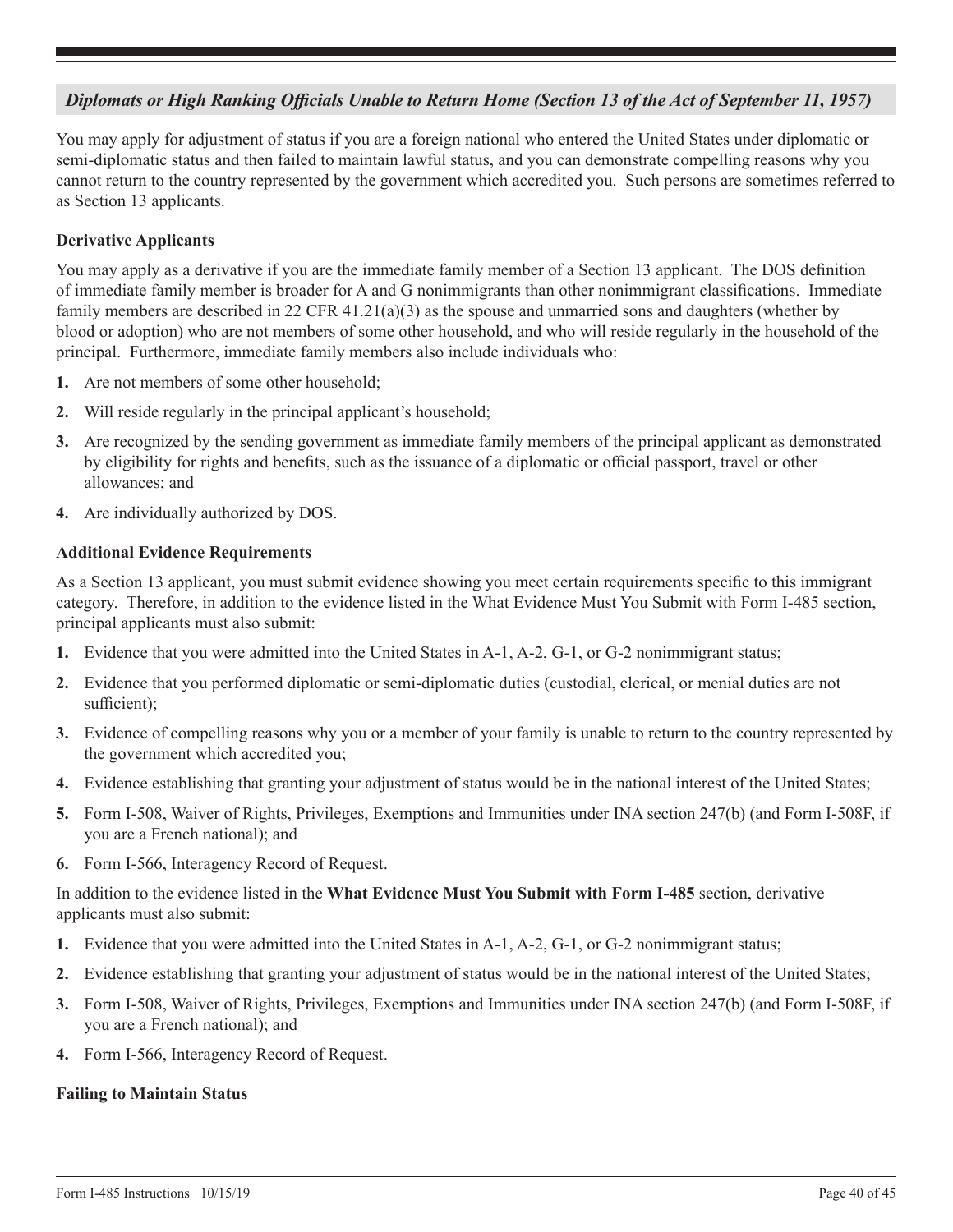If you were admitted to the United States as an A or G nonimmigrant, you will maintain an A or G nonimmigrant status as long as the U.S. Secretary of State recognizes you as being entitled to such status. Therefore, you maintain your status until DOS terminates your diplomatic status.

DOS is responsible for terminating an individual's diplomatic status and for determining the date of an individual's termination of status. DOS requires foreign missions to submit Form DS-2008 (Notice of Termination of Diplomatic, Consular, or Foreign Government Employment) to DOS, without delay, when employees of foreign missions terminate their employment status. For further information regarding termination of diplomatic status, please contact DOS.

## **DOS Consultation**

After your adjustment of status interview with USCIS, USCIS will consult with DOS. DOS will make a recommendation on the merits of your application. Once USCIS receives the recommendation, we will make a decision on your application.

## **Visa Availability**

Only 50 adjustments under this category are allowed per year. You may wish to consider applying under another immigrant category, if possible, due to this category's numerical limitation.

## *Indochinese Parole Adjustment Act of 2000*

You may apply to adjust status if you are a national of Vietnam, Cambodia, or Laos who was inspected and paroled into the United States before October 1, 1997 from Vietnam under the Orderly Departure Program (ODP), a refugee camp in East Asia, or a displaced person camp administered by the United Nations High Commissioner for Refugees (UNHCR) in Thailand.

Derivative applicants are not allowed in this category.

## **Evidence of Financial Support**

If you are filing Form I-485 under the Indochinese Parole Adjustment Act, you do not need to submit evidence of financial support.

### **Additional Evidence Requirements**

You must submit evidence showing you meet certain requirements specific to this immigrant category. Therefore, in addition to the evidence listed in the **What Evidence Must You Submit with Form I-485** section, you must also submit:

- **1.** Evidence of Vietnamese, Cambodian, or Laotian citizenship or nationality; and
- **2.** Evidence of physical presence in the United States before and on October 1, 1997.

## **Additional Categories**

## *Diversity Visa Program*

Certain foreign nationals who were selected in the Diversity Visa (DV) lottery ("selectee") for the current fiscal year may apply for adjustment of status. Your selection letter, provided by DOS, confirms that you may qualify to apply for adjustment under this category.

Derivative applicants may file in this category only if they were listed as derivative family members in the principal's DV lottery application.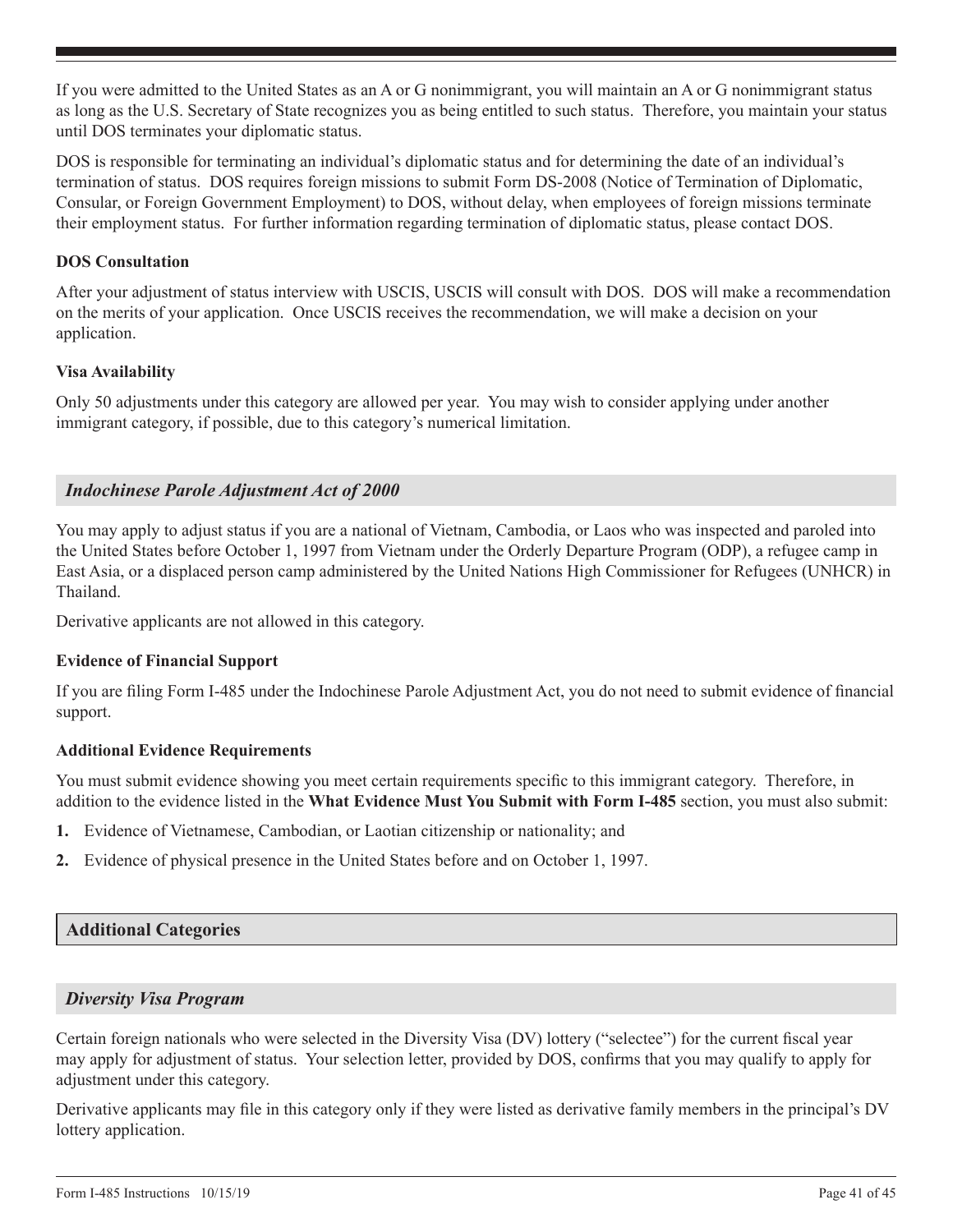You may file Form I-485 only when a visa is immediately available. For information on visa availability for DV applicants, visit the USCIS website at **www.uscis.gov/greencard**.

You and your derivatives may only receive a DV through the end of the specific fiscal year for which you were selected. USCIS cannot approve any DV adjustment application after September 30 of the relevant fiscal year. Beginning October 1, USCIS must deny any DV adjustment application that remains pending from the prior fiscal year.

USCIS cannot guarantee that it will be able to adjudicate your application before the end of a fiscal year. Therefore, you are encouraged to file as soon as you are eligible.

## **Evidence of Financial Support**

If you are filing Form I-485 as a DV applicant, you do not need to submit evidence of financial support.

### **Additional Evidence Requirements**

As a DV applicant, you must submit evidence showing you meet certain requirements specific to this immigrant category. Therefore, in addition to the evidence listed in the What Evidence Must You Submit with Form I-485 section, principal and derivative applicants must also submit:

- **1.** Evidence of the principal applicant's selection in the DV lottery; and
- **2.** Evidence that any derivative applicants were originally included in the DV lottery entry (if applicable).

In addition, principal applicants must also submit evidence of the required education or work experience to qualify for adjustment as a DV applicant.

## **Evidence of Selection in DV Lottery**

You must provide a copy of the principal applicant's DOS Selection Letter for the DV lottery and a copy of the receipt from DOS for the DV lottery processing fee.

## **Evidence of Relationship**

If derivative applicants are filing Form I-485 based on the principal applicant's Selection Letter, you must provide evidence that the principal applicant included the derivative applicants in the entry when entering the DV lottery for the current fiscal year.

If the DV selectee becomes a spouse or parent (whether of a natural, adopted, or stepchild) after submitting the qualifying online DV lottery entry, the spouse and children are eligible for derivative status for immigration purposes. However, the qualifying marriage, birth, or adoption must occur before the DV selectee becomes a lawful permanent resident. If the qualifying marriage, birth, or adoption occurs after the DV selectee becomes a lawful permanent resident, then the DV selectee may petition for eligible family members in an appropriate family-based category.

## **Evidence of Education or Work Experience**

Principal applicants must provide one of the following:

- **1.** A high school diploma or its equivalent (Successful completion of a 12-year course of elementary and secondary education in the United States or successful completion of a formal course of elementary and secondary education in another country that is comparable to a high school education in the United States. Only formal courses of study meet this requirement. Correspondence programs or equivalency certificates, such as the General Equivalency Diploma (GED), are not acceptable); or
- **2.** Two years of work experience within the past five years in an occupation requiring at least two years of training or experience.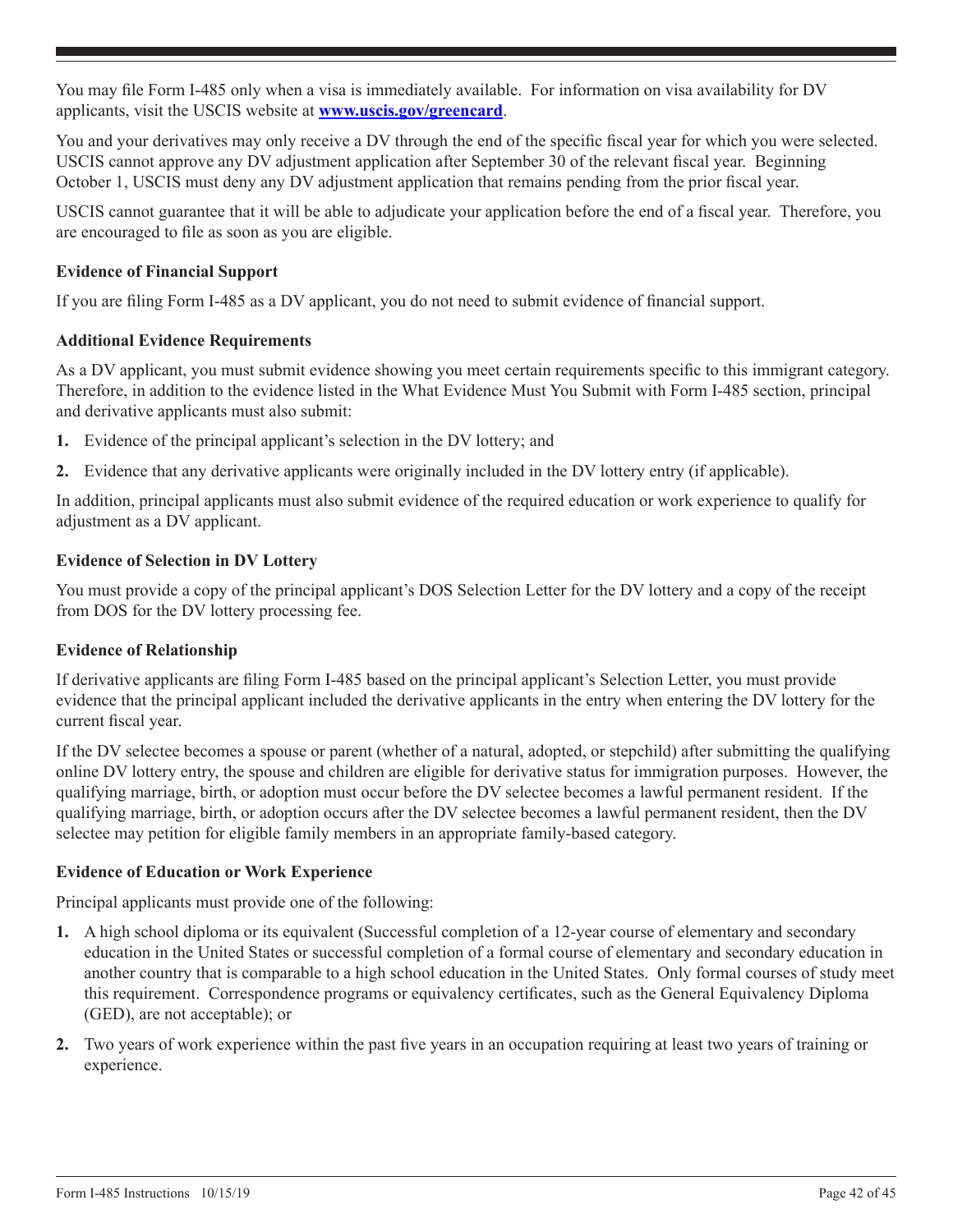## *Continuous Residence in the United States Since Before January 1, 1972 (Registry)*

Certain foreign nationals who entered the United States prior to January 1, 1972 and have maintained continuous U.S. residence since then may apply to register their lawful permanent resident status.

Derivative applicants are not allowed in this category.

## **Evidence of Financial Support**

If you are filing Form I-485 as an applicant for Registry, you do not need to submit evidence of financial support.

### **Additional Evidence Requirements**

As a Registry applicant, you must submit evidence showing you meet certain requirements specific to this registration category. Therefore, in addition to the evidence listed in the What Evidence Must You Submit with Form I-485 section, you must also submit:

- **1.** Evidence you entered the United States before January 1, 1972; and
- **2.** Evidence establishing continuous residence since entry.

## **Evidence of Entry Before January 1, 1972**

You may show evidence of entry by submitting at least one document showing presence in the United States before January 1, 1972. You may submit as many documents as necessary.

### **Evidence of Continuous Residence**

You may establish continuous residence even if you have made numerous brief departures from the United States.

You may submit as many documents as necessary to establish continuous residence during the period of time since your claimed date of entry. Examples of the types of evidence you may submit include:

- **1.** Copy of passport pages with nonimmigrant visa, admission, or parole stamps;
- **2.** Form I-94 Arrival-Departure Record;
- **3.** Income tax records;
- **4.** Mortgage deeds or leases;
- **5.** Insurance premiums and policies;
- **6.** Birth, marriage, and death certificates of immediate family members;
- **7.** Medical records;
- **8.** Bank records;
- **9.** School records;
- **10.** All types of receipts that contain identifying information about you;
- **11.** Census records;
- **12.** Social Security records;
- **13.** Newspaper articles concerning you;
- **14.** Employment records;
- **15.** Military records;
- **16.** Draft records;
- **17.** Car registrations;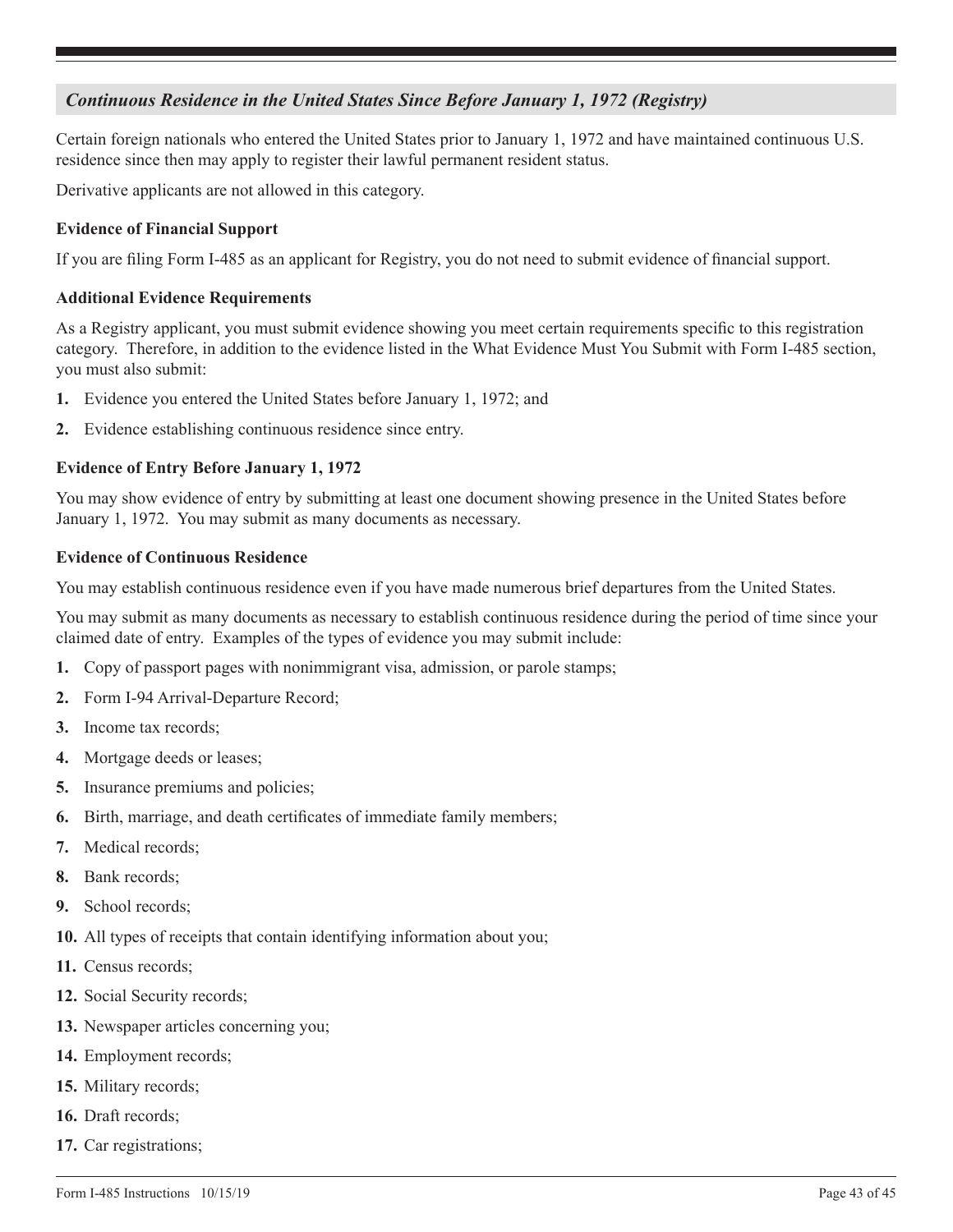- **18.** Union membership records; and
- **19.** Affidavits from credible witnesses having a personal knowledge of your residence in the United States, submitted with the witness' contact information.

Although you may submit affidavits, you should provide some type of additional evidence to support the application.

### *Individual Born under Diplomatic Status in the United States*

You may apply to register your lawful permanent resident status if you are a foreign national born in the United States to a foreign diplomatic officer accredited to the United States (listed in DOS's Diplomatic List ("Blue List")) and you have maintained continuous residence in the United States since birth.

If you are under 18 years of age, your parent or legal guardian must prepare and sign Form I-485 on your behalf.

Derivative applicants are not allowed in this category.

## **Evidence of Financial Support**

If you are filing Form I-485 as an individual born under diplomatic status in the United States, you do not need to submit evidence of financial support.

### **Additional Evidence Requirements**

As an individual born in diplomatic status, you must submit evidence showing you meet certain requirements specific to this registration category. Therefore, in addition to the evidence listed in the **What Evidence Must You Submit with Form I-485** section, you must also submit:

- **1.** Official confirmation of the diplomatic classification and occupational title of your parent at the time of your birth;
- **2.** A list of all your arrivals in and departures from the United States;
- **3.** Proof of your continuous residence in the United States; and
- **4.** Form I-508, Waiver of Rights, Privileges, Exemptions and Immunities under INA section 247(b) (and Form I-508F, if you are a French national).

### **Evidence of Diplomatic Status**

International law states that individuals born in the United States to a foreign diplomatic officer accredited to the United States are not subject to the jurisdiction of the United States. You are also not a U.S. citizen under the Fourteenth Amendment to the Constitution. However, you may be considered a lawful permanent resident at birth.

If one of your parents was listed on the Blue List at the time you were born in the United States, you may file Form I-485 in this category. Both parents do not have to be listed on the Blue List. The Blue List is available at **www.state.gov/s/cpr/rls/dpl/**. However, if one of your parents was a U.S. citizen at the time of your birth, then you are already a U.S. citizen from birth and do not need to file this application.

### **Evidence of Continuous Residence**

You must establish that you have not abandoned your residence in the United States. One of the tests for whether you retained lawful permanent resident status is your continuous residence in the United States.

You may establish continuous residence in the United States since entry even if you have made numerous brief departures from the United States. You may submit as many documents as necessary to establish continuous residence in the United States. Examples of the types of evidence you may submit include:

- **1.** Copy of passport pages with nonimmigrant visa, admission, or parole stamps;
- **2.** Form I-94 Arrival-Departure Record;